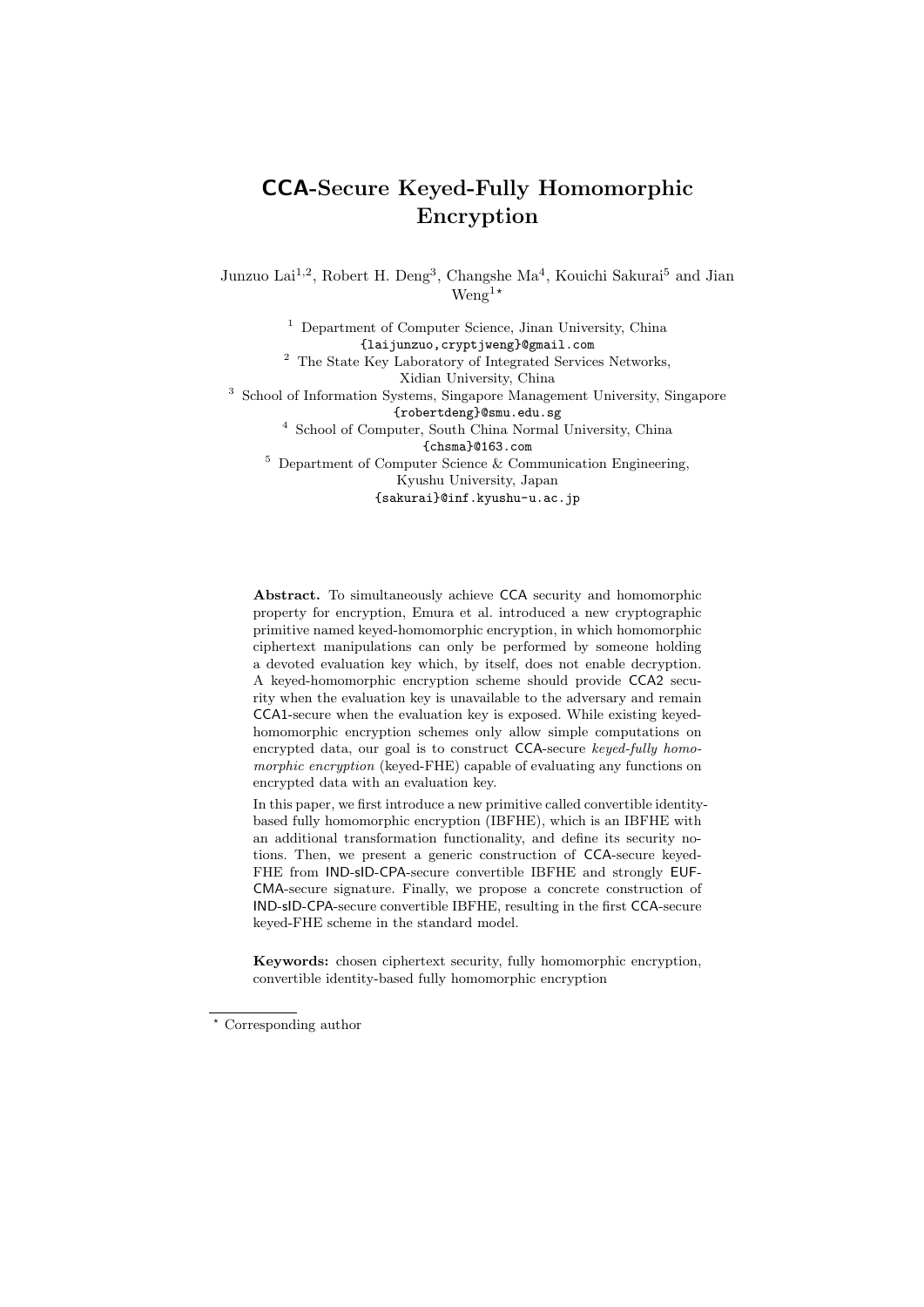# **1 Introduction**

Today's information services are increasingly storing data across many servers shared with other data owners. An example of this is cloud computing which has the great potential of providing various services to the society at significantly reduced cost due to aggregated management of elastic resources. Since software systems are not guaranteed to be bug-free and hardware platforms are not under direct control of data owners in such distributed systems, security risks are abundant. To mitigate users' privacy concern about their data, a common solution is to outsource data in encrypted form so that it will remain private even if data servers are not trusted or compromised. To not nullify the benefits of cloud computing, however, we need homomorphic encryption schemes that allow meaningful computations on encrypted data. Recently, in a breakthrough effort, Gentry [28] constructed a *fully homomorphic encryption* (FHE) scheme enabling anyone to compute *arbitrary* functions on encrypted data. On the other hand, security against chosen-ciphertext attack (CCA) [24, 42, 47] is now a commonly accepted standard security notion for encryption, and unfortunately, it is wellknown that CCA security and the homomorphic property cannot be achieved simultaneously.

The incompatibility of CCA security and homomorphicity cannot be reconciled under the assumption that everyone can "freely" perform homomorphic operations on ciphertexts. Very recently, Emura et al. [25] showed that in the setting where homomorphic operations are performed in a "controlled" fashion, CCA security and homomorphicity can be simultaneously achieved. They suggested a new primitive called keyed-homomorphic encryption [25], where homomorphic ciphertext manipulations are only possible to a party holding a devoted evaluation key EK which, by itself, does not enable decryption. A keyed-homomorphic encryption scheme should provide CCA2 security when the evaluation key is unavailable to the adversary and remain CCA1 secure when EK is exposed. Emura et al. [25] presented a number of keyed-homomorphic encryption schemes through hash proof systems [22], which only allow simple computations on encrypted data (i.e., either adding or multiplying encrypted ciphertexts, *but not both operations at the same time*). This paper is motivated by the goal of constructing CCAsecure *keyed-fully homomorphic encryption* (keyed-FHE)<sup>1</sup> capable of evaluating *any* functions on encrypted data with a devoted evaluation key EK.

**Our Contribution.** One may hope to obtain CCA-secure keyed-FHE by using the double encryption methodology: a ciphertext of an "inner" CPA-secure FHE scheme is encrypted by an "outer" CCA-secure encryption scheme, and the evaluation key EK is the decryption key of the "outer" CCA-secure encryption scheme. Unfortunately, this naive construction is not secure in the sense of our security definition for keyed-fully homomorphic encryption. An adversary is allowed to issue decryption queries before the evaluation key EK is exposed to

 $^{\rm 1}$  We focus on  $\emph{leveled}$  keyed-FHE schemes, and typically omit the term "leveled". In a *leveled* keyed-FHE scheme, the parameters of the scheme may depend on the *depth*, but not the *size*, of the circuits that the scheme can evaluate.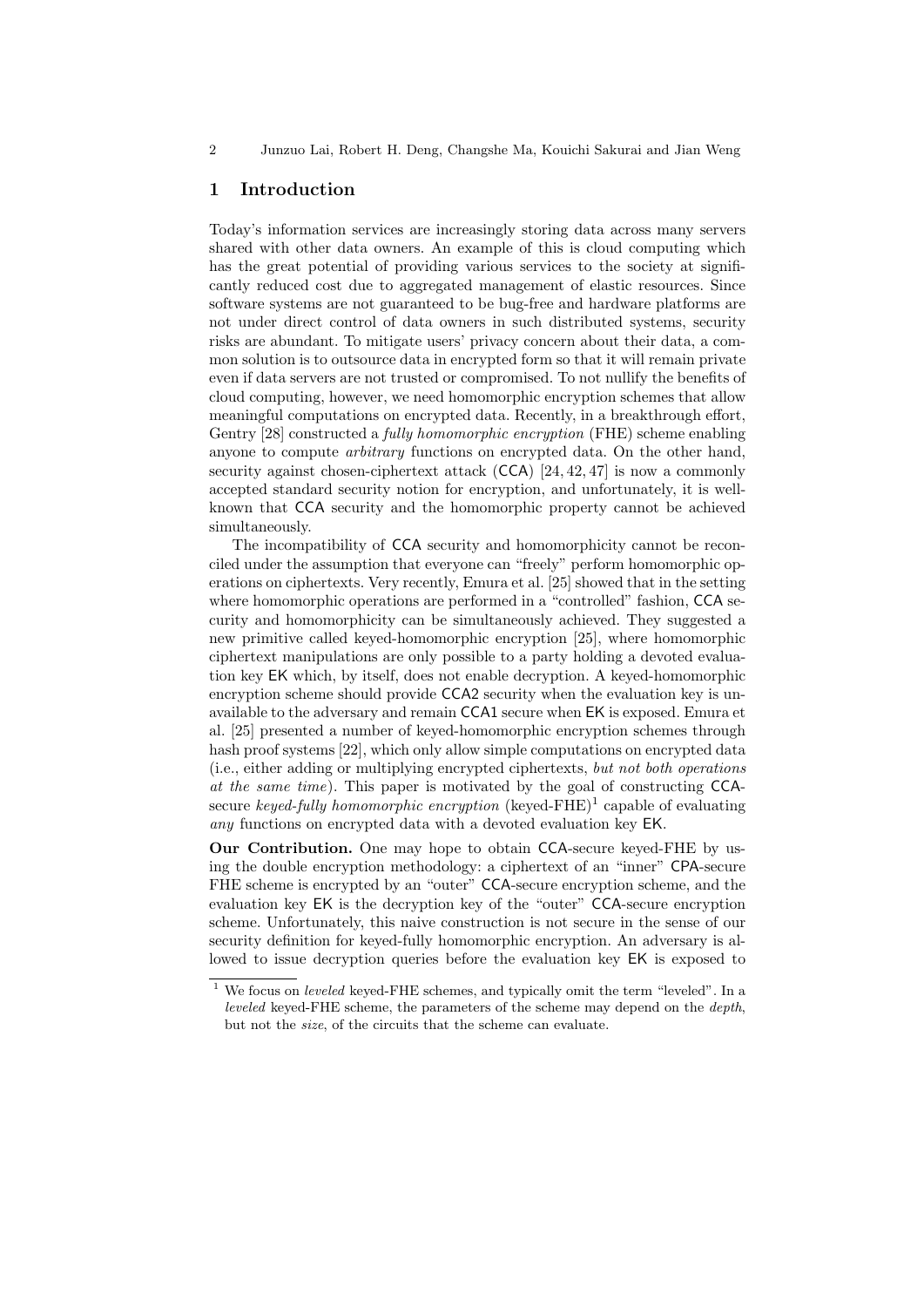the adversary in our security definition. However, no such decryption query is allowed in the CPA security game of the underlying "inner" FHE scheme<sup>2</sup> .

We propose a generic paradigm of constructing CCA-secure keyed-FHE, which follows the line of CHK transformation [18]. It is worth noting that, one cannot achieve CCA-secure keyed-FHE from IND-sID-CPA-secure IBFHE by CHK transformation directly, since each IBE ciphertext is under a *fresh* identity and the homomorphic evaluation functionality of IBFHE does not work.

- **–** We define a new primitive named convertible identity-based fully homomorphic encryption (IBFHE) and its IND-sID-CPA security notions. Informally, a convertible IBFHE is an IBFHE with an additional transformation functionality, which may be of independent interest.
- **–** Based on our new primitive, IND-sID-CPA-secure convertible IBFHE, and strongly EUF-CMA-secure signature, we propose a generic paradigm of constructing CCA-secure keyed-FHE by modifying CHK transformation [18] slightly.
- **–** We construct a convertible identity-based (leveled) FHE scheme based on the adaptively-secure IBE scheme proposed by Agrawal et al. [1], and prove that it is IND-sID-CPA secure in the standard model, resulting in the first CCA-secure keyed-FHE scheme in the standard model. Actually, one can use our techniques to construct convertible IBFHE schemes based on the adaptively-secure IBE schemes proposed in [19, 2].

Convertible IBFHE. A convertible IBFHE scheme consists of seven algorithms: Setup, Extract, GenerateTK, Encrypt, Transform, Decrypt and Evaluate. Among these algorithms, (Setup, Extract, Encrypt, Decrypt, Evaluate) constitute the traditional IBFHE scheme; algorithms GenerateTK and Transform provide CONVERTIBLE IBFHE. A convertible IBFHE scheme consists of seven algorithms: Setup, Extract, GenerateTK, Encrypt, Transform, Decrypt and Evaluate. Among these algorithms, (Setup, Extract, Encrypt, Decrypt, Evaluate) consti which is generated by an authority using algorithm GenerateTK, one with the help of algorithm Transform can transform a ciphertext CT under *any* identity the traditional IBFHE scheme; algorithms Generate IK and Transform provide<br>the following functionality: given a transformation key  $TK_{\rightarrow \tilde{D}}$  for an identity  $\tilde{D}$ ,<br>which is generated by an authority using algorithm CT.

The additional functionality of convertible IBFHE is reminiscent of identitybased proxy re-encryption (IBPRE) [32]. Unlike convertible IBFHE, in an IBPRE scheme, a transformation key (i.e., re-encryption key)  $TK<sub>1D₁→1D₂</sub>$  associated with two identities  $ID_1$  and  $ID_2$ , is generated by the user with identity  $ID_1$ , and one with the transformation key can *only* convert an encryption under identity  $ID_1$ into the encryption under identity  $ID_2$ .

<sup>&</sup>lt;sup>2</sup> Another naive approach to construct CCA-secure keyed-FHE is to utilize Naor-Yung paradigm [42]: a plaintext is encrypted twice (independently) by CPA-secure FHE, and then a non-malleable non-interactive zero-knowledge (NIZK) [51] proof is used in order to prove that both ciphertexts are encryptions to the same plaintext (the CRS needed for the NIZK is part of the public key); the evaluation key EK is the trapdoor associated with the CRS. However, as the construct by using the double encryption methodology, this construction is not secure in the sense of our security definition: the adversary is allowed to use the decryption oracle even after the challenge phase, just before the adversary requests EK.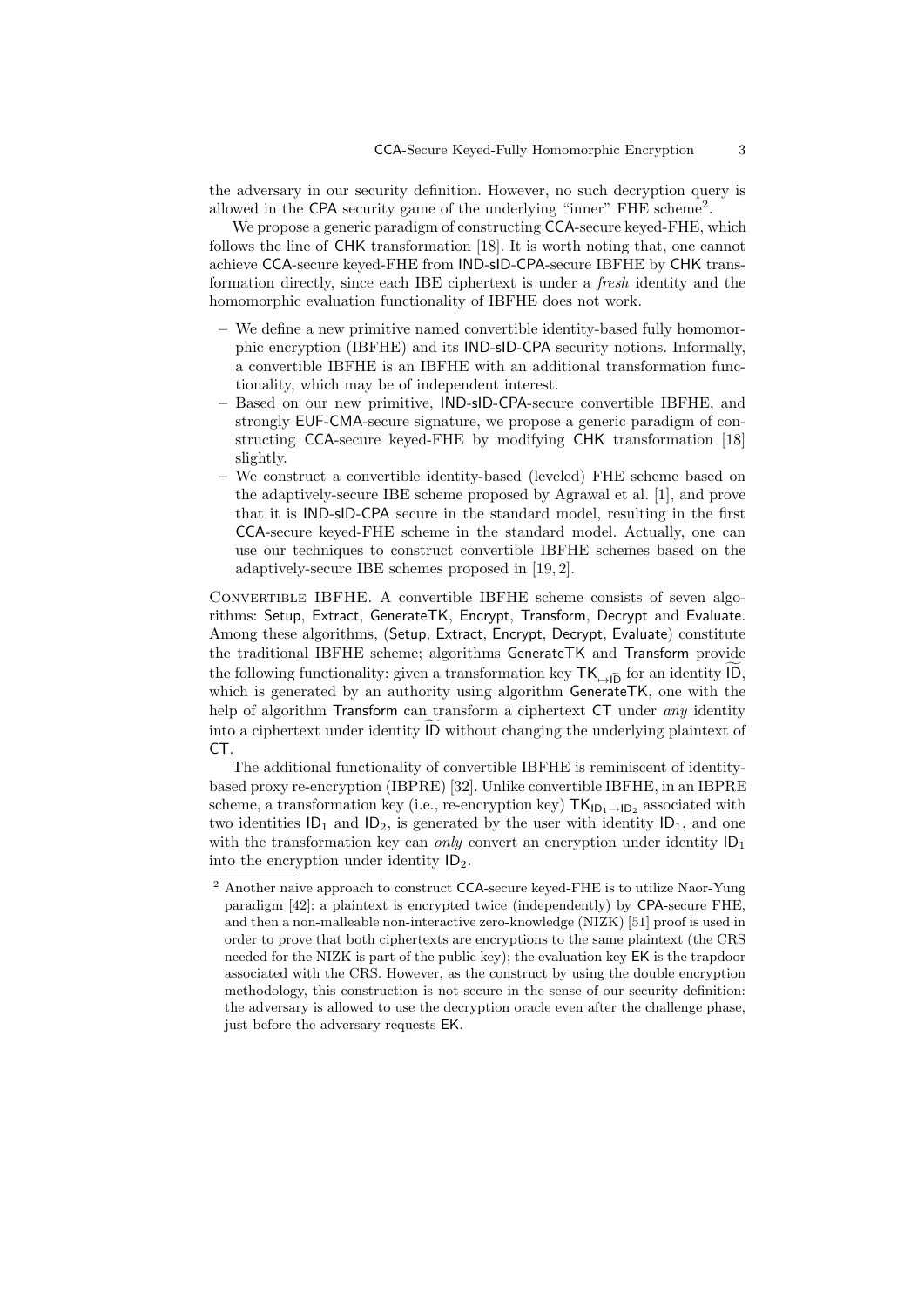The adaptive security of convertible IBFHE requires that given a challenge ciphertext CT*<sup>∗</sup>* under some identity ID*<sup>∗</sup>* , no PPT adversary can distinguish, except with a negligible advantage, whether CT*<sup>∗</sup>* is an encryption of 1 under identity ID*<sup>∗</sup>* or an encryption of 0 under identity ID*<sup>∗</sup>* . We allow an adversary to adaptively issue private key queries on identities ID and transformation key expected C<sub>1</sub><sup>+</sup> under some identity  $ID^*$ , no PPT adversary can distinguish, except with a negligible advantage, whether  $CT^*$  is an encryption of 1 under identity  $ID^*$  or an encryption of 0 under identity  $ID^*$ . We all cannot issue private key query for the challenge identity ID*<sup>∗</sup>* ; 2) the adversary calculated in the matter of the data transformation key queries on identities  $\overline{1D}$ , but with the natural constraints that: 1) the adversary cannot issue private key query for the challenge identity  $\overline{1D}^*$ ; 2) th issue private key queries on identities iD<br>queries on identities  $\overline{1D}$ , but with the natural constraints<br>cannot issue private key query for an identity  $\overline{1D}$  such<br>issued a transformation key query on  $\overline{1D}$ , an

For constructing CCA-secure keyed-FHE, we only require that the underlying convertible IBFHE be secure in a weaker security model, denoted as IND-sID-CPA security model. In this weaker security model, the transformation key query can be issued only *once* by the adversary, and the target identity ID*<sup>∗</sup>* and the designated identity  $ID$  which the adversary wants to obtain the corresponding transformation key must be committed by the adversary ahead of the system setup.

CCA-secure keyed-FHE from IND-sID-CPA-secure convertible IBFHE. We give a high-level description on how to construct a CCA-secure keyed-FHE scheme from an IND-sID-CPA-secure convertible IBFHE scheme characterized by (GenerateTK*,*Transform), with the help of a strongly EUF-CMA-secure signature scheme  $S = (Gen, Sign, Vrfy)$ .

The public key of our proposed keyed-FHE scheme is the public parameters of the convertible IBFHE scheme, the secret key is the corresponding master (Generate  $i$  K, Fransform), with the help of a strongly EOF-CMA-secure signature<br>scheme  $S = (Gen, Sign, Vrfy)$ .<br>The public key of our proposed keyed-FHE scheme is the public parameters<br>of the convertible IBFHE scheme, the secret the signature scheme *S* and  $TK_{\rightarrow \widetilde{vk}}$  which is generated by algorithm GenerateTK of the convertible IBFHE scheme is the transformation key for "identity"  $\widetilde{vk}$ . The public key of our proposed keyed-TTE scheme is the public parameter<br>of the convertible IBFHE scheme, the secret key is the corresponding mast<br>key, and the evaluation key is  $(\widetilde{vk}, \widetilde{sk}, \mathsf{TK}_{\rightarrow \widetilde{vk}})$ , where  $(\widet$ 

To encrypt a message bit, the encryption algorithm first runs algorithm *S.*Gen to obtain a key-pair (*vk, sk*), and then uses the convertible IBFHE scheme to encrypt the message bit with respect to the "identity" *vk*, with the resulting ciphertext denoted as CT. Next, the signing key *sk* is used to sign CT to obtain a signature  $\sigma$ . The final ciphertext *C* consists of the verification key  $vk$ , the convertible IBFHE ciphertext  $CT$  and the signature  $\sigma$ . Given a ciphertext  $C = (vk, \text{CT}, \sigma)$ , the decryption algorithm first uses algorithm *S.*Vrfy to verify the signature  $\sigma$  on CT with respect to *vk* and outputs  $\perp$  if the verification fails. Otherwise, the decryption algorithm generates the private key  $SK_{vk}$  corresponding to the "identity" *vk*, and decrypts the ciphertext CT using the underlying convertible IBFHE scheme.

Given a tuple of ciphertexts  $\mathbf{C} = (C_1, \ldots, C_k)$  where  $C_i = (vk_i, \mathsf{CT}_i, \sigma_i)$ , and a Boolean circuit  $f: \{0,1\}^k \to \{0,1\}$ , the evaluation algorithm first verifies the signature  $\sigma_i$  on  $\mathsf{CT}_i$  with respect to  $vk_i$  for each  $i \in [k]$  and outputs  $\perp$ if the verification fails. Otherwise, for each  $i \in [k]$ , with  $TK_{\rightarrow \widetilde{vk}}$ , it runs algo-<br> $\ddot{r}$ rithm Transform of the convertible IBFHE scheme to convert the ciphertext CT*<sup>i</sup>* under "identity"  $vk_i$  into a ciphertext  $\mathsf{CT}_i$  under the "identity"  $vk$ . Since now if  $f: \{0,1\}^n \to \{0,1\}$ , the evaluation algorithm first veri-<br>on  $\mathsf{CT}_i$  with respect to  $vk_i$  for each  $i \in [k]$  and outputs  $\perp$ <br>s. Otherwise, for each  $i \in [k]$ , with  $\mathsf{TK}_{\rightarrow \widetilde{vk}}$ , it runs algo-<br>e convertible IB Thes the signature  $\sigma_i$  on  $C_1$ <sup>*i*</sup> with respect to  $vk_i$  for each  $i \in [k]$ , and outputs  $\bot$  if the verification fails. Otherwise, for each  $i \in [k]$ , with  $\mathsf{TK}_{\bot \rightarrow \widetilde{vk}}$ , it runs algorithm **Transform** of the conve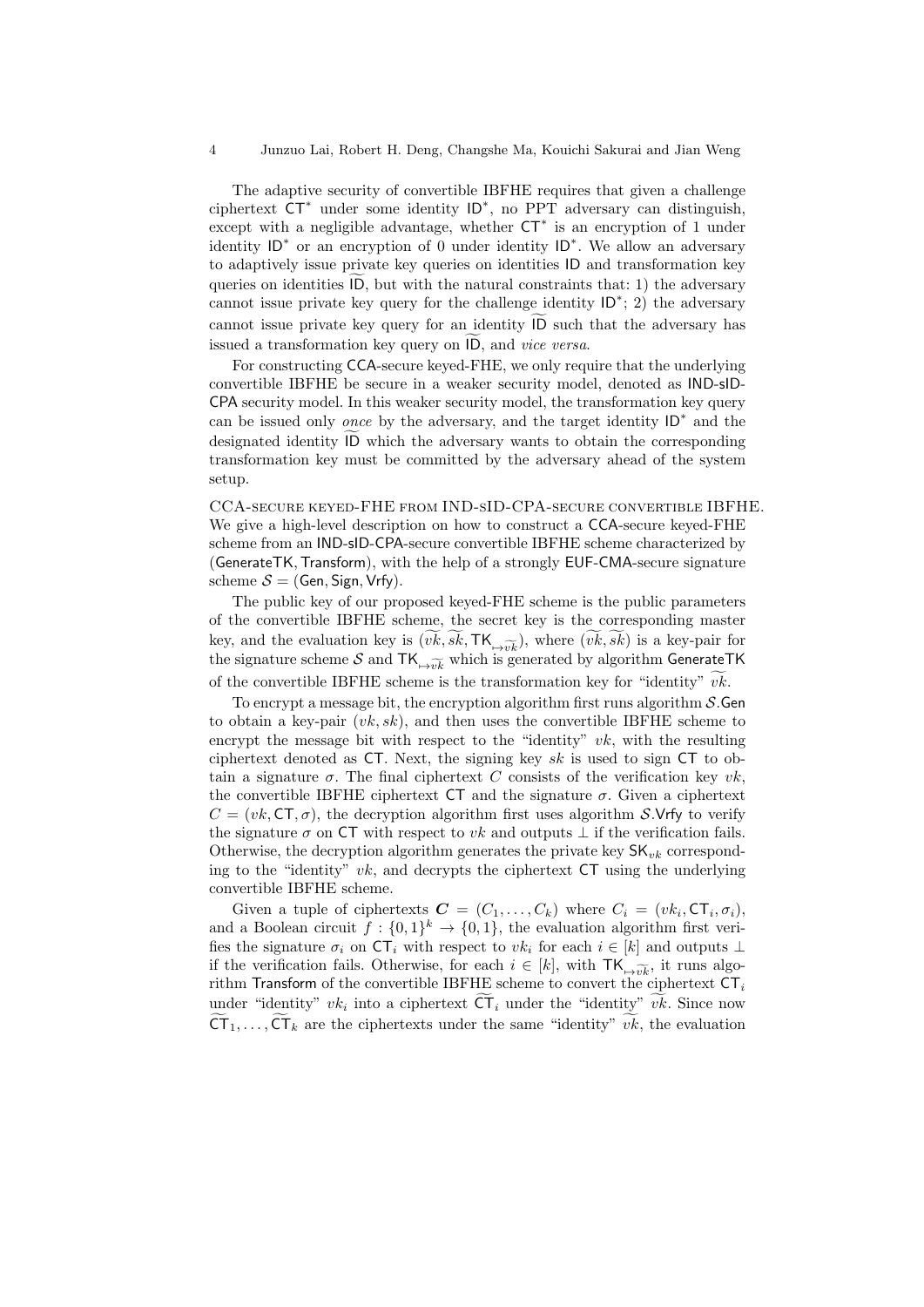CCA-Secure Keyed-Fully Homomorphic Encryption 5<br>algorithm can evaluate the Boolean circuit  $f$  on the ciphertexts<br>  $\widetilde{\textsf{CT}}_1,\ldots,\widetilde{\textsf{CT}}_k$ using the underlying convertible IBFHE scheme. Then the resulting ciphertext cCA-secure Reyed-Funy Homomorphic Encryption<br>algorithm can evaluate the Boolean circuit f on the ciphertexts  $\widetilde{CT}_1, \ldots, \widetilde{CT}_k$ <br>using the underlying convertible IBFHE scheme. Then the resulting ciphertext<br> $\widetilde{CT}$  i algorithm can evaluate the Boolean cindusing the underlying convertible IBFH.<br>  $\widetilde{\text{CT}}$  is signed using  $\widetilde{sk}$  to obtain a sign outputs the ciphertext  $C = (\widetilde{vk}, \widetilde{\text{CT}}, \widetilde{\sigma})$ .

As for the security of our proposed keyed-FHE scheme, we show that if there exists an adversary  $A$  with a non-negligible advantage in the  $CCA$  security game, we can create a reduction algorithm *B* that breaks the IND-sID-CPA security of the underlying convertible IBFHE scheme. The reduction algorithm  $\beta$  is informally described as follows. *B* first runs *S*.Gen to obtain two key-pairs  $(vk^*, sk^*)$ and  $(\widetilde{vk}, \widetilde{sk})$ . Then,  $\mathcal B$  sets  $vk^*$  and  $\widetilde{vk}$  as its target "identity" and designated "identity", which are submitted to its challenger in the IND-sID-CPA security game of the convertible IBFHE scheme. *B* is given the public parameters of the convertible IBFHE scheme and the transformation key  $TK_{\rightarrow \widetilde{nk}}$  for "identity" *vk*. Now, *B* can use  $(vk, sk)$  and  $TK_{\rightarrow v\vec{k}}$  to answer *A*'s evaluation queries and the evaluation key query, and the challenge ciphertext  $C^*$  given to  $\mathcal A$  is set as  $(vk^*, C^*, \sigma^*)$ , where  $CT^*$  is  $\mathcal{B}$ 's challenge ciphertext of the convertible IBFHE scheme and  $\sigma^* \leftarrow S.\mathsf{Sign}(sk^*,\mathsf{CT}^*)$ . Next, we shall explain how  $\mathcal B$  answers the decryption queries for ciphertexts  $C = (vk, \text{CT}, \sigma)$  issued by adversary A.

We say a ciphertext  $C = (vk, \text{CT}, \sigma)$  is valid if  $\sigma$  is a valid signature on CT with respect to *vk*. For *A*'s decryption query on a ciphertext  $C = (vk, \text{CT}, \sigma)$ such that *C* is a valid ciphertext and  $vk \notin \{vk^*, vk\}$ , *B* can issue a private key *f*) issued by adversary *A*.<br> *if*  $\sigma$  is a valid signature on CT<br> *n* a ciphertext  $C = (vk, CT, \sigma)$ ,  $\widetilde{vk}$ , *B* can issue a private key query on the "identity" *vk* to its challenger to obtain the corresponding private key  $\mathsf{SK}_{vk}$ , and use the private key  $\mathsf{SK}_{vk}$  to answer  $\mathcal{A}$ 's query. The subtlety lies in how *B* deals with *A*'s decryption query on a valid ciphertext  $C = (vk, \text{CT}, \sigma)$ such that  $vk \in \{vk^*, vk\}$ . Recall that B is not allowed to issue a private key *x vk* to its challenger to obtain the corresponding private  $\mathbb{R}^n$ ,  $\mathbb{R}^n$  is thallenger to obtain the corresponding private e private key  $\mathsf{SK}_{vk}$  to answer  $\mathcal{A}$ 's query. The subtlety lies  $\mathcal{A}$ 's dec query on the "identity"  $vk \in \{vk^*, vk\}$  to it's own challenger in the **IND-sID-SK**<sub>vk</sub> to answer *A*'s query. The subtlety lies<br>query on a valid ciphertext  $C = (vk, \text{CT}, \sigma)$ <br>hat *B* is not allowed to issue a private key<br> $\overrightarrow{vk}$  to it's own challenger in the IND-sID-CPA security game of the convertible IBFHE scheme. We first note that any valid ciphertext  $C = (vk, \text{CT}, \sigma)$  submitted by the adversary during its queries must, except with negligible probability, have  $vk \neq vk^*$  by the strong security of the signature scheme  $S$ . The crux of the security proof is then to show how *B* answers *A*'s decryption query on a valid ciphertext *C* = (*vk,* CT*, σ*) such that *valid cip*<br>must, ex<br>of the sig<br> $\mathcal{B}$  answer<br> $vk = v\vec{k}$ .

In our security definition of keyed-fully homomorphic encryption, the adversary can issue the decryption and evaluation queries only if it does not request the evaluation key to be exposed. Hence, for any valid ciphertext  $C = (vk, \text{CT}, \sigma)$  $vk = vk$ .<br>In our security definition of keyed-fully homomorphic encryption, the adversary can issue the decryption and evaluation queries only if it does not request<br>the evaluation key to be exposed. Hence, for any valid cip whelming probability, C is one of  $\mathcal{B}$ 's responses to  $\mathcal{A}$ 's evaluation queries by the strong EUF-CMA security of the signature scheme *S*. Based on the above observation, *B* will resort to a list EList to answer *A*'s decryption query on a submitted by the adversary during its decryption queries, if  $vk = vk$ , with over-<br>whelming probability, *C* is one of *B*'s responses to *A*'s evaluation queries by<br>the strong EUF-CMA security of the signature scheme *S*. Ba updated while answering *A*'s evaluations queries. Now, when *A* issues an evaluation query on a tuple of ciphertext  $\mathbf{C} = (C_1, \ldots, C_k)$  and a Boolean circuit f, after sending the result C of the evaluation algorithm to the adversary,  $\beta$ additionally proceeds as follows.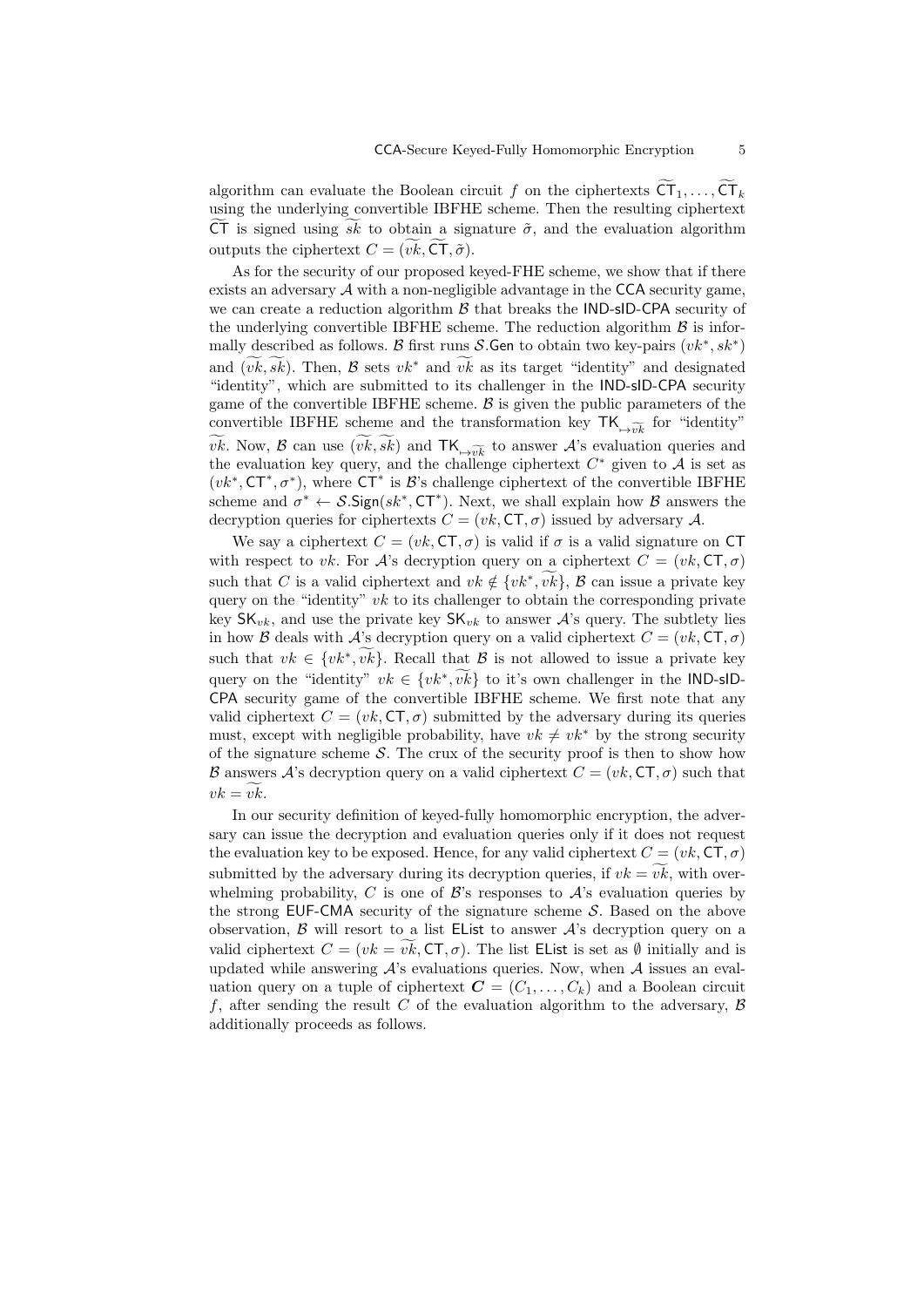- 1. Check whether there exists an  $i \in [k]$  such that  $C_i = C^*$ . If so, update the list by EList *←* Elist*∪ {*(*⊥, C*)*}*. Note that, to avoid an unachievable security definition, *B* answers *⊥* for "unallowable ciphertext" that are the result of homomorphic evaluation for  $C^*$  and any ciphertext of  $\mathcal{A}$ 's choice.
- 2. For each valid ciphertext  $C_i = (vk_i, \text{CT}_i, \sigma_i)$  where  $i \in [k]$ , obtain the corresponding plaintext  $b_i$  by finding the corresponding record  $(b_i, C_i)$  in the list definition,  $\mathcal{B}$  answers  $\bot$  for "unallowable cipnertext" that are the result of<br>homomorphic evaluation for  $C^*$  and any ciphertext of  $\mathcal{A}$ 's choice.<br>For each valid ciphertext  $C_i = (vk_i, \mathsf{CT}_i, \sigma_i)$  where  $i \in [k]$ query on the "identity"  $vk_i$  to its challenger. Then, compute the message bit  $m = f(b_1, ..., b_k)$  and update the list by EList  $\leftarrow$  Elist  $\cup \{(m, C)\}$ .<br>Consequently, when *A* issues a decryption query on a valid ciphertext  $C = ($  $m = f(b_1, \ldots, b_k)$  and update the list by EList  $\leftarrow$  Elist  $\cup \{(m, C)\}.$

Consequently, when *A* issues a decryption query on a valid ciphertext  $C =$ record  $(m, C)$  in the list EList and return m to the adversary as its answer. Hence, by the strong  $EUF-CMA$  security of the signature scheme  $S$ , with overwhelming probability, *B* simulates the CCA security game of our proposed keyed-FHE scheme for *A* properly. Therefore, if *A* has a non-negligible advantage in the CCA security game, *B* breaks the IND-sID-CPA security of the underlying convertible IBFHE scheme with a non-negligible advantage.

Construction of IND-sID-CPA-secure convertible IBFHE. Based on the standard learning with errors (LWE) problem [49], Agrawal et al. [1] proposed an efficient identity-based encryption scheme and showed that their base construction can be extended to an adaptively-secure IBE using a lattice analog of the Waters IBE [56]. Our IND-sID-CPA-secure convertible IBFHE starts from<br>the edentively seeure IBE scheme in [1] the adaptively-secure IBE scheme in [1].

An encryption of a message bit *b* for an identity  $\mathsf{ID} = (d_1, \ldots, d_\ell) \in \{-1, 1\}^\ell$ in the adaptively-secure IBE scheme  $[1]$  takes the form of

$$
c_0 = u^{\top} s + x + b \lfloor \frac{q}{2} \rfloor \in \mathbb{Z}_q, \ c_1 = F_{\mathsf{ID}}^{\top} s + \left[ \frac{y}{R_{\mathsf{ID}}^{\top} y} \right] \in \mathbb{Z}_q^{2m},
$$

where  $F_{\text{ID}} = A \mid B_0 + \sum_{i=1}^{\ell} d_i B_i$ ,  $R_{\text{ID}} = \sum_{i=1}^{\ell} d_i R_i$ , and  $A, B_0, B_1, \ldots, B_{\ell}, u$ are the system's public parameters, a short basis  $T_A$  for  $\Lambda_q^{\perp}(A)$  is the master key,  $s, x, y, R_1, \ldots, R_\ell$  are noise vectors with short norm used in the encryption algorithm. The private key  $\mathsf{SK}_{\mathsf{ID}}$  for identity  $\mathsf{ID}$  is a short vector  $e_{\mathsf{ID}}$  in  $\Lambda_q^u(F_{\mathsf{ID}})$ , hence the message bit *b* can be recovered from  $c_0 - e_{\text{ID}}^{\dagger} c_1$ .

Agrawal et al. [1] utilized the partitioning strategy to prove the adaptivelysecure security of the above IBE scheme. In the security reduction,  $B_1, \ldots, B_\ell$ in the public parameters are set as  $B_i = AR_i^* + h_iB_0$ , where all the matrices  $R_i^*$ are random and  $h_i$  is a secret coefficient in  $\mathbb{Z}_q$ . Consequently,

$$
F_{\mathsf{ID}} = A \mid B_0 + \sum_{i=1}^{\ell} d_i B_i = A \mid A(\sum_{i=1}^{\ell} d_i R_i^*) + h_{\mathsf{ID}} B_0,
$$
  
where  $h_{\mathsf{ID}} = (1 + \sum_{i=1}^{\ell} d_i h_i)$ , and the identity space is partitioned into two

parts according to whether  $h_{\text{ID}}$  is equal to 0 or not. If  $h_{\text{ID}} \neq 0$ , the simulator,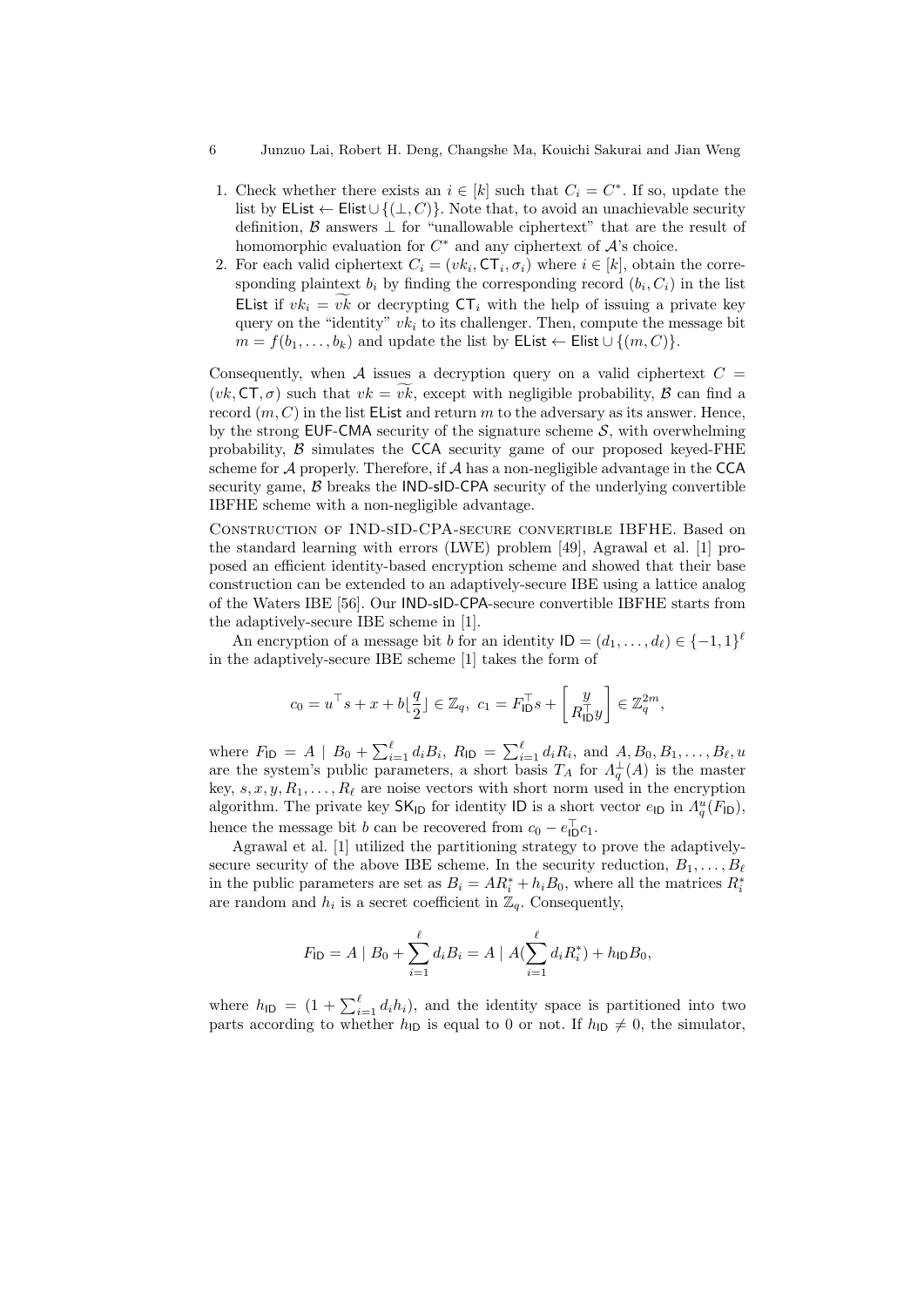without knowing the master key, can use a trapdoor  $T_{B_0}$  for  $\Lambda_q^{\perp}(B_0)$  to generate the private key for identity ID, i.e., a short vector  $e_{\text{ID}}$  in  $\Lambda_q^u(F_{\text{ID}})$ . The simulator cannot produce the corresponding private key for identities  $ID$  such that  $h_{ID} = 0$ , but will be able to construct a useful challenge to solve the given LWE problem instance. Let  $ID^*$  be the challenge identity and let  $ID_1, \ldots, ID_Q$  be the identities for which the adversary issues private key queries. The security proof will require that for any  $ID^*$ ,  $ID_1, \ldots, ID_Q$ , with non-negligible probability,

$$
h_{\mathsf{ID}^*} = 0 \land h_{\mathsf{ID}_1} \neq 0 \land \dots \land h_{\mathsf{ID}_\ell} \neq 0,
$$

which can be satisfied by the abort-resistant hash family used in [56, 34, 7].

The idea of constructing convertible IBFHE is summarized as follows. We first show how to design a convertible IBE scheme (i.e. without the homomorphic evaluation functionality), and then extend it to a convertible IBFHE scheme. To construct convertible IBE, we should provide an approach to converting a ciphertext  $CT$  under *any* identity ID into a ciphertext  $CT$  under the designated identity ITST show how to design a convertible IBE scheme (i.e. without the nomomorphic<br>evaluation functionality), and then extend it to a convertible IBFHE scheme. To<br>construct convertible IBE, we should provide an approach to co construct convertible IBE, we should provide an approach to converting a cipher-<br>text CT under *any* identity ID into a ciphertext  $\widetilde{CT}$  under the designated identity<br>ID. For transformation correctness (i.e., decrypti must have the same result), we need be able to check whether a ciphertext is *well-formed*. However, starting from the adaptively-secure IBE scheme proposed in [1], we are thrown into a dilemma. Agrawal et al. [1] proved that in their proposed IBE scheme, encryption of any message bit is indistinguishable from uniform vector over  $\mathbb{Z}_q$  under the LWE assumption. That is, any well-formed ciphertext in [1] is pseudorandom; thus it is difficult to design a mechanism to check the well-formedness of a ciphertext. We resort to the recent advances in indistinguishability obfuscation [52] to overcome the obstacle.

Besides  $A, B_0, B_1, \ldots, B_\ell, u$ , the public parameters of our proposed convertible IBE include an indistinguishability obfuscation of the following program that takes as input an identity  $ID = (d_1, \ldots, d_\ell) \in \{-1, 1\}^\ell$ , a message bit  $b \in \{0, 1\}$ and randomness *r*,

1. Set  $t = \text{PRG}(r)$  and  $(s, x, y, R_1, \dots, R_\ell) = F(K, \text{ID}, t);$ 2. Compute  $c_0 = u^{\top} s + x + b \left\lfloor \frac{q}{2} \right\rfloor \in \mathbb{Z}_q, c_1 = F_{\text{ID}}^{\top} s + \left\lceil \frac{y}{R_{\text{II}}^{\top}} \right\rceil$  $R<sub>1D</sub><sup>+</sup>y$  $\in \mathbb{Z}_q^{2m}$  and output  $(t, c_0, c_1).$ 

The system's master key additionally includes the key K to the puncturable pseudorandom function (PRF) [52] F. Let **P**Enc be the above obfuscated program. The encryption algorithm simply runs  $\mathbf{P}^{\text{Enc}}(|D, b, r)$  and outputs the result  $(t, c_0, c_1)$ . The private key  $\mathsf{SK}_{\mathsf{ID}}$  for identity  $\mathsf{ID}$  is a short vector  $e_{\mathsf{ID}}$  in  $\Lambda_q^u(F_{\mathsf{ID}})$ , and given a ciphertext  $(t, c_0, c_1)$  under identity ID, the message bit *b* can be recovered from  $c_0 - e_{\text{ID}}^{\dagger} c_1$ . Observe that, with the knowledge of K, one can retrieve the randomness  $s, x, y, R_1, \ldots, R_\ell$  and the message bit *b* from a ciphertext  $(t, c_0, c_1)$  under an identity ID, and thus can check the well-formedness of the ciphertext and reencrypt *b* under another identity. Consequently, the transformation key for an  $c_0 - e_{\text{ID}}c_1$ . Observe that, with the knowledge of K, one can retrieve the random-<br>ness  $s, x, y, R_1, \ldots, R_\ell$  and the message bit  $b$  from a ciphertext  $(t, c_0, c_1)$  under<br>an identity ID, and thus can check the well-forme cation of the following program that takes as input a ciphertext  $CT = (t, c_0, c_1)$ under an identity  $ID = (d_1, ..., d_\ell) \in \{-1, 1\}^\ell$ ,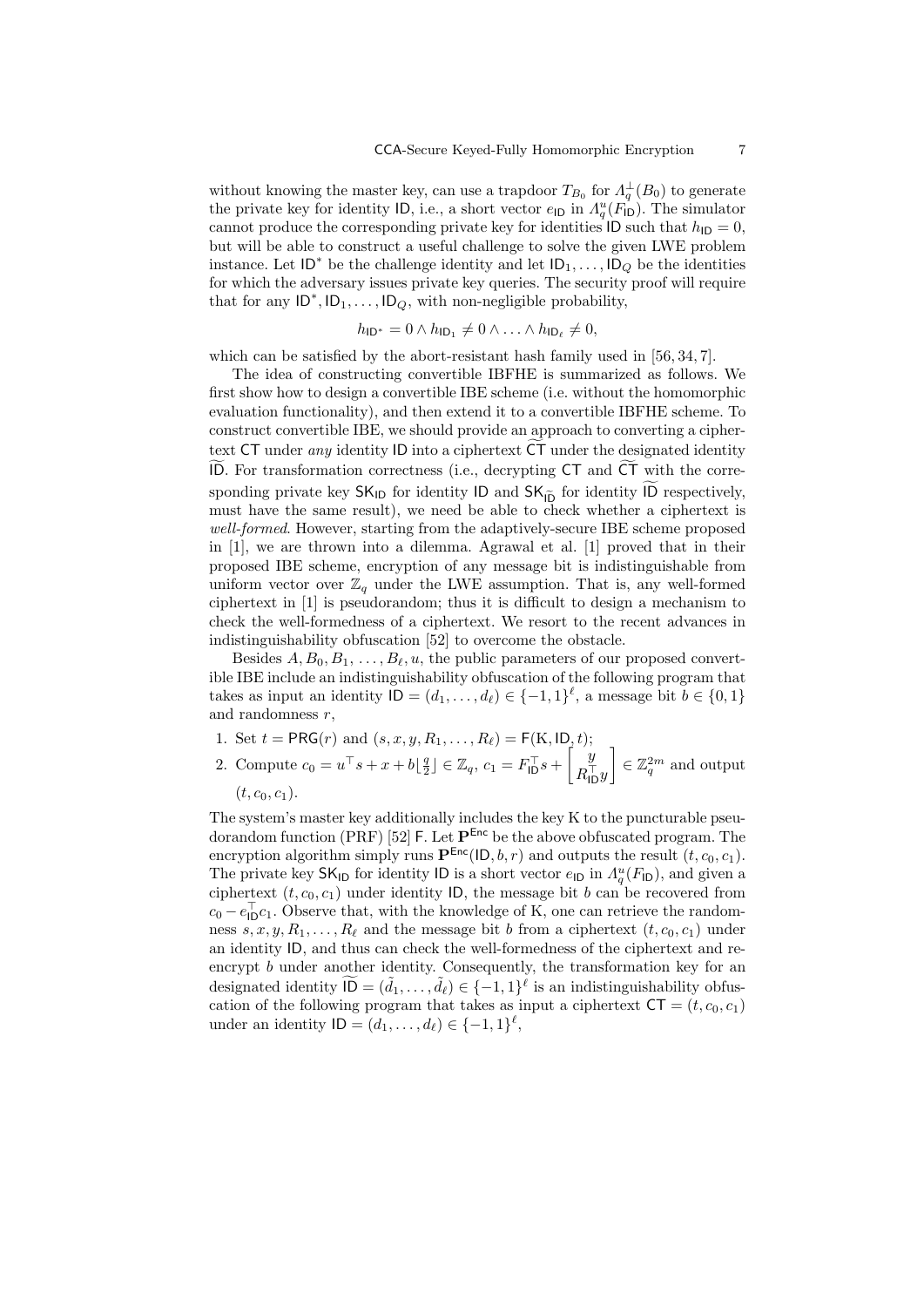- 1. Set  $(s, x, y, R_1, \ldots, R_\ell) = F(K, ID, t)$ , and check whether there exists  $b \in$  $\{0, 1\}$  such that  $c_0 = u^{\top} s + x + b \left\lfloor \frac{q}{2} \right\rfloor$  and  $c_1 = F_{\text{ID}}^{\top} s + \left\lfloor \frac{y}{B_{\text{II}}^{\top} s + f} \right\rfloor$  $R<sub>1D</sub><sup>⊺</sup>$  . If not, output *⊥*.  $\mathcal{F}_{\ell}$ ) = F(K, ID, *t*), and check whether t<br>  $u^{\top} s + x + b \lfloor \frac{q}{2} \rfloor$  and  $c_1 = F_{\mathsf{ID}}^{\top} s + \begin{bmatrix} y \\ R_{\mathsf{ID}}^{\top} y \end{bmatrix}$ <br>  $\mathcal{F}_{\ell}$ ) = F(K,  $\widetilde{\mathsf{ID}}, t$ ), and compute  $\tilde{c}_0 = u$  $\mathcal{L}$
- 2. Set  $(\tilde{s}, \tilde{x}, \tilde{y}, \tilde{R}_1, \ldots, \tilde{R}_\ell) = \mathsf{F}(\mathbf{K}, \widetilde{\mathsf{ID}}, t)$ , and compute  $\tilde{c}_0 = u^\top \tilde{s} + \tilde{x} + b \lfloor \frac{q}{2} \rfloor$ ,  $\tilde{c}_1 = F_{\tilde{\mathsf{ID}}}^\top \tilde{s} + \begin{bmatrix} \tilde{y} \\ \tilde{R}_{\tilde{\mathsf{IF}}}^\top \end{bmatrix}$ *R*˜*<sup>⊤</sup>* IDe *y*˜  $\tilde{c}_1 = F_{\tilde{\mathsf{1D}}}^{\top} \tilde{s} + \begin{bmatrix} \tilde{y} \\ \tilde{R}_{\tilde{\mathsf{1D}}}^{\top} \tilde{y} \end{bmatrix}$  and output  $(t, \tilde{c}_0, \tilde{c}_1)$ .<br>Let  $\mathbf{P}^{\mathsf{Trans}}$  be the above obfuscated program. To convert an encryption CT under<br>identity ID into the en

Let **P**<sup>Trans</sup> be the above obfuscated program. To convert an encryption CT under now simply runs **P**Trans(ID*,* CT) and outputs the result.

As for the IND-sID-CPA security of the convertible IBE scheme, we follow the line of [1], i.e., utilizing the partitioning strategy. Let ID*<sup>∗</sup>* be the challenge identity ID into the encryption under identity  $\widetilde{ID}$ , the transformation algorithm<br>now simply runs  $\mathbf{P}^{Trans}(\mathsf{ID}, \mathsf{CT})$  and outputs the result.<br>As for the IND-sID-CPA security of the convertible IBE scheme, we foll how simply runs  $\mathbf{P}^{(1)}$  and outputs the result.<br>
As for the IND-sID-CPA security of the convertible IBE scheme, we follow<br>
the line of [1], i.e., utilizing the partitioning strategy. Let  $ID^*$  be the challenge<br>
ident be the challenge ciphertext for ID*<sup>∗</sup>* . In the security reduction, there exist some subtleties:

- 1. It requires that  $h_{\text{ID*}} = 0$ , in order to construct the challenge  $\text{CT}^* = (t^*, c_0^*, c_1^*)$ to solve the given LWE problem instance. Like the security reduction in [1], the randomness  $s^*$ ,  $x^*$ ,  $y^*$  that are used to evaluate  $c_0^*$  and  $c_1^*$ , come from the given LWE problem instance and is unknown to the simulator. Hence, when the adversary runs **P**Trans(ID*<sup>∗</sup>* , CT*<sup>∗</sup>* ), it will get an error symbol *⊥*, which enables it to distinguish the simulated settings and the real settings. We observe that the simulator can prepare  $CT^*$  and  $\widetilde{CT}^*$  at the setup phase, where evalua<br>
own to<br>
will get<br>
ttings and  $\widetilde{\mathsf{CT}}$ grv<br>the<br>ena<br>ser<br>CT *∗* denotes the corresponding result of calling the transformation algorithm on the challenge ciphertext  $CT^* = (t^*, c_0^*, c_1^*)$ , since in the IND-sID-CPA security game the adversary must commit ID*<sup>∗</sup>*  $\overline{LT}^*$  at the setup phase, where<br>the transformation algorithm<br>since in the IND-sID-CPA se-<br>and  $\overline{1D}$  ahead of the system setup. Consequently, the simulator can employ the technique of *punctured programs*, introduced by Sahai et al. [52], to simulate the transformation key on the chaneng<br>curity game th<br>setup. Consequ<br>*programs*, intro<br>for  $\widetilde{ID}$  properly. curity game the adversary must commit *ID* and *ID* anead of the system<br>setup. Consequently, the simulator can employ the technique of *puncturea*<br>*programs*, introduced by Sahai et al. [52], to simulate the transformatio
- $h_{\mathsf{ID}^*} = 0 \land h_{\mathsf{ID}} = 0 \land h_{\mathsf{ID}_1} \neq 0 \land \dots \land h_{\mathsf{ID}_\ell} \neq 0$ . Unfortunately, it cannot be satisfied by the abort-resistant hash family used in [56, 34, 7]. On the other hand, we observe that, if  $ID^*$  and  $ID$  are chosen uniformly at random, with  $\lambda_1, \lambda_2, \ldots, \lambda_n$  with non-negligible probability,<br>  $\lambda \ldots \lambda_n$   $h_{\text{ID}_\ell} \neq 0$ . Unfortunately, it cannot be<br>
t hash family used in [56, 34, 7]. On the other<br>
and  $\widetilde{\text{ID}}$  are chosen uniformly at random, with non-negligible probability, the requirement of  $h_{\mathsf{ID}*} = 0 \wedge h_{\mathsf{ID}} = 0 \wedge h_{\mathsf{ID}_1} \neq$ 0∧.  $\ldots \wedge h_{\mathsf{ID}_\ell} \neq 0$  can be satisfied by the abort-resistant hash family used in [56, 34, 7]. Therefore, we use another puncturable PRF to map an identity ID into a random identity  $id \in \{-1, 1\}^{\ell}$ , and replace ID with id in all functionalities. Similarly, since  $ID^*$  and  $ID$  must be committed by the adversary ahead of builty, the requirement of  $h_{\text{ID}^*} = 0 \wedge h_{\tilde{\text{ID}}} = 0 \wedge h_{\text{ID}_1} \neq$ <br>be satisfied by the abort-resistant hash family used in [56,<br>use another puncturable PRF to map an identity ID into<br> $\in \{-1,1\}^{\ell}$ , and replace ID the system setup, the technique of *punctured programs* allows the simulator's simulation be performed properly.

So far, we obtain an IND-sID-CPA-secure convertible IBE scheme. Next, we show that the convertible IBE scheme extends to a convertible IBFHE scheme. Re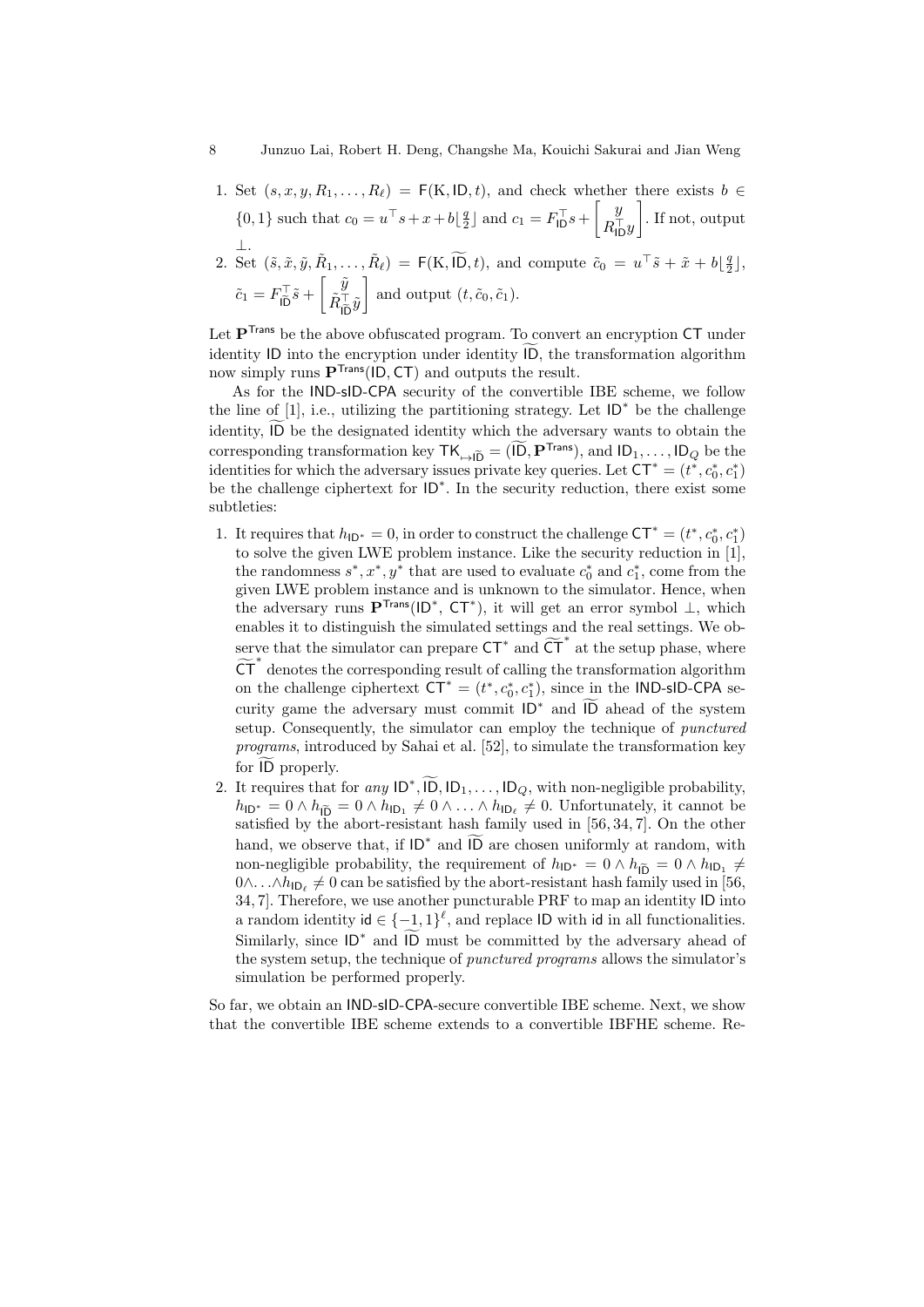cently, Gentry et al. [31] described a simple "compiler" that transforms any LWEbased IBE scheme (that satisfies certain natural properties) into an identitybased (leveled) FHE scheme. Since our proposed convertible IBE scheme starts from the LWE-based IBE schemes proposed in [1] that have the required properties, we can utilize the "compiler" to transform it into a convertible identitybased (leveled) FHE scheme.

**Related Work.** Emura et al. [25] showed that CCA security does not rule out homomorphicity when the capability to compute on encrypted data is controlled, by introducing a primitive called keyed-homomorphic encryption. Other approaches to reconcile homomorphism and non-malleability were taken in [44– 46, 9, 20] but they inevitably satisfy weaker security notions than CCA security.

Based on hash proof systems [22], Emura et al. [25] constructed a number of CCA-secure keyed-homomorphic schemes. Recently, Libert et al. [40] applied linearly homomorphic structure-preserving signatures [39] to quasi-adaptive noninteractive zero-knowledge (QA-NIZK) proofs [37], proposed QA-NIZK proofs with unbounded simulation-soundness (USS), and constructed a CCA-secure keyed-homomorphic scheme with threshold decryption by applying USS. These CCA-secure keyed-homomorphic schemes only allow simple computations on encrypted data, i.e., either adding or multiplying encrypted ciphertexts, *but not both operations at the same time*.

*Fully Homomorphic Encryption.* The notion of fully homomorphic encryption (FHE) capable of performing any computations on encrypted data, was first put forward by Rivest et al. [50]. However, only in the past few years have candidate FHE schemes been proposed. The first such scheme was constructed by Gentry [28]; his work inspired a tremendous amount of research effort on improving the efficiency of his scheme [54, 53, 30, 29, 13, 21], realizations of FHE based on different assumptions [55, 16, 17, 14], and so on. Until now, fully homomorphic encryption schemes can only be proven secure against chosen-plaintext attack (CPA).

*Controlled Homomorphic Encryption.* Desmedt et al. [23] put forth the notion of a controllable homomorphic encryption scheme (CHES) that blends together the notion of a fully homomorphic encryption scheme and of a functional encryption scheme [8]. In a CHES, a *designated* homomorphic operation *C* can be efficiently performed on a *single* ciphertext by a party that has a special token for function *C* that is released by the owner of the secret key. Compared with CHES, keyed-FHE enables a party holding a devoted evaluation key to compute *arbitrary* functions on *ciphertexts*, and it can provide CCA2 security when the evaluation key is unavailable.

*Indistinguishability Obfuscation.* Program obfuscation deals with the problem of how to protect a program from reverse engineering while preserving functionality. Unfortunately, Barak et al. [6, 5] showed that the most natural simulation-based formulation of program obfuscation (a.k.a. "black-box obfuscation") is impossible to achieve for *general* programs in a very strong sense. Faced with this impossibility result, Barak et al. [6, 5] suggested another notion of program obfuscation named *indistinguishability obfuscation*. Roughly speaking, an indistinguishabil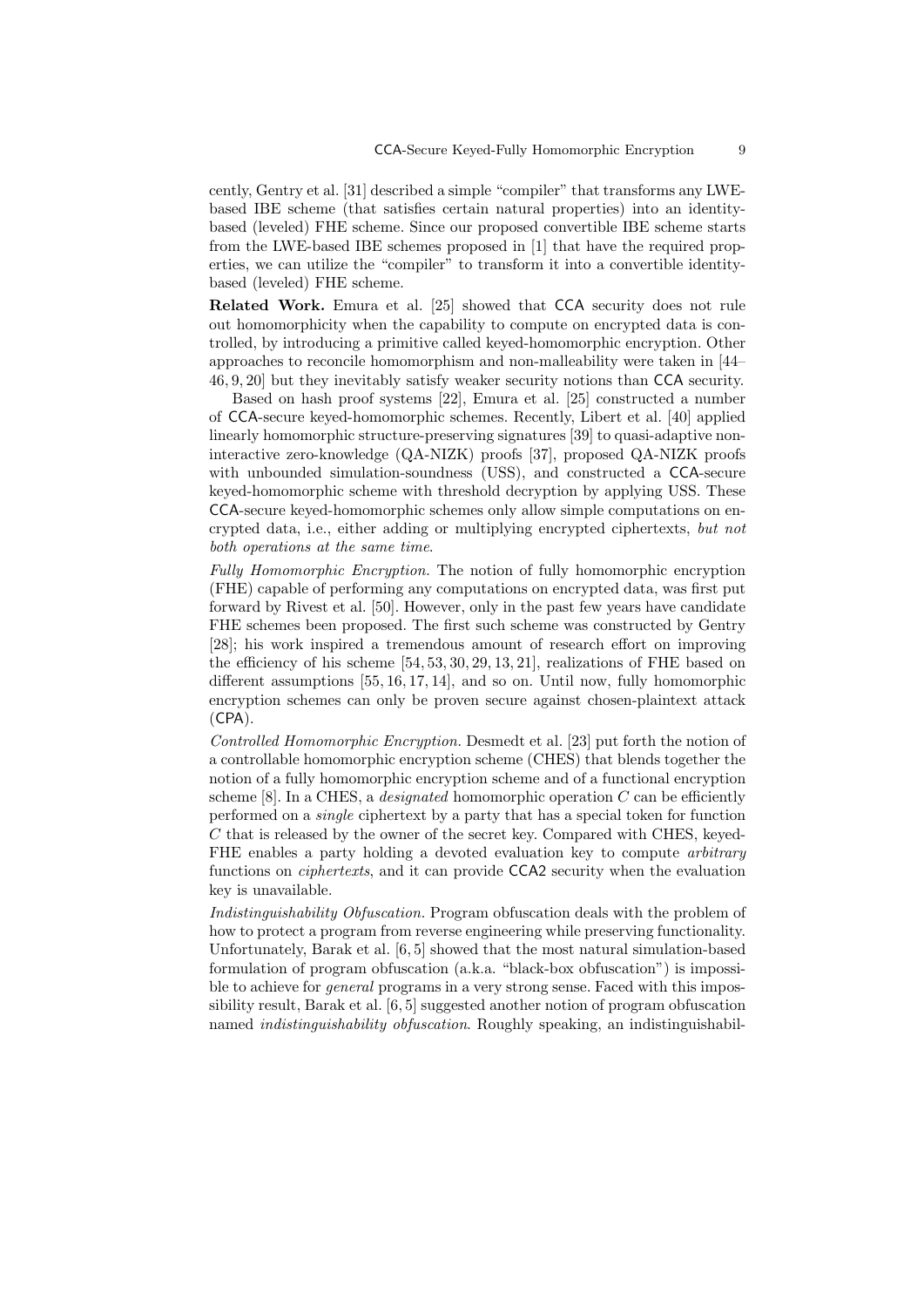ity obfuscation scheme ensures that the obfuscations of any two functionally equivalent circuits are computationally indistinguishable. Recently, Garg et al. [27] proposed the first candidate construction of an efficient indistinguishability obfuscation (*iO*) for *general* programs.

Recently, staring with [52] there has been much interest in investigating what can be built from  $i\mathcal{O}$ , since this model leads to poly-time obfuscation of unrestricted program classes, circumventing the known impossibility results of [6, 5]. Subsequently, many papers  $[52, 48, 36, 57, 33, 35, 26, 11]$  have shown a wide range of cryptographic applications of *iO*. We utilize *iO* to construct an IND-sID-CPAsecure convertible IBFHE scheme.

**Organization.** The rest of the paper is organized as follows. Some preliminaries are given in Section 2. We introduce the notion and security model of convertible IBFHE in Section 3. We propose a paradigm of constructing CCAsecure keyed-FHE from IND-sID-CPA-secure convertible IBFHE and strongly EUF-CMA-secure signature in Section 4. We present a concrete construction of IND-sID-CPA-secure convertible identity-based (leveled) FHE in Section 5. Section 6 concludes the paper.

# **2 Preliminaries**

If *S* is a set, then  $s_1, \ldots, s_t \leftarrow S$  denotes the operation of picking elements  $s_1, \ldots, s_t$  uniformly at random from *S*. If  $n \in \mathbb{N}$  then [*n*] denotes the set *{*1*, . . . , n}*. For a probabilistic algorithm *A*, we denote *y ← A*(*x*; *R*) the process of running *A* on input *x* and with randomness *R*, and assigning *y* the result. Let  $\mathcal{R}_A$  denote the randomness space of *A*, and we write  $y \leftarrow A(x)$  for  $y \leftarrow A(x; R)$ with *R* chosen from  $\mathcal{R}_A$  uniformly at random. A function  $f(\kappa)$  is *negligible*, if for every  $c > 0$  there exists a  $\kappa_c$  such that  $f(\kappa) < 1/\kappa^c$  for all  $\kappa > \kappa_c$ . For a real  $x \in \mathbb{R}, |x|$  denotes the nearest integer to *x*, and  $|x|, |x|$  for  $x \geq 0$  to indicate rounding down or up.

#### **2.1 Lattices**

A full-rank lattice *Λ* is the set of all integer linear combinations of *n* linearly independent basis vectors belonging to some R *<sup>n</sup>*. In this work, we are interested in full-rank integer lattices that are restricted to  $\mathbb{Z}^n$ .

**Definition 1** *Fixing q and given a matrix*  $A \in \mathbb{Z}_q^{n \times m}$ , *define the following mdimensional Ajtai lattices,*

$$
A_q(\mathbf{A}) = \{ \mathbf{y} \in \mathbb{Z}^m : \mathbf{y} = \mathbf{A}^T \mathbf{s} \bmod q \text{ for some } \mathbf{s} \in \mathbb{Z}^n \},
$$
  

$$
A_q^\perp(\mathbf{A}) = \{ \mathbf{y} \in \mathbb{Z}^m : \mathbf{A}\mathbf{y} = \mathbf{0} \bmod q \}.
$$

For any  $u \in \mathbb{Z}_q^n$  admitting an integral solution to  $Ax = u \mod q$ , define the  $\text{coset}$  (or shifted lattice)  $\Lambda_q^{\boldsymbol{u}}(\boldsymbol{A}) = \{ \boldsymbol{y} \in \mathbb{Z}^m : \boldsymbol{Ay} = \boldsymbol{u} \bmod q \} = \Lambda_q^{\perp}(\boldsymbol{A}) + \boldsymbol{x}.$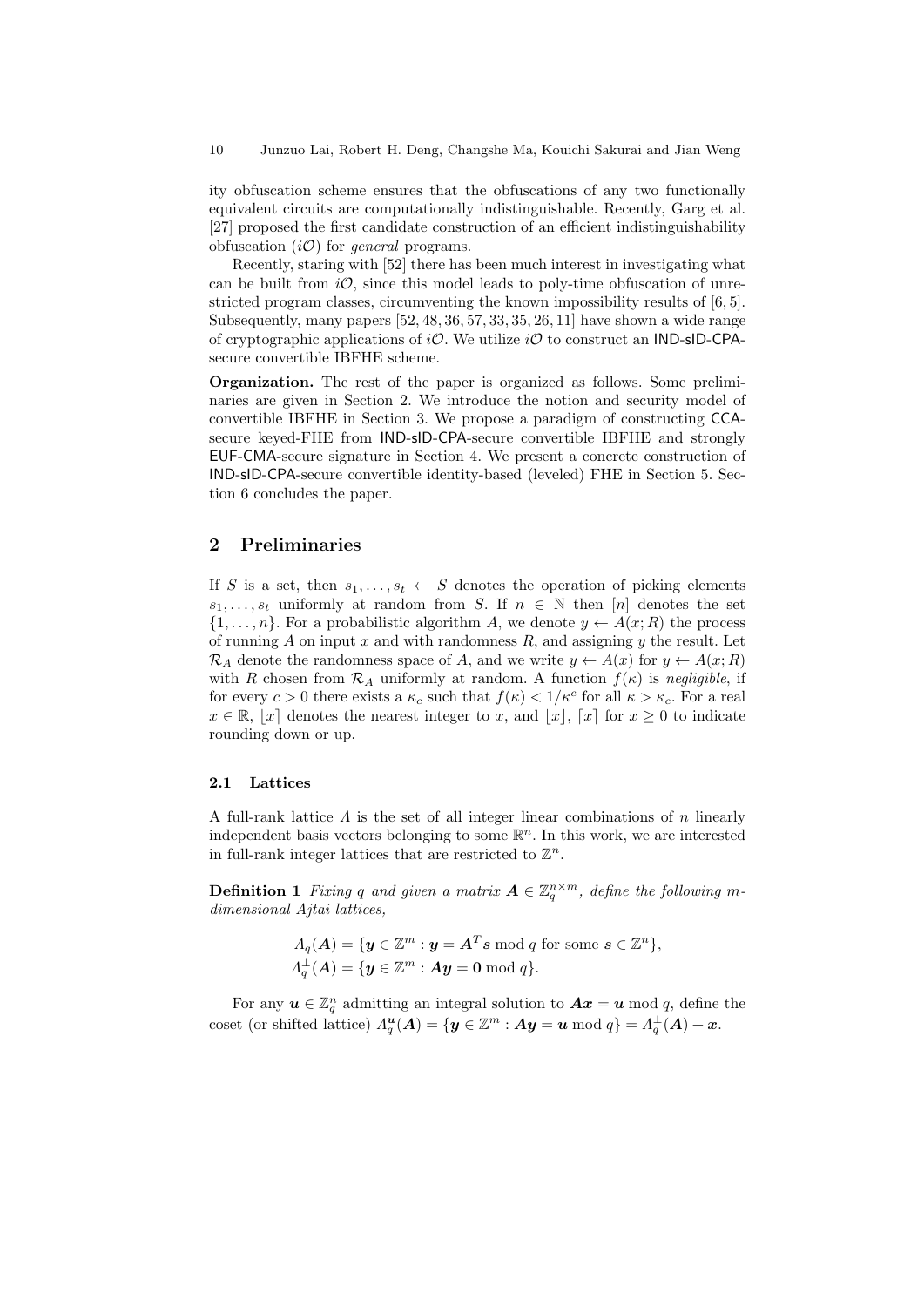For a set of vectors  $\mathbf{B} = \{\mathbf{b}_1, \dots, \mathbf{b}_m\} \in \mathbb{Z}_q^{n \times m}$ , denote by  $\|\mathbf{B}\|$  the  $L_2$  length **CCA-Secure Keyed-Fully Homomorphic Encryption** 11<br>
For a set of vectors  $\mathbf{B} = \{\mathbf{b}_1, \dots, \mathbf{b}_m\} \in \mathbb{Z}_q^{n \times m}$ , denote by  $\|\mathbf{B}\|$  the  $L_2$  length<br>
of the longest vector in  $\mathbf{B}$  and denote by  $\widetilde{\mathbf{B}} = \{\$ For a set of vectors  $\mathbf{B} = \{\mathbf{b}_1, \dots, \mathbf{b}_m\} \in \mathbb{Z}_q^{n \times m}$ , denote by  $||\mathbf{B}||$  the  $L_2$  length of the longest vector in  $\mathbf{B}$  and denote by  $\widetilde{\mathbf{B}} = \{\widetilde{\mathbf{b}}_1, \dots, \widetilde{\mathbf{b}}_m\}$  the Gram-Schmidt ortho Gram-Schmidt norm of *B*.

#### **2.2 Discrete Gaussians**

Let  $\sigma \in \mathbb{R}^+$  and  $c \in \mathbb{R}^m$ , the Gaussian function On  $\mathbb{R}^m$  with center **c** and parameter  $\sigma$  is defined as  $\rho_{\sigma,\mathbf{c}}(\mathbf{x}) = \exp(-\pi ||\mathbf{x} - \mathbf{c}||^2 / \sigma^2)$ . For a positive integer  $m \in \mathbb{N}$ , and a lattice  $\Lambda \in \mathbb{Z}^m$ , define the infinite discrete sum of Gaussian function **2.2** Discrete Gaussians<br>Let  $\sigma \in \mathbb{R}^+$  and  $\mathbf{c} \in \mathbb{R}^m$ , the<br>parameter  $\sigma$  is defined as  $\rho_{\sigma,\mathbf{c}}(\mathbf{x})$ <br> $m \in \mathbb{N}$ , and a lattice  $\Lambda \in \mathbb{Z}^m$ , def<br>over the lattice  $\Lambda$ ,  $\rho_{\sigma,\mathbf{c}}(\Lambda) = \sum$  $\mathbf{x} \in A \sim \rho \sigma, \mathbf{c}(\mathbf{x})$ . The discrete Gaussian distribution  $\mathcal{D}_{\Lambda,\sigma,\mathbf{c}}$  is the *m*-dimensional Gaussian distribution centered at **c** and restricted to the lattice *Λ*, defined as  $\mathcal{D}_{\Lambda,\sigma,\mathbf{c}}(\mathbf{x}) = \frac{\rho_{\sigma,\mathbf{c}}(\mathbf{x})}{\rho_{\sigma,\mathbf{c}}(\Lambda)}$  for all the lattice point  $\mathbf{x} \in \Lambda$ . For ease of notation, we omit the center **c** if  $\mathbf{c} = \mathbf{0}$ , and then abbreviate  $\mathcal{D}_{A,\sigma,\mathbf{0}}$ as *DΛ,σ*.

#### **2.3 Sampling Algorithms**

How to generate a random matrix *A* statistically close to uniform in  $\mathbb{Z}_q^{n \times m}$ along with a short basis (i.e., trapdoor)  $T$  of  $\Lambda_q^{\perp}(A)$  is an important technique in lattice-based cryptography. It has been widely investigated by [3, 4, 41]. We use the trapdoor sampling algorithm proposed by Alwen and Peikert [4].

**Theorem 1** *Let*  $n \geq 1$  *and q be an odd prime, and let*  $m \geq 6n \log q$ *. There is an efficient probabilistic polynomial-time algorithm*  $\textsf{TrapGen}(q, n)$  *that outputs*  $A \in$  $\mathbb{Z}_q^{n \times m}$  and  $T \in \mathbb{Z}^{m \times m}$  such that the distribution of  $A$  is within  $negl(n)$  statistical *distance of uniform and*  $T$  *is a basis of*  $\Lambda_q^{\perp}(A)$  *satisfying*  $\|T\| \leq O(n \log q)$  *and ∈fficient p*<br> *Z*<sub>*q*</sub> × *m* and<br> *distance c*<br>  $||\tilde{T}|| \leq O(\frac{1}{\sqrt{\frac{2}{n}}}$  $\sqrt{n \log q}$  *with all but negligible probability in n.* 

In the construction and the simulation of our convertible IBFHE scheme, we employ the sampling algorithms SampleLeft and SampleRight given in [1], which can be used to sample relatively short vectors.

**Theorem 2** Let  $A$  be a rank *n* matrix in  $\mathbb{Z}_q^{n \times m}$  and let  $T_A$  be a "short" basis  $of$   $\Lambda_q^{\perp}(A)$ *. Let*  $M_1$  *be a matrix in*  $\mathbb{Z}_q^{n \times m_1}$  *and let*  $F_1 = A|M_1$ *. Let u be a vector* in  $\mathbb{Z}_q^n$  and  $\sigma > ||\widetilde{T_A}|| \cdot \omega(\sqrt{\log(m+m_1)})$ . There is a probabilistic polynomial*g d a a a <i>g a a n a a n a q a n a q a n a q q a nd q a nd q a nd q q nd q*  $\infty$   $\|\widetilde{T_A}\| \cdot \omega$  $time$   $algorithms$   $A$   $A$   $A$   $A$   $\infty$   $\mathcal{F}_{\bm{A}}$   $\bm{A}$   $\bm{A}$   $\bm{A}$   $\bm{A}$   $\bm{A}$   $\bm{b}$   $\bm{b}$   $\bm{b}$   $\bm{b}$   $\bm{b}$   $\bm{b}$   $\bm{a}$   $\bm{v}$   $\bm{c}$   $\bm{c}$   $\bm{c}$   $\bm{c}$   $\bm{c}$   $\bm{c}$   $\bm{c}$   $\bm{c}$   $\bm{c}$  *sampled from a distribution statistically close to*  $\mathcal{D}_{\Lambda_q^u(\mathbf{F}_1),\sigma}$ *. In particular,*  $e \in \Lambda^u(\mathbf{F})$  $\Lambda_q^{\mathbf{u}}(\mathbf{F}_1)$ .

**Theorem 3** Let **B** be a rank *n* matrix in  $\mathbb{Z}_q^{n \times m}$  and let  $T_B$  be a "short" basis of  $\Lambda_q^{\perp}(\mathbf{B})$ . Let **R** be a matrix in  $\mathbb{Z}_q^{k \times m}$ . Let **A** be a matrix in  $\mathbb{Z}_q^{n \times k}$  and let  $\mathbf{F}_2 =$  $A|AR+B$ *. Let u be a vector in*  $\mathbb{Z}_q^n$  *and*  $\sigma > ||T_B|| \cdot ||R|| \cdot \omega(\sqrt{\log(m)})$ *. There is q atrix in*  $\mathbb{Z}_q^{n \times m}$  *and let*  $\mathbf{T}_1^{k \times m}$ . Let **A** be a matrix in  $q^n$  *and*  $\sigma > \|\widetilde{\boldsymbol{T_B}}\| \cdot \|\boldsymbol{R}\| \cdot \omega$ *a probabilistic polynomial-time algorithm* SampleRight(*A, B, R, T <sup>B</sup>,u, σ*) *that outputs a vector*  $e \in \mathbb{Z}_q^{m+k}$  sampled from a distribution statistically close to  $\mathcal{D}_{\Lambda_q^{\boldsymbol{u}}(\mathbf{F}_1),\sigma}$ *.* In particular,  $e \in \Lambda_q^{\boldsymbol{u}}(\mathbf{F}_2)$ *.*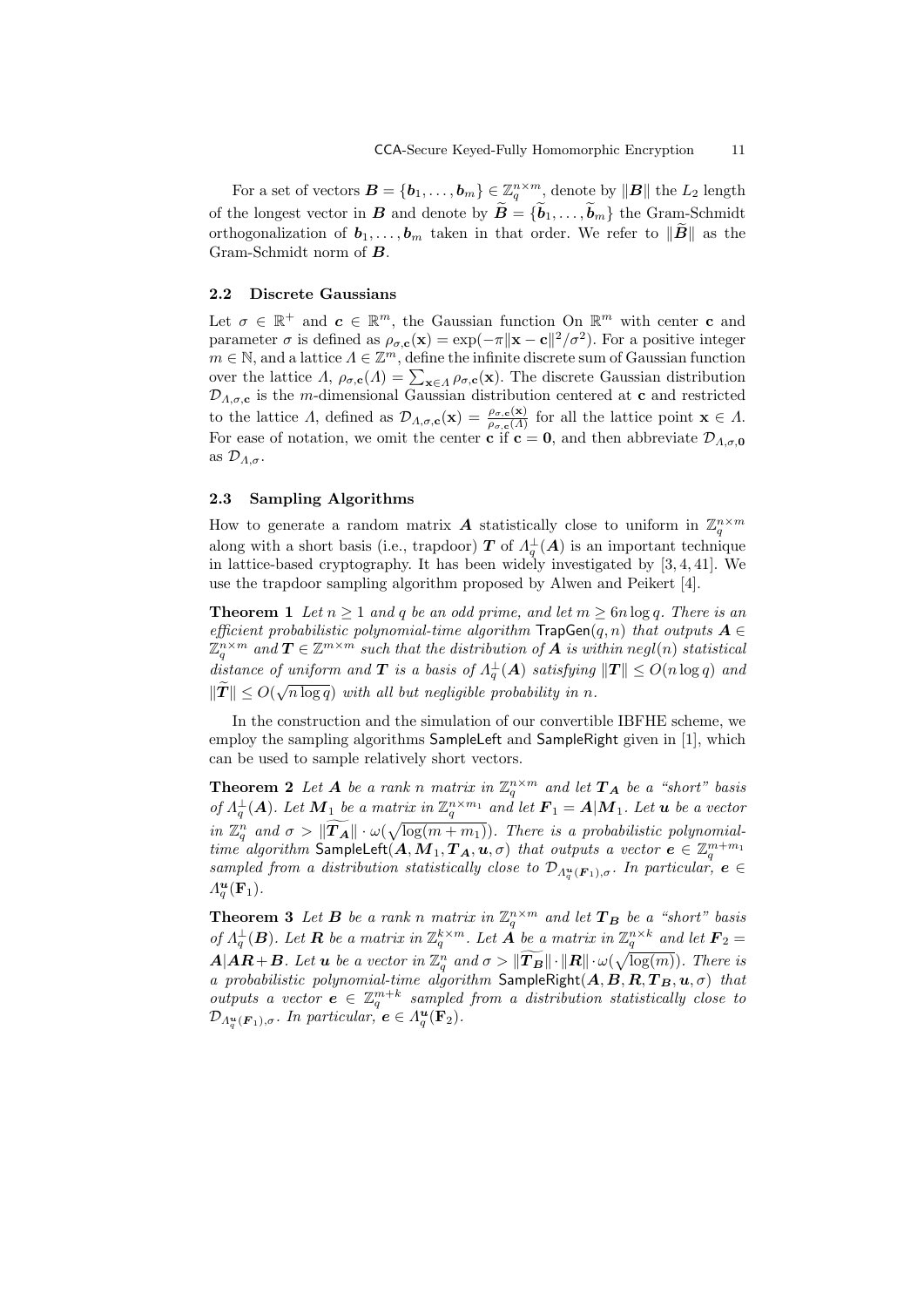#### **2.4 The LWE Hardness Assumption**

Let *n* be a positive integer dimension, let  $q \geq 2$  be a prime, and let  $\chi$  be a probability distribution over  $\mathbb{Z}_q$ . For  $s \in \mathbb{Z}_q^n$ , let  $A_{s,\chi}$  and  $U_s$  be two distributions defined as follows:

- $A_{s,x}$ : the probability distribution on  $\mathbb{Z}_q^n \times \mathbb{Z}_q$  obtained by choosing a random vector  $\boldsymbol{a} \in \mathbb{Z}_q^n$  uniformly, choosing an error term  $e \in \mathbb{Z}_q$  according to  $\chi$ , and outputting  $(a, \langle a, s \rangle + e)$ .
- $-$  *U*<sub>\$</sub>: the uniform distribution over  $\mathbb{Z}_q^n \times \mathbb{Z}_q$ .

For uniformly random  $s \in \mathbb{Z}_q^n$ , an  $(\mathbb{Z}_q, n, \chi)$ -LWE problem instance consists of  $\alpha$ , access to a challenge oracle  $\mathcal O$  that outputs samples  $(a, b)$  from  $\mathbb Z_q^n\times\mathbb Z_q$  according to, either the probability distribution  $A_{s,x}$ , or the uniform distribution  $U_{\$}$ . The  $(\mathbb{Z}_q, n, \chi)$ -LWE problem allows repeated queries to the challenge oracle  $\mathcal{O}$ . We say that an algorithm *A* decides the LWE<sub> $\mathbb{Z}_q$ *,n,x* problem if</sub>

$$
Adv_{\mathcal{A}}^{(\mathbb{Z}_q,n,\chi)\text{-LWE}} = | \Pr[\mathcal{A}^{\mathcal{O}_s} = 1] - \Pr[\mathcal{A}^{\mathcal{O}_s} = 1] |
$$

is non-negligible for a random  $s \in \mathbb{Z}_q^n$ , where  $\mathcal{O}_s$  and  $\mathcal{O}_s$  represent that the oracle *O* outputs samples from  $\mathbb{Z}_q^n \times \mathbb{Z}_q$  according to  $A_{s,\chi}$  and  $U_{\$}$  respectively.

Regev [49] and Perkert [43] showed that for certain noise distributions  $\chi$ , denoted  $\bar{\Psi}_{\alpha}$ , the LWE problem is as hard as the worst-case SIVP and GapSVP under a quantum reduction. Brakerski et al. [15] provided the first classical hardness reduction of LWE with polynomial modulus.

**Definition 2** *Consider a real parameter*  $\alpha \in (0,1)$  *and a prime q. Let*  $\mathbb{T} = \mathbb{R}/\mathbb{Z}$ *denote the group of reals* [0, 1) *with addition modulo 1. Let*  $\Psi_{\alpha}$  *be the distribution on* T *obtained by sampling a normal variable with mean 0 and standard deviation*  $\alpha/\sqrt{2\pi}$  and reducing the result modulo 1. Let  $\bar{\Psi}_{\alpha}$  denote the discrete distribution  $\alpha/\sqrt{2\pi}$  and reducing the result modulo 1. Let  $\bar{\Psi}_{\alpha}$  denote the discrete distribution *over*  $\mathbb{Z}_q$  *of the random variable*  $|qX|$  *where the random variable*  $X \in \mathbb{T}$  *has*  $distriolution \Psi_{\alpha}$ .

The following lemma about the distribution  $\bar{\Psi}_{\alpha}$  taken from [1] will be needed to show that decryption works correctly.

**Lemma 1** *Let e be some vector in*  $\mathbb{Z}^m$  *and let*  $y \leftarrow_R \bar{\Psi}_\alpha$ . Then the quantity  $\frac{1}{2}$  *e*<sup> $>$ </sup> *y*<sub>*|*</sub> *treated as an integer in*  $[0, q - 1]$  *satisfies*  $|e^{\cdot} y| \leq |e| | q \alpha \omega (\sqrt{\log m}) +$  $\|e\|\sqrt{m}/2$  *with all but negligible probability in m.* 

#### **2.5 Vector Decomposition**

Let *k* be an integer dimension, let  $l = \lfloor \log_2 q \rfloor + 1$  and  $N = k \cdot l$ . Let  $a, b \in \mathbb{Z}_q^k$ . We show a way of decomposing vectors that preserves the inner product [31]. We often break vectors into their bit representations as defined below:

BitDecomp(*a*): For  $a \in \mathbb{Z}_q^k$ , let  $a_{i,j}$  be the *j*-th bit in  $a_i$ 's binary representation, bits ordered least significant to most significant. Output the *N*-dimensional vector (*a*1*,*0*, . . . , a*1*,l−*<sup>1</sup>*, . . . , ak,*0*, . . . , ak,l−*<sup>1</sup>). BitDecomp*−*<sup>1</sup> (*a ′* ): It is the inverse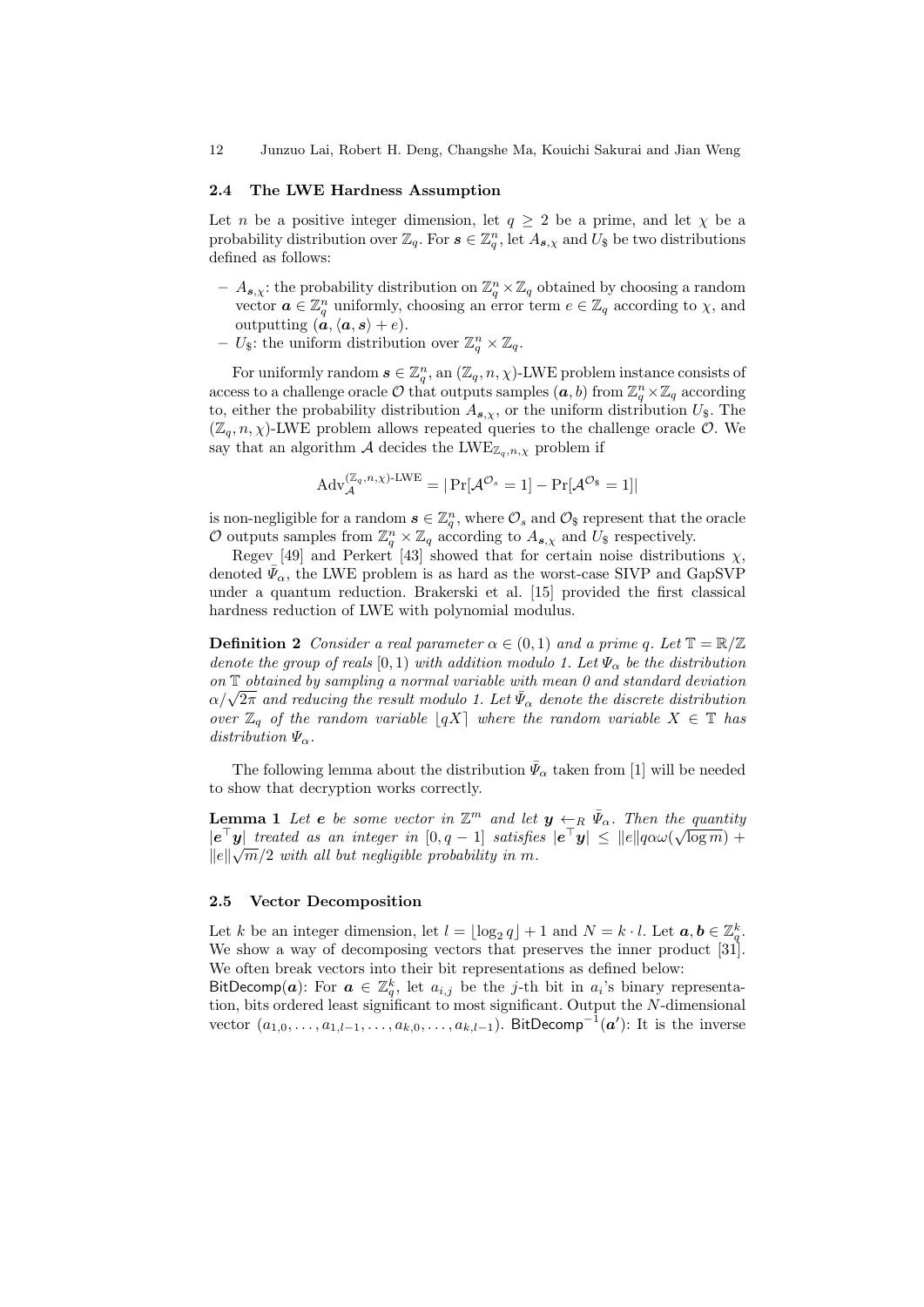of BitDecomp. For  $a' = (a_{1,0}, \ldots, a_{1,l-1}, \ldots, a_{k,0}, \ldots, a_{k,l-1}),$  output (∑2<sup>*j*</sup> · **a**<br> *cCA-Secure Keyed-Fully Homomorphic Encryption***<br>
<b>a** *i*<sub>*a*</sup><sub>*i*</sub>*j*, ...,  $\sum 2^j \cdot a_{k,j}$ . Note that, it is well-defined even if *a* is not a 0*/*1 vec-</sub> tor.

Flatten(*a ′* ): For *N*-dimensional vector *a ′* , output BitDecomp(BitDecomp*−*<sup>1</sup> (*a ′* )), a *N*-dimensional vector with 0/1 coefficients.

Powerof2(*b*): For  $\boldsymbol{b} = (b_1, \ldots, b_k) \in \mathbb{Z}_q^k$ , output the *N*-dimensional vector  $(b_1, 2b_1,$  $\ldots$ ,  $2^{l-1}b_1$ ,  $\ldots$ ,  $b_k$ ,  $2b_k$ ,  $\ldots$ ,  $2^{l-1}b_k$ ).

**Claim 1** Let  $a, b$  be vectors of some dimension  $k$  over  $\mathbb{Z}_q$ , let  $a'$  be any N*dimensional vector. We have*

- $\langle$ BitDecomp $(a)$ , Powerof2 $(b)$  $\rangle = \langle a, b \rangle$ .
- $-\langle a',\mathsf{Powerof2}(\boldsymbol{b})\rangle = \langle \mathsf{BitDecomp}^{-1}(\boldsymbol{a}'),\boldsymbol{b}\rangle = \langle \mathsf{Flatten}(\boldsymbol{a}'),\mathsf{Powerof2}(\boldsymbol{b})\rangle.$

When *A* is a matrix, let BitDecomp(*A*), BitDecomp*−*<sup>1</sup> (*A*) or Flatten(*A*) be the matrix formed by applying the operation to each row of *A* separately.

#### **2.6 Indistinguishability Obfuscation**

Roughly speaking, an indistinguishability obfuscation (*iO*) scheme ensures that the obfuscations of any two functionally equivalent circuits are computationally indistinguishable. Indistinguishability obfuscation was originally proposed by Barak et al. [6, 5] as a potential weakening of virtual-black-box obfuscation. We recall the definition from [27]. A uniform probabilistic polynomial time (PPT) machine *i***O** is called an *indistinguishability obfuscator* for a circuit class  $\{\mathcal{C}_\lambda\}_{\lambda \in \mathbb{N}}$ if the following conditions are satisfied:

- $−$  CORRECTNESS. For all security parameters  $λ ∈ ℕ$ , for all  $C ∈ C<sub>λ</sub>$ , and for all input *x*, we have that  $Pr[C'(x) = C(x) : C' \leftarrow i\mathcal{O}(\lambda, C)] = 1$ .
- **–** Security. For any (not necessarily uniform) PPT distinguisher *D*, for all pairs of circuits  $C_0, C_1 \in \mathcal{C}_\lambda$  such that  $C_0(x) = C_1(x)$  on all inputs x the following distinguishing advantage is negligible:

$$
\mathsf{Adv}_{i\mathcal{O},C_0,C_1}^D(\lambda) := |\Pr[D(i\mathcal{O}(\lambda,C_0))=1] - \Pr[D(i\mathcal{O}(\lambda,C_1))=1]|.
$$

#### **2.7 Puncturable PRFs**

A pseudorandom function (PRF) is a function  $F : \mathcal{K} \times \mathcal{X} \to \mathcal{Y}$  such that the function  $F(K, \cdot)$  is indistinguishable from random when  $K \leftarrow \mathcal{K}$ . Puncturable PRFs were defined by Sahai and Waters [52] as a simple type of constrained PRFs [10, 12, 38]. They defined a puncturable PRF as a PRF for which a key can be given out that allows evaluation of the PRF on all inputs, except for a designated polynomial-size set of inputs. Formally, a *puncturable* PRF  $F(K, \cdot)$ is equipped with additional PPT algorithms (Eval<sub>F</sub>, Puncture<sub>F</sub>) such that the following properties hold: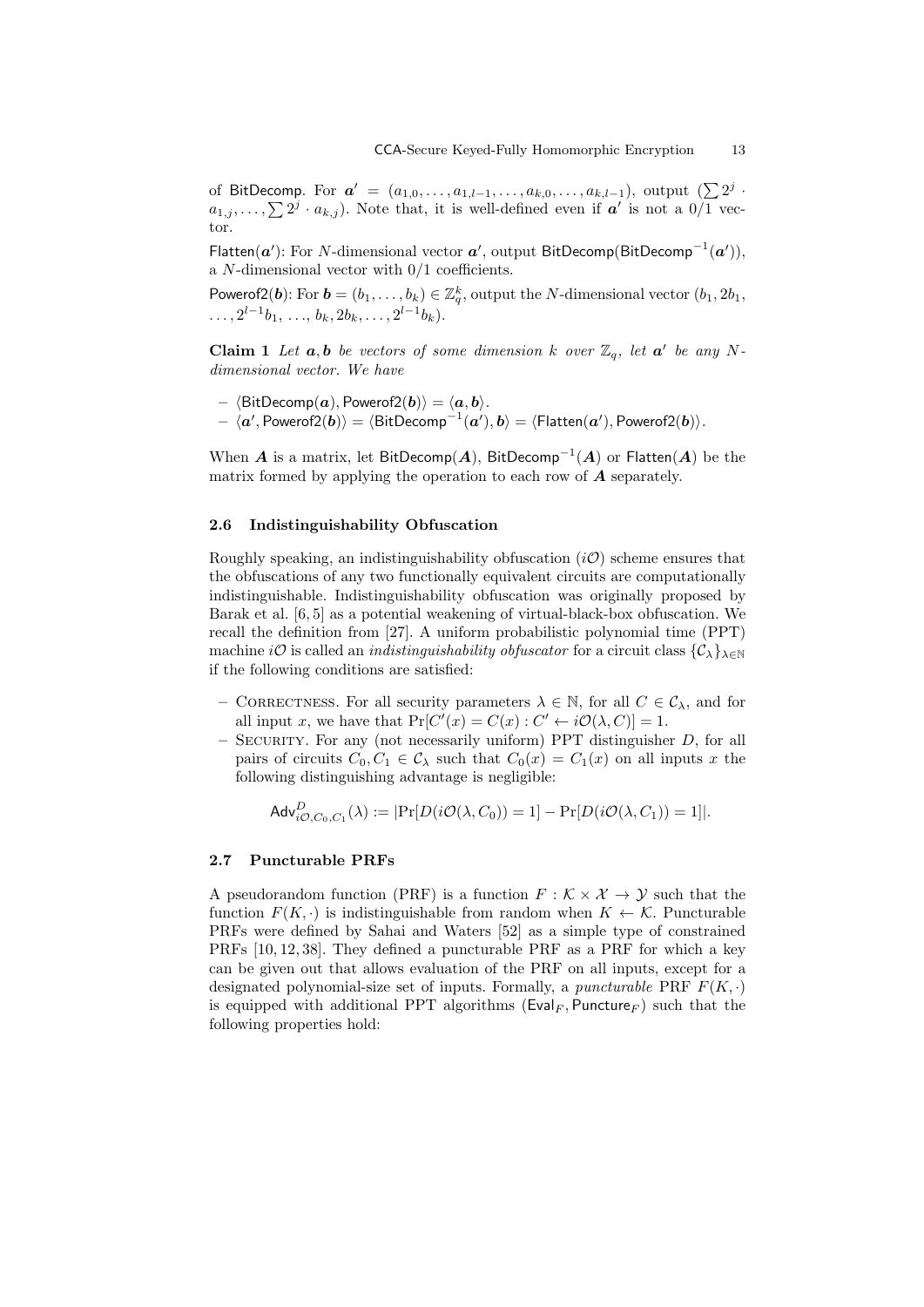- 14 Junzuo Lai, Robert H. Deng, Changshe Ma, Kouichi Sakurai and Jian Weng
	- **–** Correctness. For every PPT algorithm which on input a security parameter  $\lambda$  outputs a set  $S \subseteq \{0,1\}^n$ , for all  $x \in \{0,1\}^n \backslash S$ , we have that

 $Pr[Eval_F(K\{S\}, x) = F(K, x) : K \leftarrow \mathcal{K}, K\{S\} \leftarrow$  Puncture<sub>*F*</sub> $(K, S)$ ] = 1*.* 

 $-$  SECURITY. For any PPT algorithm  $A$ , the following distinguishing advantage is negligible:

$$
Pr[\mathcal{A}(S, K\{S\}, F(K, S)) = 1 : S \leftarrow \mathcal{A}(\lambda), K\{S\} \leftarrow \text{Puncture}_F(K, S)] -
$$
  

$$
Pr[\mathcal{A}(S, K\{S\}, U_{\bar{\ell} \cdot |S|}) = 1 : S \leftarrow \mathcal{A}(\lambda), K\{S\} \leftarrow \text{Puncture}_F(K, S)]|,
$$

where  $F(K, S)$  denotes the concatenation of  $F(K, x_1), \cdots, F(K, x_k), S =$  ${x_1, \dots, x_k}$  is the enumeration of the elements of *S* in lexicographic order,  $\ell$  denotes the bit-length of the output  $F(K, x)$ , and  $U_{\ell}$  denotes the uniform distribution over *ℓ* bits.

# **2.8 Keyed-Fully Homomorphic Encryption**

A keyed-fully homomorphic encryption scheme consists of the following four algorithms:

- Setup( $1^{\kappa}$ ) takes as input a security parameter  $\kappa$ . It outputs a public key PK, a decryption key DK and an evaluation key EK.
- Enc(PK, b) takes as input a public key PK and a message bit  $b \in \{0, 1\}$ . It outputs a ciphertext *C*.
- Dec(PK*,* DK*, C*) takes as input a public key PK, a decryption key DK and a ciphertext *C*. It outputs a message bit *b*.
- Eval(PK*,* EK*, C, f*) takes as input a public key PK, an evaluation key EK, a tuple of ciphertexts  $\mathbf{C} = (C_1, \ldots, C_k)$  and a Boolean circuit  $f: \{0,1\}^k \to \{0,1\}$ . It outputs a ciphertext *C*.

*Correctness.* We require that for each (PK*,* DK*,* EK) output by Setup(1*<sup>κ</sup>* ), the following hold:

- ENCRYPTION CORRECTNESS: with overwhelming probability, for all message  $b$ it *b* ∈ {0, 1}, we have Dec(PK, DK, Enc(PK, *b*)) = *b*.
- EVALUATION CORRECTNESS: for any *k*-ciphertexts  $(C_1, \ldots, C_k)$  such that Dec(  $PK, DK, C_i) = b_i \in \{0, 1\}$ , and a Boolean circuit  $f: \{0, 1\}^k \to \{0, 1\}$ , with overwhelming probability, we have

Dec(PK, DK, Eval(PK, EK, 
$$
C = (C_1, ..., C_k), f
$$
)) =  $f(b_1, ..., b_k)$ .

*Security.* The CCA security of keyed-FHE scheme is defined using the following game between a PPT adversary *A* and a challenger. The adversary is only allowed to issue the decryption queries before it requests the evaluation key EK to be exposed in our security definition; thus it is slightly different from the definition given in [25]. That is, in our model, a keyed-FHE scheme should provide CCA security when the evaluation key is unavailable to the adversary and remain CPA-secure when the evaluation key is exposed.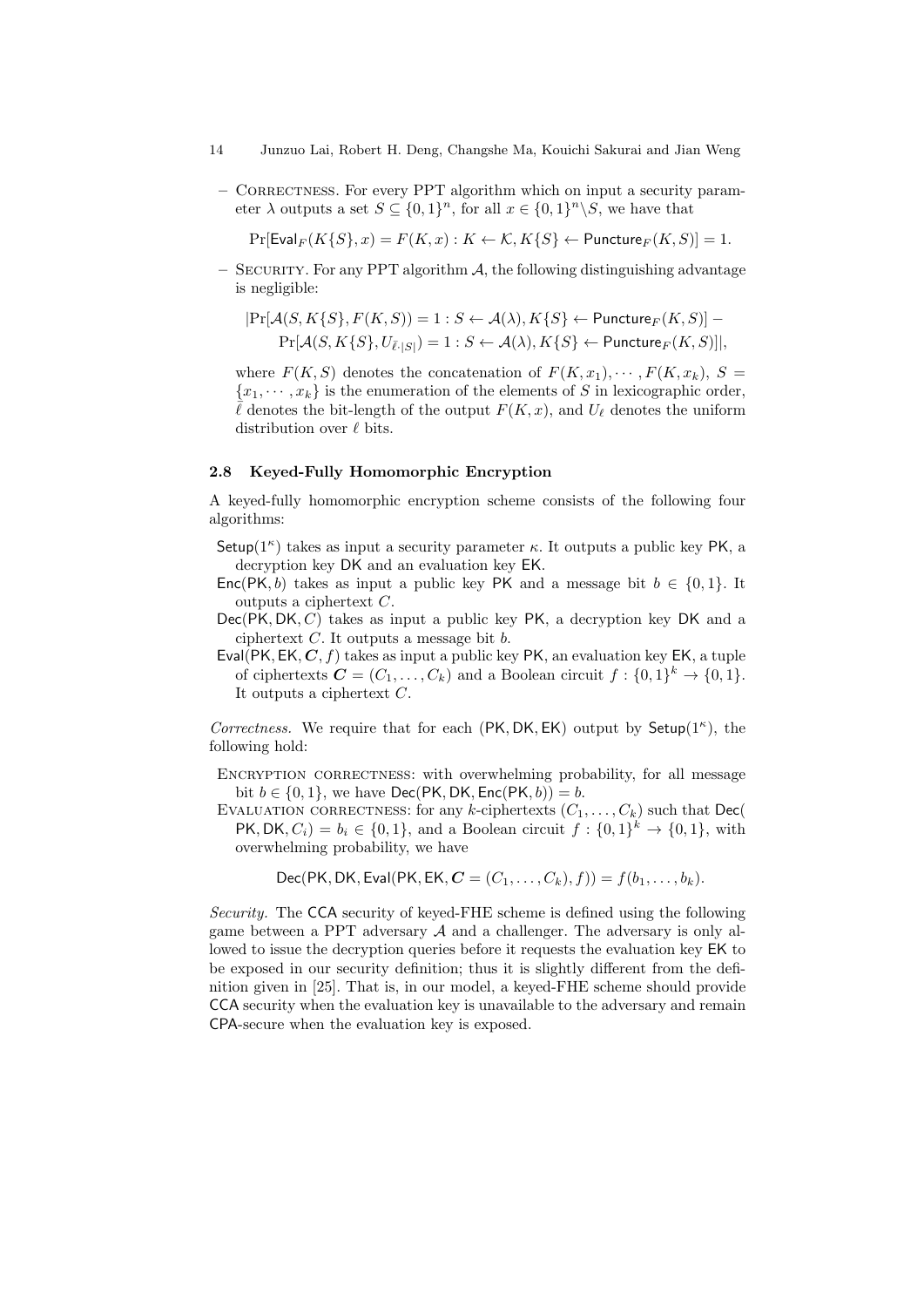**Setup** The challenger runs  $\mathsf{Setup}(1^{\lambda})$  to obtain a public key PK, a decryption key DK and an evaluation key EK. It sends the public key PK to the adversary *A*. In addition, the challenger maintains a list DList, which is set as *∅* initially.

**Query phase 1** The adversary *A* adaptively issues the following queries:

- *•* **DecCT***⟨C⟩*: The challenger uses the decryption key DK to decrypt *C* with algorithm Dec. The result is sent back to *A*. *This query is not allowed to issue if A has queried to RevEK*.
- **EvalOnCT** $\langle C = (C_1, \ldots, C_k), f \rangle$ : The challenger runs Eval(PK, EK, *C*, *f*) to obtain a ciphertext *C*, which is returned to *A*. *This query is not allowed to issue if A has queried to RevEK*.
- *•* **RevEK**: The challenger sends the evaluation key EK to *A*.
- **Challenge** The challenger first selects a message bit  $b$ <sup>\*</sup> ∈ {0,1} uniformly at random. Then, it computes  $C^* \leftarrow \mathsf{Enc}(\mathsf{PK}, b^*)$ , and sends the challenge ciphertext  $C^*$  to the adversary. Finally, the challenger updates the list by  $\mathsf{DList} \leftarrow \mathsf{DList} \cup \{C^*\}.$
- **Query phase 2** The adversary *A* continues to adaptively issue the following queries:
	- *•* **DecCT***⟨C⟩*: If *C ∈* DList, the challenger returns *⊥*. Otherwise, the challenger uses the decryption key DK to decrypt *C* with algorithm Dec, and the result is sent back to *A*. *This query is not allowed to issue if A has queried to RevEK*.
	- **EvalOnCT** $\langle C = (C_1, \ldots, C_k), f \rangle$ : The challenger runs Eval(PK, EK, *C*,  $f$ ) to obtain a ciphertext *C*, which is returned to  $A$ . In addition, if there exists  $i \in [k]$  such that  $C_i \in \text{DList}$ , then the challenger updates the list by DList *←* DList *∪ {C}*. *This query is not allowed to issue if A has queried to RevEK*.
	- *•* **RevEK**: The challenger sends the evaluation key EK to *A*.

**Guess** The adversary *A* outputs its guess  $b \in \{0, 1\}$  for  $b^*$  and wins the game if  $b = b^*$ .

The advantage of the adversary in this game is defined as  $|Pr[b = b^*] - \frac{1}{2}|$  where the probability is taken over the random bits used by the challenger and the adversary.

**Definition 3** *A keyed-FHE scheme is CCA-secure if all probabilistic polynomial time adversaries have at most a negligible advantage in the above security game.*

# **3 Convertible Identity-based Fully Homomorphic Encryption**

Informally, a convertible IBFHE is an IBFHE with an additional transformation **Functionally:** given a transformation key TK<sub>7</sub><sup>ID</sup>, for an identity  $\overline{D}$ , which is functionality: given a transformation key  $\overline{K}_{\overline{D}}$  for an identity  $\overline{D}$ , which is generated by the authority, one can transform a ciphertext CT under *any* identity Informally, a convertible IBFHE is an IBFHE with an additional transformation<br>functionality: given a transformation key  $TK_{\rightarrow \tilde{ID}}$  for an identity  $\tilde{ID}$ , which is<br>generated by the authority, one can transform a ciphe of CT. Concretely, a convertible IBFHE scheme consists of the following seven algorithms: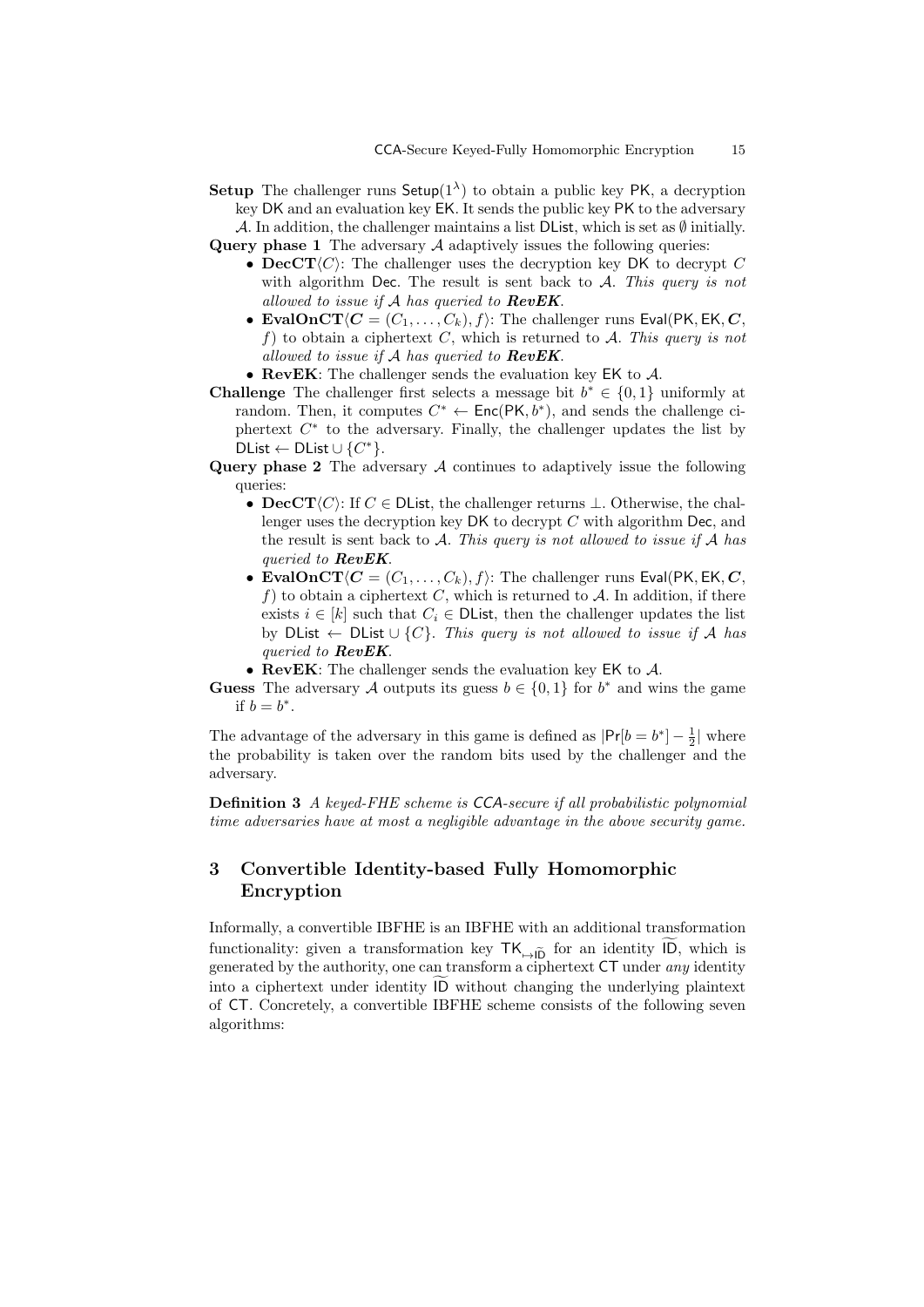- Setup( $1^{\kappa}$ ) takes as input a security parameter  $\kappa$ . It generates a public parameters PP and a master key MK.
- Extract(PP*,* MK*,* ID) takes as input the public parameters PP, the master key MK and an identity ID. It produces a private key  $SK<sub>ID</sub>$  for identity ID. Setup(1<sup>n</sup>) takes as input a security parameter  $\kappa$ . It generates a public parameters PP and a master key MK.<br>Extract(PP, MK, ID) takes as input the public parameters PP, the master key MK and an identity ID. It produce
- ters FF and a master key MK.<br>
tract(PP, MK, ID) takes as input the public parameters PP, the master key MK and an identity ID. It produces a private key SK<sub>ID</sub> for identity ID.<br>
nerateTK(PP, MK, ID) takes as input the pub iden(i.e., i.e.<br>MK and an<br>nerateTK(P<br>key MK an<br>identity ID.
- Encrypt(PP*,* ID*, b*) takes as input the public parameters PP, an identity ID and a message bit  $b \in \{0, 1\}$ . It outputs a ciphertext CT.
- Transform(PP, TK<sub>7+</sub> $\tilde{p}$ , ID, CT) takes as input the public parameters PP, a transformation key  $\widetilde{\mathsf{TK}}_{\mapsto \widetilde{\mathsf{ID}}}$ , and a ciphertext  $\mathsf{CT}$  for an identity ID. It outputs a ciphertext  $\widetilde{\mathsf{CT}}$  under identity  $\widetilde{\mathsf{ID}}$ . crypt(PP, ID, 0) takes as input the a message bit  $b \in \{0, 1\}$ . It outpins<br>form(PP, TK<sub>p</sub>, ID, CT) takes<br>formation key TK<sub>p</sub><sub>ID</sub>, and a cip<br>ciphertext  $\widetilde{CT}$  under identity ID.
- Decrypt(PP, SK<sub>ID</sub>, CT) takes as input the public parameters PP, a private key SK<sub>ID</sub> and a ciphertext CT. It outputs a message bit  $b \in \{0, 1\}$ .
- Evaluate(PP, ID,  $CT, f$ ) takes as input the public parameters PP, a tuple of ciphertexts  $CT = (CT_1, \ldots, CT_k)$  under an identity ID and a Boolean circuit  $f: \{0,1\}^k \to \{0,1\}$ . It outputs a ciphertext CT under identity ID.

*Correctness.* We require that for each (PP*,* MK) output by Setup(1*<sup>κ</sup>* ), the following hold:

- ENCRYPTION CORRECTNESS: with overwhelming probability, for all identity ID and message bit *b ∈ {*0*,* 1*}*, we have Decrypt(PP*,* Extract(PP*,* MK*,* ID)*,* Encrypt(  $PP$ ,  $ID, b$ ) = *b*. fickly ID,  $b \in \{0, 1\}$ , we have Decrypt(PP, Extract(PP, MK, ID), Encrypt<br>
PP, ID,  $b$ )) =  $b$ .<br>
(ANSFORMATION CORRECTNESS: with overwhelming probability, for all iden-<br>
tity ID,  $\widetilde{ID}$  and message bit  $b \in \{0, 1\}$ ,
- TRANSFORMATION CORRECTNESS: with overwhelming probability, for all iden-Extract(PP, MK, ID), SK<sub>ID</sub>  $\leftarrow$  Extract(PP, MK, ID, Extract(PP, MK, ID), Encrypt(PP, ID, b)) = b.<br>
EXANSFORMATION CORRECTNESS: with overwhelming probability, for all identity ID,  $\widehat{ID}$  and message bit  $b \in \{0, 1\}$ , MANSFORMATION CORRECTNESS: with overwhelming probaby tity ID,  $\overline{1D}$  and message bit  $b \in \{0, 1\}$ , let  $CT \leftarrow \text{Encrypt}(P$ <br>Extract(PP, MK, ID), SK<sub>ID</sub>  $\leftarrow$  Extract(PP, MK, ID), TK<sub><sub> $\rightarrow \overline{1D}} \leftarrow$ MK, ID), and  $\overline{CT} \leftarrow$  Tr</sub></sub> tity ID, ID and message bit  $b \in \{0, 1\}$ , let  $CT \leftarrow$  Encrypt(PP, ID, b), SK<sub>ID</sub>  $\leftarrow$ <br>Extract(PP, MK, ID), SK<sub>ID</sub>  $\leftarrow$  Extract(PP, MK, ID), TK<sub><sub>1+ID</sub>  $\leftarrow$  GenerateTK(PP<br>MK, ID), and  $\widetilde{CT} \leftarrow$  Transform(PP, TK<sub><sub>1+ID</sub></sub></sub>

EVALUATION CORRECTNESS: for any *k*-ciphertexts  $(CT_1, \ldots, CT_k)$  under an identity ID such that Decrypt(PP, Extract(PP, MK, ID),  $CT_i$ ) =  $b_i \in \{0, 1\}$ , and a Boolean circuit  $f: \{0,1\}^k \to \{0,1\}$ , with overwhelming probability, we have Decrypt(PP, Extract(PP, MK, ID), Evaluate(PP, ID,  $CT = (CT_1, \ldots, CT_k)$ , *f*)) = *f*(*b*1*, . . . , bk*).

*Security.* The IND-sID-CPA security of convertible IBFHE scheme is defined using the following game between a PPT adversary *A* and a challenger. ble IBFHE scheme is defined<br>y  $A$  and a challenger.<br>and a designated identity  $\widetilde{ID}$ .

**Init** The adversary submits a target identity ID*<sup>∗</sup>* **Setup** The challenger first runs Setup(1*<sup>κ</sup>* ) to obtain a public parameters PP and a challenger.<br>
For a master submits a target identity  $\mathsf{ID}^*$  and a designated identity  $\widetilde{\mathsf{ID}}$ .<br> **a** The challenger first runs  $\mathsf{Setup}(1^{\kappa})$  to obtain a public parameters PP and a master key MK. Then, it run The adversary submits a target identity  $ID^*$  and a designated identity  $\widetilde{ID}$ .<br> **up** The challenger first runs Setup( $1^{\kappa}$ ) to obtain a public parameters PP<br>
and a master key MK. Then, it runs GenerateTK(PP, MK,  $\$ PP and the transformation key  $TK_{\rightarrow \tilde{D}}$  to the adversary *A*.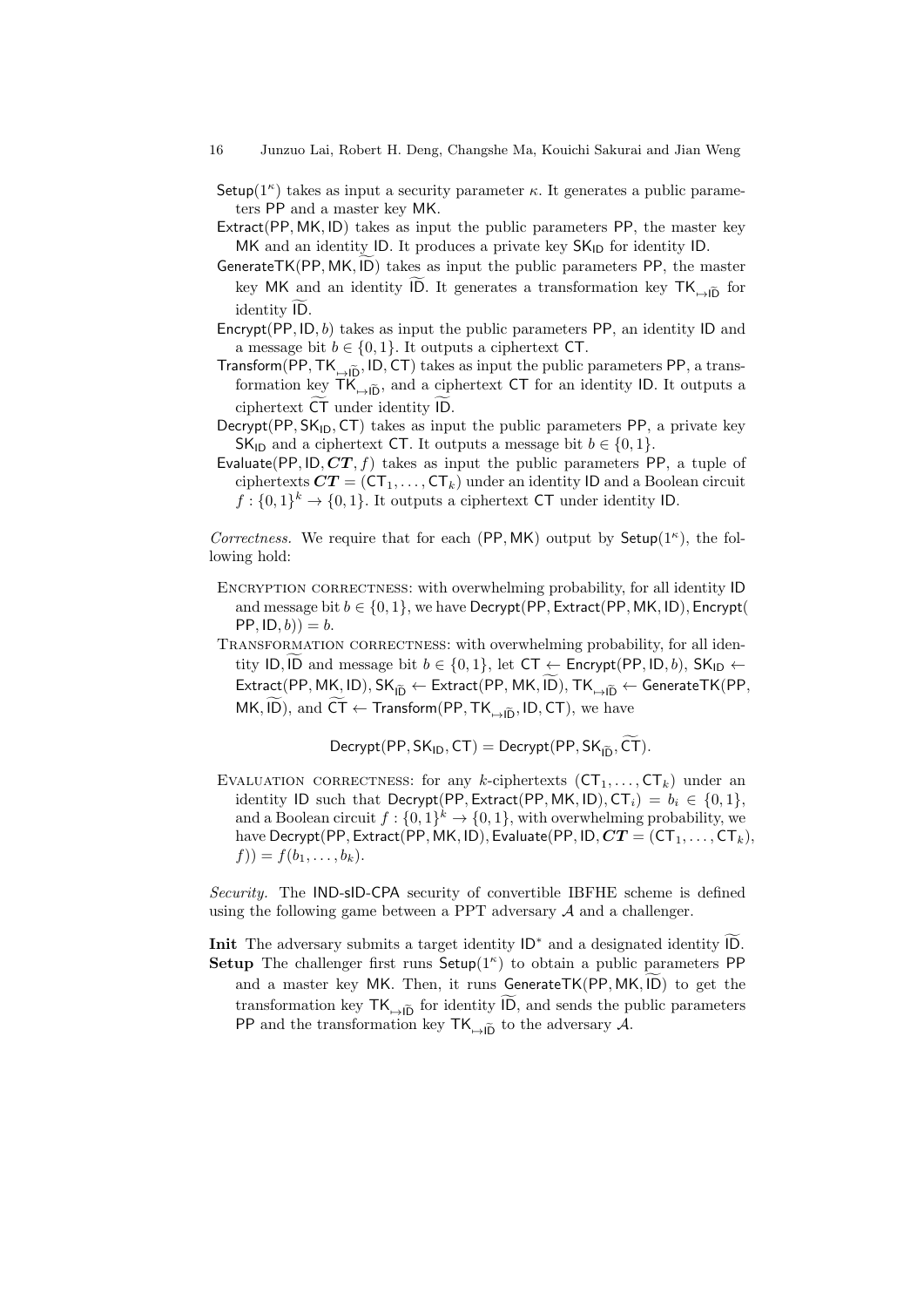- **Query phase 1** The adversary *A* adaptively issues the following queries:
- *•* **GetSK***⟨*ID*⟩*: The challenger runs Extract(PP*,* MK*,* ID) to generate the corresponding private key  $SK_{ID}$ , which is returned to  $A$ . We require that ID *∈ { /* ID*<sup>∗</sup> The*<br>*D*): *T*<br>*ding*<br>*, ID}*.
- **Challenge** The challenger first selects a message bit  $b$ <sup>\*</sup> ∈ {0,1} uniformly at random. Then, it computes CT*<sup>∗</sup> ←* Encrypt(PP*,* ID*<sup>∗</sup> , b<sup>∗</sup>* ), and sends the challenge ciphertext CT*<sup>∗</sup>* to the adversary.

**Query phase 2** This is same as Query phase 1.

**Guess** The adversary *A* outputs its guess  $b \in \{0, 1\}$  for  $b^*$  and wins the game if  $b = b^*$ .

The advantage of the adversary in this game is defined as  $|Pr[b = b^*] - \frac{1}{2}|$ , where the probability is taken over the random bits used by the challenger and the adversary.

**Definition 4** *A convertible IBFHE scheme is IND-sID-CPA secure, if the advantage in the above security game is negligible for all PPT adversaries.*

# **4 Proposed CCA Secure Keyed-FHE Scheme**

Given a convertible IBFHE scheme cIBE = (Setup*,* Extract*,*GenerateTK*,* Encrypt, Transform, Decrypt, Evaluate) for identities of length *ℓ* which is IND-sID-CPA secure, we construct a CCA-secure keyed-FHE scheme. In the construction, we use a strongly EUF-CMA secure signature scheme  $S = (Gen, Sign, Vrfy)$  in which the verification key output by Gen has length *ℓ*. The construction of our CCAsecure keyed-FHE scheme is described as follows.

Setup(1*<sup>κ</sup>* ) : The setup algorithm first runs cIBE*.*Setup(1*<sup>κ</sup>* ) to obtain (PP*,* MK), and calls *S***.Gen**( $1^{\kappa}$ ) to obtain a key pair  $(vk, sk)$ . Then, it computes tput by Gen has length  $\ell$ . The construction of our<br>
eme is described as follows.<br>
(algorithm first runs clBE.Setup( $1^{\kappa}$ ) to obtain ( $P$ )<br>
(b) to obtain a key pair  $(\widetilde{vk}, \widetilde{sk})$ . Then, it computes

 $TK_{\mapsto \widetilde{vk}} \leftarrow \mathsf{clBE}.\mathsf{GenerateTK}(\mathsf{PP}, \mathsf{MK}, \widetilde{vk}).$ 

Finally, it sets the public key  $PK = PP$ , the decryption key  $DK = MK$  and the evaluation key  $EK = (vk, sk, TK_{\overline{v_k}}).$ 

- $Enc(PK, b \in \{0, 1\})$ : The encryption algorithm takes as input the public key  $PK = PP$ , and a message bit  $b \in \{0, 1\}$ . It proceeds as follows.
	- 1. Run  $\mathcal{S}\mathsf{Gen}(1^{\kappa})$  to obtain a key pair  $(vk, sk)$ .
	- 2. Compute  $CT \leftarrow \text{clBE}$ *.* Encrypt(PP*, vk, b*) and  $\sigma \leftarrow S$ *.*Sign(*sk,* CT).

3. Output the ciphertext  $C = (vk, \text{CT}, \sigma)$ .

 $Dec(PK, DK, C)$ : The decryption algorithm takes as input the public key  $PK =$ PP, the decryption key  $DK = MK$  and a ciphertext  $C = (vk, CT, \sigma)$ . This algorithm first checks whether *S.*Vrfy( $vk$ , CT,  $\sigma$ ) = 1. If not, it outputs  $\perp$ . Otherwise, it computes  $SK_{vk} \leftarrow$  cIBE.Extract(PP, MK, *vk*) and sets *b*  $\leftarrow$ cIBE*.*Decrypt(PP*,* SK*vk,* CT). Then, it outputs the message bit *b*.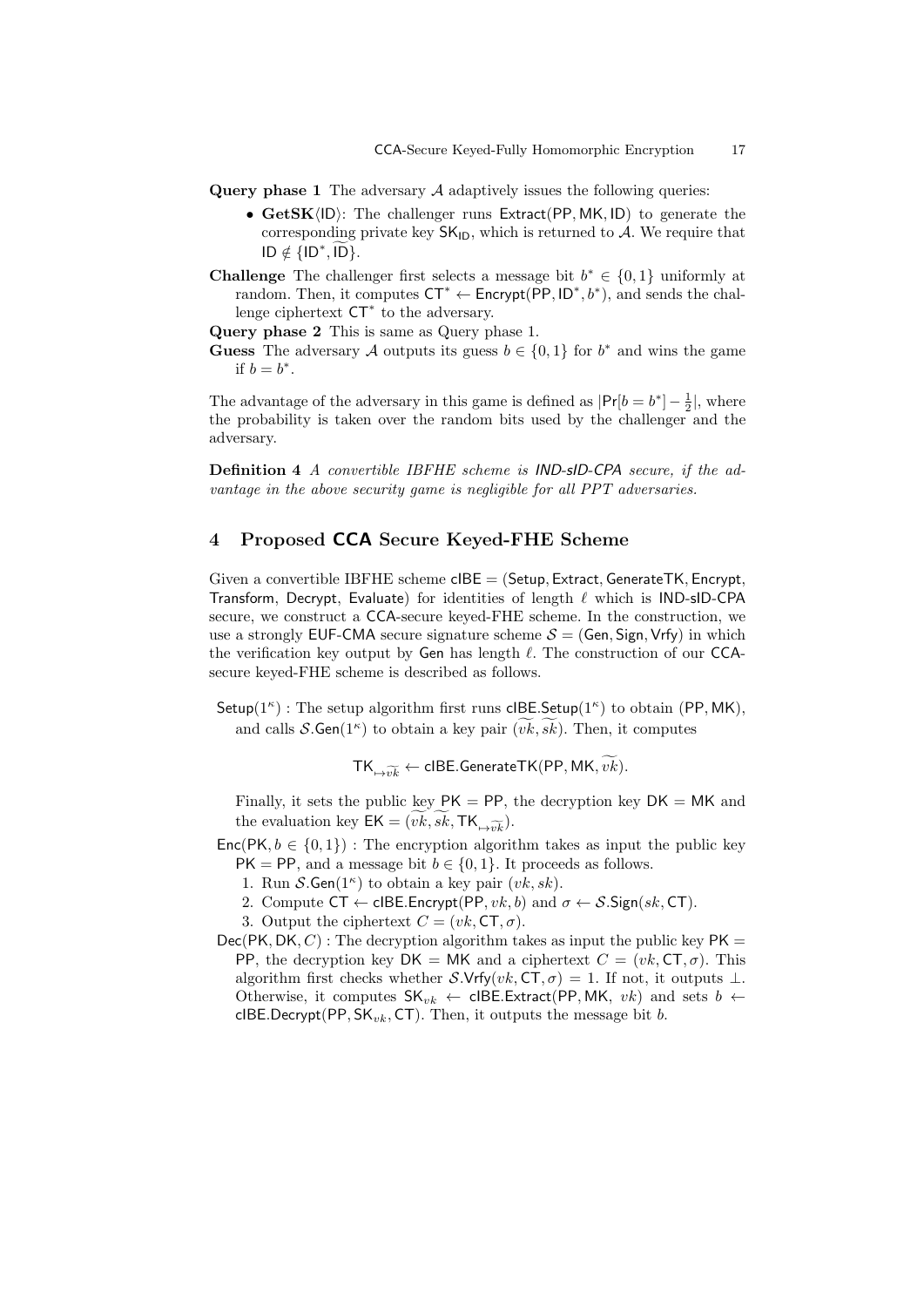- Eval(PK, EK,  $C, f$ ): This algorithm takes as input the public key PK = PP, the evaluation key  $EK = (\widetilde{vk}, \widetilde{sk}, \text{TK}_{\overline{vk}}, \widetilde{vk})$ , a tuple of ciphertexts  $\mathbf{C} = (C_1 =$  $(vk_1, \text{CT}_1, \sigma_1), \ldots, C_k = (vk_k, \text{CT}_k, \sigma_k))$  and a Boolean circuit  $f: \{0, 1\}^k \to$  $\{0, 1\}$ . For  $i = 1, \ldots, k$ , it proceeds as follows.  $\{0, 1\}$ . For  $i = 1, ..., k$ , it proceeds as follows.<br>
1. Check whether *S*.Vrfy( $vk_i$ , CT<sub>*i*</sub>,  $\sigma_i$ ) = 1. If not, it outputs ⊥.<br>
2. Compute  $\widetilde{CT}_i$  ← cIBE.Transform(PP, TK<sub>→ $\widetilde{vk}_i$ </sub>,  $vk_i$ , CT<sub>*i*</sub>).<br>
Next, it calls
	- 1. Check whether  $\mathcal{S}$ *.*Vrfy $(vk_i, \mathsf{CT}_i, \sigma_i) = 1$ . If not, it outputs  $\perp$ *.*
	-
	- $(vk_1, CT_1, \sigma_1), \ldots, C_k = (vk_k, CT_k, \sigma_k))$  and a Boolean circ  $\{0, 1\}$ . For  $i = 1, \ldots, k$ , it proceeds as follows.<br>
	1. Check whether *S*.Vrfy $(vk_i, CT_i, \sigma_i) = 1$ . If not, it outp<br>
	2. Compute  $\overline{CT}_i \leftarrow \text{clBE}.\text{Transfer}(PP, TK_{\mapsto \widehat{vk}}, vk_i, CT_i)$ 1. Check whether *S*.Vrfy(*vk<sub>i</sub>*, CT<sub>*i*</sub>, *σ<sub><i>i*</sub>) = 1. If not, it outputs ⊥.<br>2. Compute  $\widetilde{CT}_i$  ← clBE.Transform(PP, TK<sub>→*ννδκ,*</sub> *vk<sub>i</sub>*, CT<sub>*i*</sub>).<br>Next, it calls clBE.Evaluate to obtain  $\widetilde{CT}$  ← clBE.Evaluat

*Correctness.* If the underlying convertible IBFHE scheme cIBE satisfies encryption correctness, transformation correctness and evaluation correctness, it is obvious that the above construction satisfies the correctness requirements of keyed-FHE.

**Theorem 4** *If the underlying convertible IBFHE scheme is IND-sID-CPA secure, and the signature scheme S is strongly EUF-CMA secure, then our proposed keyed-FHE scheme is CCA-secure.*

*Proof.* To prove the CCA security of our proposed keyed-FHE scheme, we consider the following games which is described by its modification from the previous game.

- **Game 0.** This is the original CCA security game between an adversary *A* against our scheme and a CCA challenger.
- Game 1. In this game, we slightly change the way that the challenger answers the adversary's **DecCT** and **EvalOnCT** queries. Let  $C^* = (vk^*, \text{CT}^*, \sigma^*)$ be the challenge ciphertext.

When the adversary *A* issues a **DecCT** query on ciphertext  $C = (vk, \text{CT}, \sigma)$ , the challenger checks whether  $vk = vk^*$ ,  $C \neq C^*$  and  $S$ *.*Vrfy $(vk, \text{CT}, \sigma) = 1$ . If so, the challenger returns *⊥*; otherwise, it responds as in Game 0.

When the adversary *A* issues an **EvalOnCT** query on  $\langle C = (C_1, \ldots, C_k), f \rangle$ , the challenger first parses  $C_i$  as  $(vk_i, \text{CT}_i, \sigma_i)$  for each  $i \in [k]$ . Then, the challenger checks whether there exists  $i \in [k]$  such that  $vk_i = vk^*, C_i \neq C^*$ and *S*.Vrfy( $vk_i$ ,  $CT_i$ ,  $\sigma_i$ ) = 1. If so, the challenger returns  $\perp$ ; otherwise, it responds as in Game 0.

Game 2. In this game, at the setup phase, except for the list DList, the challenger also maintains another list EList, which is set as  $\emptyset$  initially. We also modify the way how the adversary *A*'s **DecCT** and **EvalOnCT** queries are answered. Let PK, DK,  $EK = (vk, sk, TK_{\rightarrow \widetilde{vk}})$  be the public key, decryption key and evaluation key respectively, generated by the challenger at the setup phase. the challenger checks whether  $vk = (vk, sk, \mathsf{TK}_{\rightarrow \widetilde{vk}})$  be the public key, decryption<br>key and evaluation key respectively, generated by the challenger at the setup<br>phase.<br>When the adversary A issues a **DecCT** query on cip

When the adversary  $\mathcal A$  issues a **DecCT** query on ciphertext  $C = (vk, \mathsf{CT}, \sigma)$ , the challenger checks whether  $vk = vk^*$  or  $vk \neq vk$ . If so, the challenger responds as in Game 1; otherwise (i.e.,  $vk = v\hat{k}$ ), it proceeds as follows: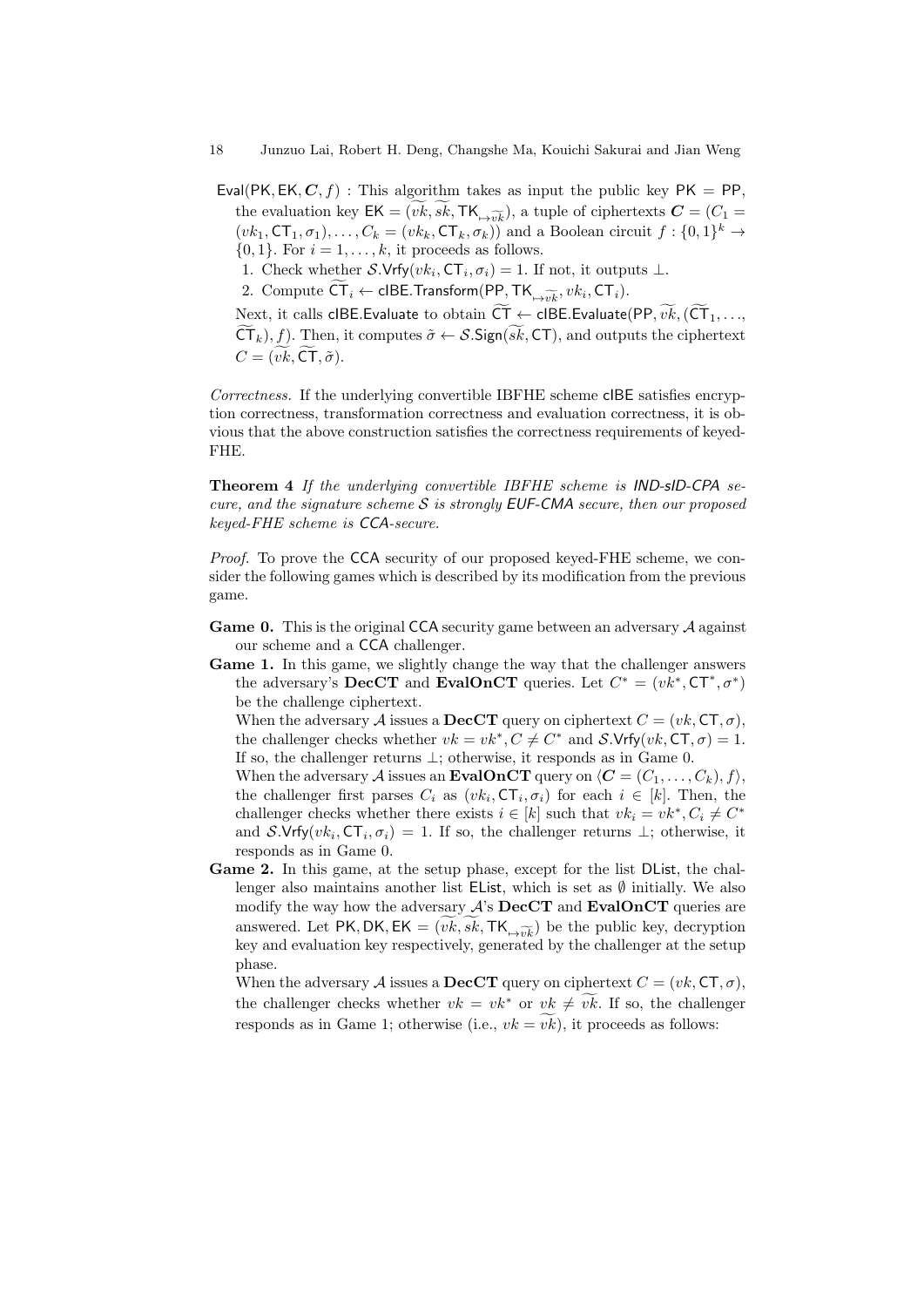- 1. Check whether  $\mathcal{S}$ *.*Vrfy( $vk$ ,  $CT, \sigma$ ) = 1. If not, return  $\bot$ .
- 2. Search the list EList for a record  $(m, C)$ . If such record does not exist, return *⊥*; otherwise, send *m* to *A*.

When the adversary *A* issues an **EvalOnCT** query on  $\langle C = (C_1, \ldots, C_k), f \rangle$ , the challenger first parses  $C_i$  as  $(vk_i, \mathsf{CT}_i, \sigma_i)$  for each  $i \in [k]$ . Then, it checks whether there exists  $i \in [k]$  such that one of the following conditions holds: 1)  $vk_i = vk^*, \mathcal{S}.\mathsf{Vrfy}(vk_i, \mathsf{CT}_i, \sigma_i) = 1$  and  $C_i \neq C^*$ ; 2)  $vk_i =$ *v* hen the advector the challenge checks wheth tions holds: 1<br>*vk*, *S*.Vrfy(*vk*<sub>*i*</sub>  $\mathcal{C}(\mathsf{T}_i, \sigma_i) = 1$  and the list Elist does not contain a record  $(m_i, C_i)$ . If so, the challenger returns  $\perp$  to  $\mathcal{A}$ ; otherwise, the challenger runs Eval(PK, EK,  $C, f$ ) to obtain a ciphertext  $C$ , which is returned to  $A$ . In addition, when the ciphertext  $C \neq \perp$ , the challenger checks whether there exists  $i \in [k]$  such that  $C_i \in \text{DList}$ . If so, the challenger updates the list by DList  $\leftarrow$  DList  $\cup \{C\}$ ; otherwise, it proceeds as follows.  $\mathbf{r} \times \mathbf{r} = \mathbf{r} \times \mathbf{r} \times \mathbf{r} \times \mathbf{r} \times \mathbf{r} \times \mathbf{r} \times \mathbf{r} \times \mathbf{r} \times \mathbf{r} \times \mathbf{r} \times \mathbf{r} \times \mathbf{r} \times \mathbf{r} \times \mathbf{r} \times \mathbf{r} \times \mathbf{r} \times \mathbf{r} \times \mathbf{r} \times \mathbf{r} \times \mathbf{r} \times \mathbf{r} \times \mathbf{r} \times \mathbf{r} \times \mathbf{r} \times \mathbf{r} \times \mathbf{$ list EList; otherwise, it proceeds as follows.<br>
For each  $i \in [k]$ , such that  $C_i \in$  DList. If so, the challenger updates the list by<br>  $\mathbf{t} \leftarrow \text{DList} \cup \{C\}$ ; otherwise, it proceeds as follows.<br>
For each  $i \in [k]$ , if  $vk_i$ 

- 1. For each  $i \in [k]$ , if  $vk_i = vk$ , the challenger finds the record  $(m_i, C_i)$  in the key DK to decrypt  $C_i$  with algorithm Dec and obtain a message bit  $m_i$ .
- 2. The challenger computes  $m = f(m_1, \ldots, m_k)$  and updates the list by  $\mathsf{EList} \leftarrow \mathsf{EList} \cup \{(m, C)\}.$

By the following lemmas, we prove these games are computationally indistinguishable, and in Game 2, the advantage of the adversary is negligible. Therefore, we conclude that the advantage of the adversary in Game 0 (i.e., the original CCA security game) is negligible. This completes the proof of Theorem 4.

**Lemma 2** *Suppose that the signature scheme S is strongly EUF-CMA-secure. Then Game 0 and Game 1 are computationally indistinguishable.*

*Proof.* Let  $C^* = (vk^*, \mathsf{CT}^*, \sigma^*)$  be the challenge ciphertext. Define event *E*: the adversary *A* submits a ciphertext  $C = (vk, \textsf{CT}, \sigma)$  such that  $vk = vk^*, C \neq C^*$ and *S*.Vrfy(*vk*,  $CT, \sigma$ ) = 1 during its **DecCT** or **EvalOnCT** queries. If *E* does not happen, Game 0 is identical to Game 1. All we have to do is to prove that *E* happens with negligible probability.

Suppose that *E* happens with non-negligible probability. Then we can build an algorithm  $\beta$  that breaks strong EUF-CMA security of the signature scheme *S* with non-negligible probability. Let  $\mathcal C$  be the challenger corresponding to  $\mathcal B$  in the strong EUF-CMA security game of the signature scheme *S*. *B* is given the verification key  $vk^*$  of the signature scheme  $S$ , and simulates Game 1 to the adversary *A* as follows.

*B* runs Setup to obtain (PK*,* DK*,* EK), and sends the public key PK to *A*. Since *B* knows the decryption key DK and the evaluation key EK associated with PK, thus it is able to answer all queries made by the adversary. At some point, *A* asks for the challenge ciphertext. *B* proceeds as follows.

- 1. Choose a message bit  $b^* \in \{0,1\}$  uniformly at random.
- 2. Compute  $CT^* \leftarrow \text{clBE}.\text{Encrypt}(\text{PK}, vk^*,b^*).$
- 3. Issue the signing query on  $CT^*$  to its challenger  $C$  to obtain the corresponding signature  $\sigma^*$ .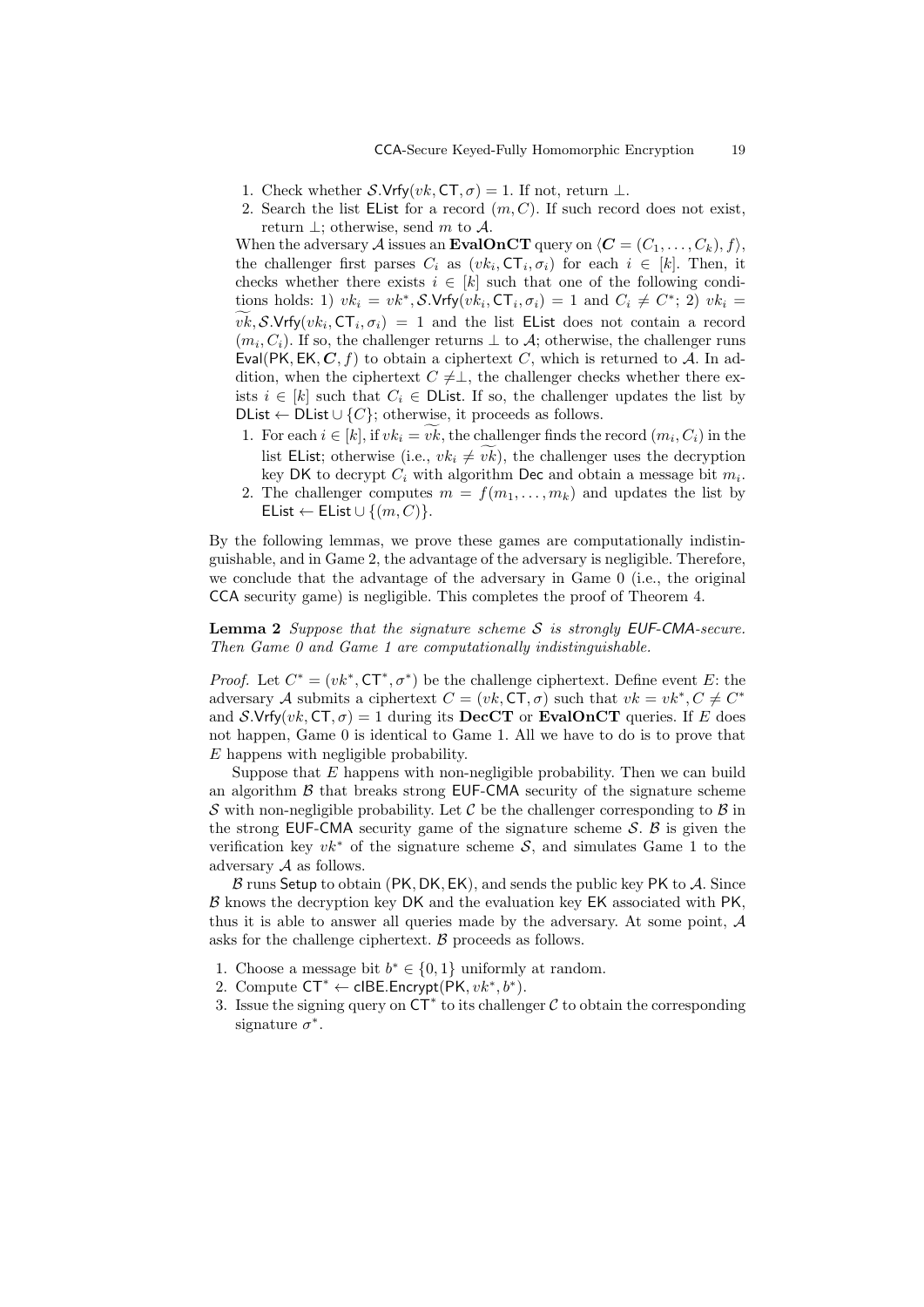4. Set the challenge ciphertext  $C^* = (vk^*, \mathsf{CT}^*, \sigma^*)$  and send it to the adversary *A*.

Suppose  $E$  happens during the simulation (i.e., the adversary submits a ciphertext  $C = (vk, \textsf{CT}, \sigma)$  such that  $vk = vk^*, C \neq C^*$  and  $\mathcal{S}.\textsf{Vrfy}(vk, \textsf{CT}, \sigma) = 1$ during its **DecCT** or **EvalOnCT** queries),  $\beta$  outputs ( $CT, \sigma$ ) which is not equal to (CT*<sup>∗</sup> , σ<sup>∗</sup>* ), as its forgery of the signature scheme *S*. Thus, if *E* happens with non-negligible probability, then  $\beta$  can break strong EUF-CMA security of the signature scheme  $S$  with non-negligible probability.

**Lemma 3** *Suppose that the signature scheme S is strongly EUF-CMA-secure. Then Game 1 and Game 2 are computationally indistinguishable.* **Lemma 3** Suppose that the signature scheme S is strongly EUF-CMA-secure.<br>Then Game 1 and Game 2 are computationally indistinguishable.<br>*Proof.* Let  $EK = (\widetilde{vk}, \widetilde{sk}, TK_{\overline{vk}})$  be the evaluation key. Game 2 is the same

as Game 1 except for the way of answering the adversary *A*'s **DecCT** and **EvalOnCT** queries when *A* submits a ciphertext  $C = (vk, \text{CT}, \sigma)$  such that *Proof.* Let  $EK = (\widetilde{vk}, \widetilde{sk}, TK_{\mapsto \widetilde{vk}})$  be the evaluation key. Game 2 is the same as Game 1 except for the way of answering the adversary  $\mathcal{A}$ 's **DecCT** and **EvalOnCT** queries when  $\mathcal{A}$  submits a ciphertext keyed-FHE, the adversary cannot issue the decryption or evaluation queries if it requests the evaluation key to be exposed. Since our proposed scheme satisfies the requirement of evaluation correctness, it is easy to observe that when *A*  $vk = vk$  and  $S.Vrty(vk, C1, \sigma) = 1$ . Recall that in our security definition of keyed-FHE, the adversary cannot issue the decryption or evaluation queries if it requests the evaluation key to be exposed. Since our proposed scheme queries such that *C* is the return of  $A$ 's some **EvalOnCT** query, the challenger's response is the same in Game 1 and Game 2. requirement or evaluation correctness, it is easy to observe that when *A* mits a ciphertext  $C = (vk = v\hat{k}, \text{CT}, \sigma)$  during its **DecCT** or **EvalOnCT** ries such that *C* is the return of *A*'s some **EvalOnCT** query, the chall

during its **DecCT** or **EvalOnCT** queries such that *S.*Vrfy(*vk*,  $CT, \sigma$ ) = 1 and *C* is not the response to  $A$ 's some **EvalOnCT** query. If  $E$  does not happen, Game 1 is identical to Game 2. All we have to do is to prove that *E* happens with negligible probability.

One can prove that if the signature scheme  $S$  is strongly EUF-CMA-secure, then event *E* happens with negligible probability. We omit the details due to its similarity of Lemma 2.

**Lemma 4** *If the underlying convertible IBFHE scheme is IND-sID-CPA-secure, then in Game 2, the advantage of the adversary is negligible.*

*Proof.* Suppose there exists an adversary *A* that achieves a non-negligible advantage in Game 2. Then we can build an algorithm *B* that makes use of *A* to attack the underlying convertible IBFHE scheme cIBE in the IND-sID-CPA security game with a non-negligible advantage. Let  $\mathcal C$  be the challenger corresponding to  $\beta$  in the IND-sID-CPA security game of the convertible IBFHE scheme cIBE. *B* runs *A* executing the following steps. **Setup** *B* first runs *S*.Gen twice to obtain two key pairs  $(vk^*, sk^*)$  and  $(\widetilde{vk}, \widetilde{sk})$ .<br>**Setup** *B* first runs *S*.Gen twice to obtain two key pairs  $(vk^*, sk^*)$  and  $(\widetilde{vk}, \widetilde{sk})$ .

Then, it submits  $(vk^*, vk)$  to C as its target identity and designated identity, security game of the convertible IBFHE scheme clBE.<br>
blowing steps.<br> *i* twice to obtain two key pairs  $(vk^*, sk^*)$  and  $(\widetilde{vk}, \widetilde{sk})$ .<br>  $,\widetilde{vk})$  to *C* as its target identity and designated identity, and  $C$  returns the public parameters  $PP$  of the convertible IBFHE scheme cIBE and the transformation key  $TK_{\rightarrow \widetilde{vk}}$  for identity *vk* to *B*. Next, *B* sets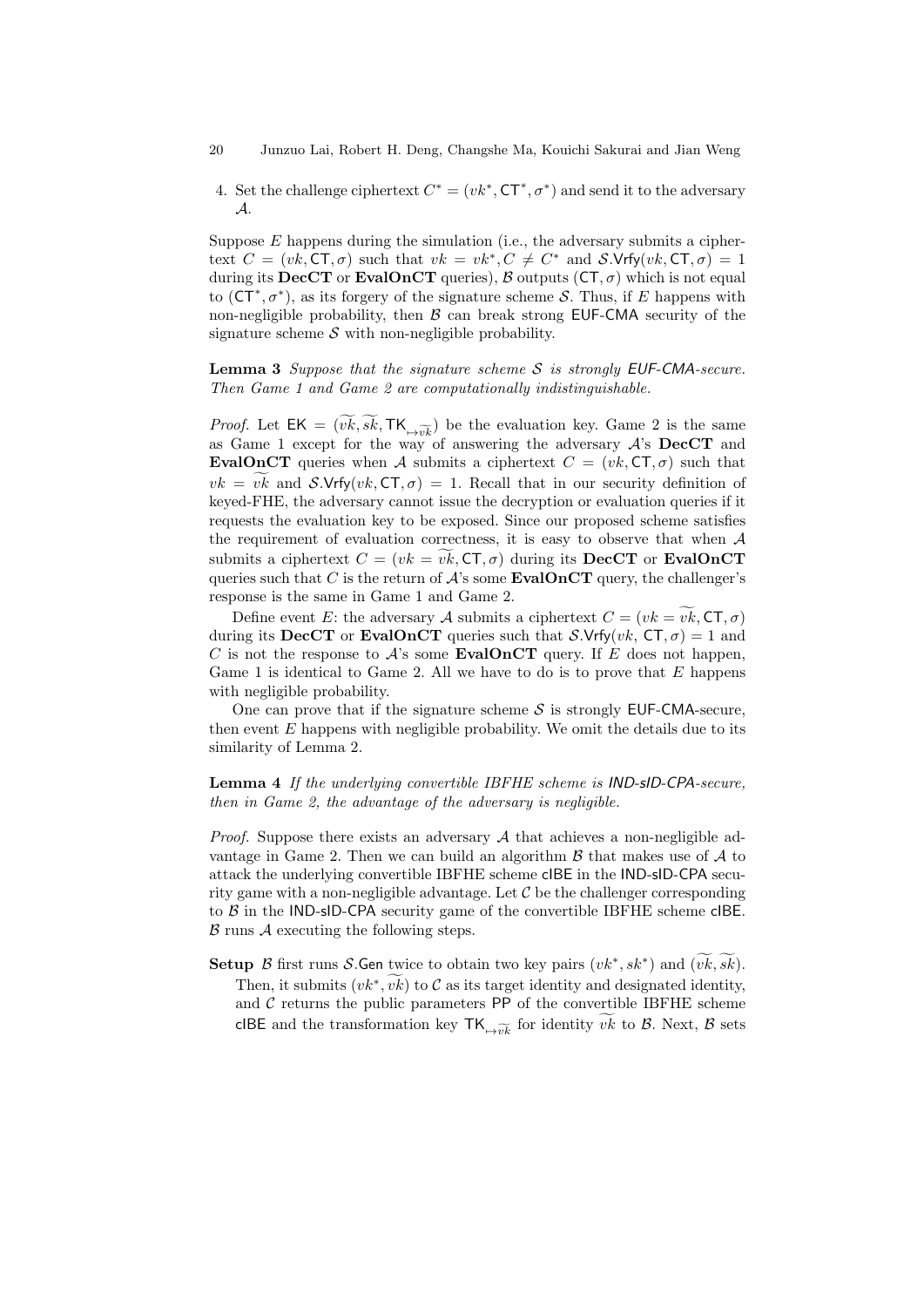the public key  $PK = PP$ , the evaluation key  $EK = (vk, sk, TK_{\overline{+}v\overline{k}})$ , and sends the public key PK to the adversary  $A$ . In addition,  $B$  maintains two lists DList and EList, which are set as *∅* initially.

**Query phase 1** The adversary *A* adaptively issues the following queries:

- **DecCT** $\langle C \rangle$ : *B* first parses the ciphertext *C* as  $(vk, \text{CT}, \sigma)$ . Then, it checks whether *S.*Vrfy(*vk*,  $CT, \sigma$ ) = 1. If not, *B* returns  $\perp$  to *A*; otherwise, *B* proceeds as follows. **2.** *vectoral vives vectorallely <i>vk***, <b>cT**,  $\sigma$  *j c x <i>x x x x x x x x x x x x x x x x x x x x x x x* 
	- 1. If  $vk = vk^*$ ,  $\beta$  returns  $\bot$  to  $\mathcal{A}$ .
	- obtain a private key  $\mathsf{SK}_{vk}$  for identity  $vk$ , and uses the private key SK*vk* to decrypt CT with algorithm cIBE*.*Decrypt. The result is sent back to *A*. 3. If  $vk \neq vk$ , *B* issues **GetSK** query on  $\langle vk \rangle$  obtain a private key  $SK_{vk}$  for identity  $vk$ , as  $SK_{vk}$  to decrypt CT with algorithm clBE.Dechack to  $A$ .<br>3. If  $vk = vk$  and  $C \in \text{DList}$ , *B* returns  $\perp$  to  $A$ . 6. Otherwise (i.e., *vk* =  $\widetilde{v}k$  and *C*  $\in$  DList, *B* returns  $\perp$  to *A*.<br>4. Otherwise (i.e., *vk* =  $\widetilde{v}k$  and *C*  $\notin$  DList, *B* returns  $\perp$  to *A*.
	-
	- a record  $(m, C)$ . If such record does not exist, *B* returns  $\perp$  to  $\mathcal{A}$ ; otherwise, *B* sends the message bit *m* to the adversary *A*.
- **EvalOnCT** $\langle C = (C_1, \ldots, C_k), f \rangle$ : For each  $i \in [k], \mathcal{B}$  parses  $C_i$  as  $(vk_i, \mathsf{CT}_i, \sigma_i)$ . Then,  $\mathcal B$  checks whether there exists  $i \in [k]$  such that one of the following conditions holds: 1)  $vk_i = vk^*, \mathcal{S}.\mathsf{Vrfy}(vk_i, \mathsf{CT}_i, \sigma_i) = 1$ and  $C_i \neq C^*$ ; 2)  $vk_i = vk$ ,  $\mathcal{S}$ . Vrfy $(vk_i, \mathsf{CT}_i, \sigma_i) = 1$  and the list EList  $\mathcal{C} = (C_1, \ldots, C_k), f$ : For Then, *B* checks whether<br>ag conditions holds: 1)  $vk$ <br> $i \geq 2$ ,  $vk_i = vk$ , *S*.Vrfy( $vk_i$ does not contain a record  $(m_i, C_i)$ . If so,  $\beta$  returns  $\bot$  to  $\mathcal{A}$ ; otherwise,  $\beta$  runs Eval(PK, EK,  $C, f$ ) to obtain a ciphertext  $C$ , which is returned to *A*. In addition, when the ciphertext  $C \neq \perp$ ,  $\beta$  checks whether there exists  $i \in [k]$  such that  $C_i \in \text{DList}$ . If so,  $\beta$  updates the list by DList  $\leftarrow$  DList *∪* {*C*}; otherwise, *B* proceeds as follows. *N* For each *i* ∈ [*k*], such that *C*<sub>*i*</sub> ∈ DList. If so, *B* updates the list by  $\mathcal{D}$ List ← DList ∪ {*C*}; otherwise, *B* proceeds as follows.<br>1. For each  $i \in [k]$ , if  $vk_i = \widetilde{vk}$ , *B* finds the record  $(m_i, C_i)$ 
	- EList; otherwise (i.e.,  $vk_i \neq v\bar{k}$ ), *B* issues **GetSK** query on  $\langle vk_i\rangle$  to its challenger  $C$  to obtain a private key  $SK_{vk_i}$  for identity  $vk_i$ , and uses the private key  $SK_{vk_i}$  to decrypt  $CT_i$  with algorithm cIBE.Decrypt and obtain a message bit *m<sup>i</sup>* .
	- 2. *B* computes  $m = f(m_1, \ldots, m_k)$  and updates the list by EList  $\leftarrow$ EList *∪ {*(*m, C*)*}*.
- *•* **RevEK**: The challenger sends the evaluation key EK to *A*.
- **Challenge** Firstly,  $\beta$  asks  $\mathcal C$  for its challenge ciphertext of the convertible IBFHE scheme cIBE, and receives the ciphertext  $CT^*$ . Then, *B* computes  $\sigma^*$   $\leftarrow$ *S*. Sign( $sk^*$ , CT<sup>\*</sup>), and sets the challenge ciphertext  $C^* = (vk^*, \text{CT}^*, \sigma^*)$ . Finally,  $\beta$  sends  $C^*$  to the adversary  $\mathcal A$ . In addition,  $\beta$  updates the list by  $DList \leftarrow DList \cup \{C^*\}.$
- **Query phase 2** The adversary *A* continues to adaptively issue **DecCT**, **Eval-OnCT** and **RevEK** queries. *B* responds as Query phase 1.

**Guess** The adversary *A* outputs a bit  $b \in \{0, 1\}$ . *B* also takes *b* as its output.

It is easy to observe that,  $\mathcal{B}$ 's simulation is perfect. Thus, if  $\mathcal{A}$  has a non-negligible advantage in Game 2, then  $\beta$  attacks the underlying convertible IBFHE scheme cIBE in the IND-sID-CPA security game with a non-negligible advantage.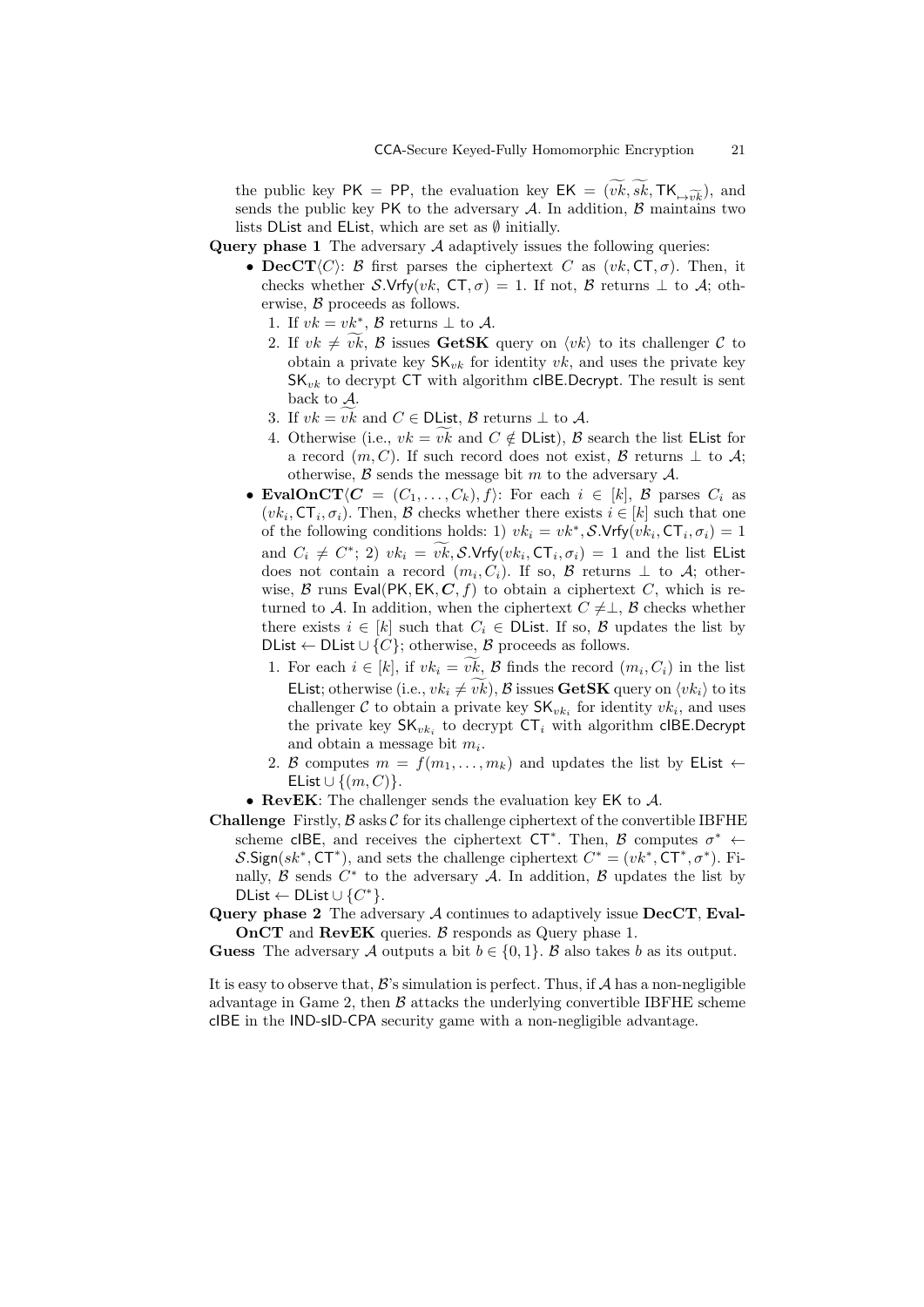# **5 Proposed Convertible IBFHE Scheme**

We denote  $\mathsf{SampleUS}(\mathbb{Z}_q^n; r_S)$  as a sample algorithm that chooses an element in  $\mathbb{Z}_q^n$  uniformly at random with the randomness  $r_S$ , SampleGX( $\mathbb{Z}_q$ ,  $\bar{\Psi}_{\alpha}; r_X$ ) as a sample algorithm that chooses an element in  $\mathbb{Z}_q$  from the distribution  $\bar{\Psi}_{\alpha}$ with the randomness  $r_X$ , SampleGY( $\mathbb{Z}_q^m, \bar{\Psi}_{\alpha}^m; r_Y$ ) as a sample algorithm that chooses an element in  $\mathbb{Z}_q^m$  from the distribution  $\bar{\Psi}_{\alpha}^m$  with the randomness  $r_Y$ , and  $\mathsf{SampleURs}(\{-1, 1\}^{m \times m}; r_R)$  as a sample algorithm that chooses  $\ell\text{-elements}$ in domain  $\{-1, 1\}^{m \times m}$  uniformly at random with the randomness  $r_R$ . Let  $\mathsf{F}_D$ :  $\mathcal{K}_D\times\{0,1\}^*\rightarrow\{-1,1\}^{\ell},\; {\sf F}_S:\mathcal{K}_S\times\{0,1\}^*\times\{0,1\}^{2\kappa}\times[N]\rightarrow\mathcal{R}_{\sf SampleUS},\; {\sf F}_X:$  $\mathcal{K}_X \times \{0,1\}^* \times \{0,1\}^{2\kappa} \times [N] \to \mathcal{R}_{\mathsf{SampleGX}}, \; \mathsf{F}_Y: \mathcal{K}_Y \times \{0,1\}^* \times \{0,1\}^{2\kappa} \times [N] \to$  $\mathcal{R}_{\sf SampleGY}$ ,  $\mathsf{F}_R$  :  $\mathcal{K}_R \times \{0,1\}^* \times \{0,1\}^{2\kappa} \times [N] \to \mathcal{R}_{\sf SampleURs}$  be puncturable PRFs, and let  $PRG: \{0,1\}^{\kappa} \to \{0,1\}^{2\kappa}$  be a pseudorandom generator. Let  $i\mathcal{O}$ be a program indistinguishability obfuscator. Our proposed convertible identitybased (leveled) FHE scheme consists of the following algorithms:

Setup( $1^{\kappa}, 1^{\kappa}$ ): On input a security parameter  $\kappa$  and a number of levels *L* (maximum circuit depth to support), this algorithm first chooses the parameters  $(q, n, m, \sigma, \alpha)$  as specified in Section 5.1 below. Let  $N = (2m+1) \cdot (\log q) + 1$ . It then invokes TrapGen(*q, n*) to generate a uniformly random matrix *A ∈*  $\mathbb{Z}_q^{n \times m}$  and a short basis  $T_A \in \mathbb{Z}^{m \times m}$  for  $\Lambda_q^{\perp}(A)$ . It also chooses uniformly random matrices  $B_0, B_1, \ldots, B_\ell \in \mathbb{Z}_q^{n \times m}$ , and a uniformly random vector  $u \in \mathbb{Z}_q^n$ . Next, it chooses puncturable  $\widehat{P}RF$  keys  $K_D \leftarrow \mathcal{K}_D, K_S \leftarrow \mathcal{K}_S, K_X \leftarrow \mathcal{K}_S$  $\mathcal{K}_X, \mathbf{K}_Y \leftarrow \mathcal{K}_Y, \mathbf{K}_R \leftarrow \mathcal{K}_R$ , and creates an obfuscation of the program ProduceCT as  $P^{Enc} \leftarrow i\mathcal{O}(\kappa, \text{Product}(\text{CT}),$ 

**ProduceCT: Input:** Identity  $\mathsf{ID} \in \{0,1\}^*$ , a message  $b \in \{0,1\}$ , and randomness  $r \in \{0,1\}^{\kappa}$ . **Constants:** PRF keys  $K_D$ ,  $K_S$ ,  $K_X$ ,  $K_Y$  and  $K_R$ . 1. Compute  $id = F_D(K_D, ID) \in \{-1, 1\}^{\ell}$ . 2. Compute  $t = PRG(r)$ . 3. For each  $i \in [N]$ , do the following: (a) compute  $r_{S,i} = F_S(K_S, ID, t, i), r_{X,i} = F_X(K_X, ID, t, i), r_{Y,i} =$  $F_Y(K_Y, ID, t, i)$  and  $r_{R,i} = F_R(K_R, ID, t, i);$ (b) evaluate  $(c_{i,0}, c_{i,1}) = \text{ABBEnc0}(PP_{ABB}, \text{id}, r_{S,i}, r_{X,i}, r_{Y,i}, r_{R,i}).$ 4. Set  $c_{\mathsf{id}} = \vert$ *c*1*,*0*|c ⊤* 1*,*1 . . .  $c_{N,0}|c_{N,1}^{\perp}$  $\in \mathbb{Z}_q^{N \times (2m+1)}$  and compute  $C_{\text{ID}} = \text{Flatten}(b \cdot I_N + b)$ BitDecomp(*c*id)). 5. Output:  $(t, C_{\text{ID}})$ .

**Fig. 1.** Program ProduceCT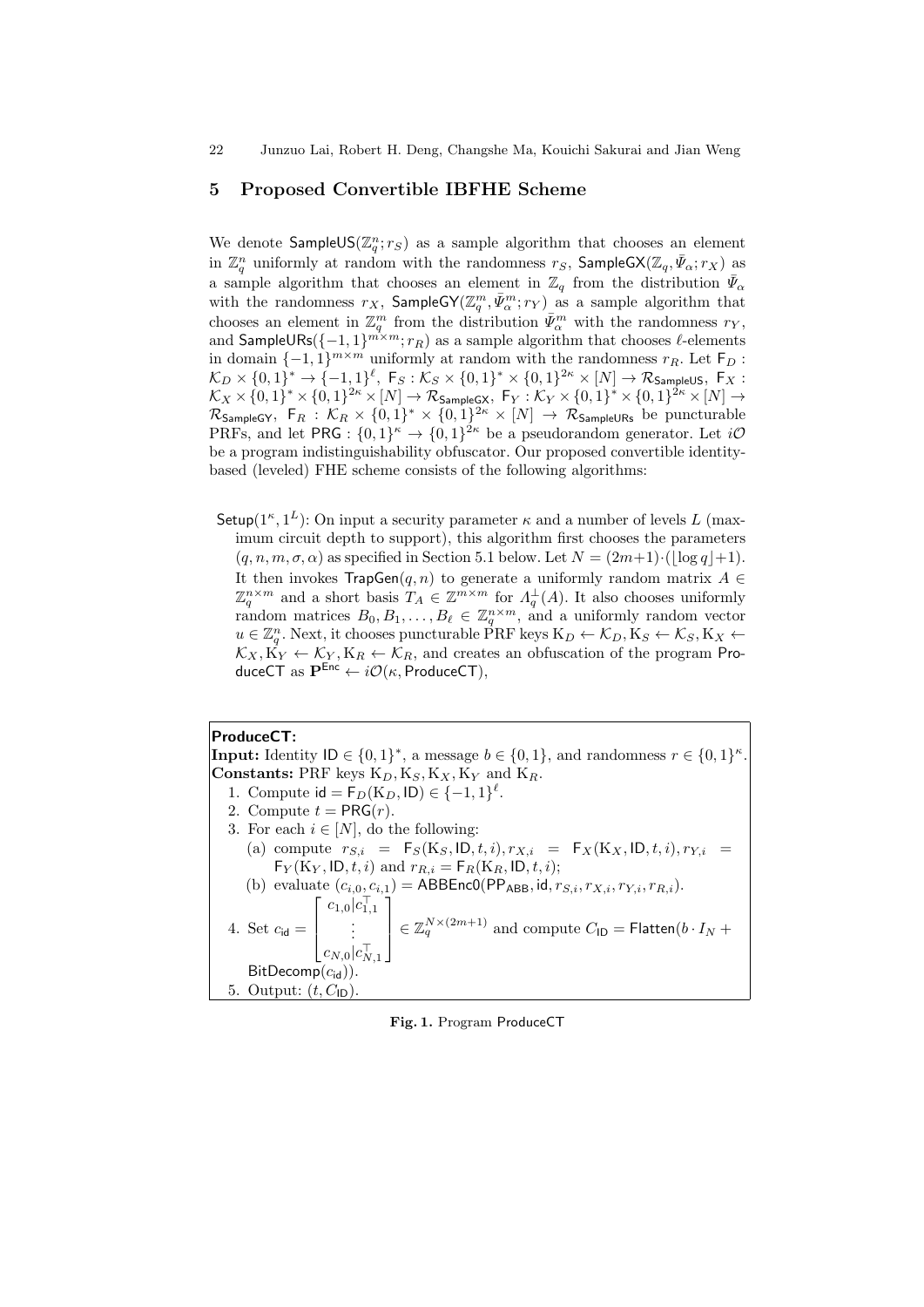Finally, it outputs the public parameters (

$$
\mathsf{PP} = \Big(\mathsf{PP}_{\mathsf{ABB}} = (A, B_0, B_1, \dots, B_\ell, u), \mathbf{P}^{\mathsf{Enc}}, \mathsf{PRG}, \mathsf{F}_D, \mathsf{F}_S, \mathsf{F}_X, \mathsf{F}_Y, \mathsf{F}_R\Big),
$$

and master key  $MK = (T_A, K_D, K_S, K_X, K_Y, K_R)$ .

- Extract(PP*,* MK*,* ID): On input public parameters PP, a master key MK, and an identity  $\mathsf{ID} \in \{0,1\}^*$ , this algorithm first sets  $\mathsf{id} = \mathsf{F}_D(\mathrm{K}_D,\mathsf{ID}) = (d_1,\ldots,d_\ell) \in$ *{*−1*,* 1*}*<sup> $\ell$ </sup> and evaluates  $e$ <sub>ID</sub>  $\leftarrow$  SampleLeft(*A, B*<sub>0</sub> +  $\sum_{i=1}^{\ell} d_i B_i$ ,  $T_A$ ,  $u, \sigma$ ) to obtain a short vector in  $\Lambda_q^u(F_{\text{id}})$ , where  $F_{\text{id}} = A \mid B_0 + \sum_{i=1}^{\ell} d_i B_i$  and *e*<sub>ID</sub> is distributed as  $D_{\Lambda_q^u(F_{\text{id}}),\sigma}$ . Then, it sets  $s_{\text{ID}} = (1,-e_{\text{ID}})$  and  $v_{\text{ID}} =$ Powersof  $2(s_{\text{ID}})$ , and outputs the private key  $SK_{\text{ID}} = v_{\text{ID}}$  for identity ID. obtain a short vector in  $A_q^u(F_{\text{id}})$ , where  $F_{\text{id}} = A \mid B_0 + \sum_{i=1}^{\ell} d_i B_i$  and  $e_{\text{ID}}$  is distributed as  $D_{A_q^u(F_{\text{id}}), \sigma}$ . Then, it sets  $s_{\text{ID}} = (1, -e_{\text{ID}})$  and  $v_{\text{ID}} =$ Powersof2( $s_{\text{ID}}$ ), and outputs the pr  $e_{\text{ID}}$  is distributed as<br>Powersof2( $s_{\text{ID}}$ ), and or<br>nerateTK(PP, MK,  $\widetilde{ID}$ ):<br>an identity  $\widetilde{ID} \in \{0, 1\}$
- *∗* , this algorithm creates an obfuscation of the program ConvertTAID as  $\mathbf{P}^{\text{Trans}} \leftarrow i\mathcal{O}(\kappa, \text{ConvertTAL})$ , and outputs the transformation key  $TK_{\mapsto I\widetilde{D}} = \begin{pmatrix} 1 & 0 \\ 0 & 1 \end{pmatrix}$ GenerateTK(PP, MK, ID): On input public parameter PP, a master key MK, and outputs the<br>
i): On input<br>  $1$ , this algebra the theory<br>  $\overline{1D}$ ,  $\overline{P}$ <sup>Trans</sup>).
- Encrypt(PP, ID, b): On input public parameters PP, an identity  $ID \in \{0, 1\}^*$ , and a message  $b \in \{0, 1\}$ , the encryption algorithm first chooses  $r \in \{0, 1\}^{\kappa}$  uniformly at random. Then, it computes  $(t, C_{\text{ID}}) = \mathbf{P}^{\text{Enc}}(\text{ID}, b, r)$ , and outputs the ciphertext  $CT = (t, C_{\text{ID}})$ .
- Transform(PP, TK<sub>→ID</sub>, ID, CT): On input public parameters PP, a transformaformly at random. Then, it computes  $(t, C_{\text{ID}}) = \mathbf{P}^{\text{Enc}}(\text{ID}, b, r)$ , and outputs the ciphertext  $CT = (t, C_{\text{ID}})$ .<br>ansform(PP, TK<sub><sub>1→ID</sub>, ID, CT): On input public parameters PP, a transformation key TK<sub>1→ID</sub> = (ID,  $\mathbf{$ ansform(PP, TK<sub> $\mapsto \widetilde{D}$ </sub>, ID, CT): (<br>tion key TK<sub> $\mapsto \widetilde{D} = (\widetilde{I}D, P^{Trans})$ <br>this algorithm computes  $(\widetilde{t}, \widetilde{t})$ <br>formed ciphertext  $\widetilde{CT} = (\widetilde{t}, C)$ </sub> formed ciphertext  $\widetilde{\mathsf{CT}} = (\tilde{t}, C_{\tilde{\mathsf{ID}}}).$
- Decrypt(PP, SK<sub>ID</sub>, CT): The decryption algorithm takes as input public parameters PP, a private key  $SK_{\text{ID}} = v_{\text{ID}}$ , and a ciphertext  $CT = (t, C_{\text{ID}})$ . Observe that the first  $\lfloor \log q \rfloor + 1$  coefficients of  $v_{\text{ID}}$  are  $1, 2, \ldots, 2^{\lfloor \log q \rfloor}$ . Among these coefficients, let  $v_{\text{ID},i} = 2^i$  be in  $(q/4, q/2]$ . Let  $C_{\text{ID},i}$  be the *i*-th row of  $C_{\text{ID}}$ . This algorithm computes  $x_i \leftarrow \langle C_{\mathsf{ID},i}, v_{\mathsf{ID}} \rangle$  and outputs  $\mu' = \lfloor x_i/v_{\mathsf{ID},i} \rfloor$ .
- Evaluate(PP, ID,  $CT, f$ ): The evaluation algorithm takes as input public parameters PP, a tuple of ciphertext  $CT = (CT_1, \ldots, CT_k)$  under an identity ID and a Boolean circuit  $f: \{0,1\}^k \to \{0,1\}$ . It is a remarkable fact that, Boolean circuits computed over encryptions of binary values can be converted to use only **NAND** gates [31]. Let  $CT_i = (t_i, ct_i)$  be an encryption of  $b_i \in \{0,1\}$  for all  $i \in [k]$ , the **NAND** homomorphic operation is described below:

 $NAND(ct_1, ct_2)$ : To  $NAND$  ciphertexts  $ct_1, ct_2 \in \mathbb{Z}_q^{N \times N}$ , output  $Flatten(I_N - I_N)$  $ct_1 \cdot ct_2$ .

Let *ct* be the result of  $f(ct_1, \ldots, ct_k)$  through appropriate leveled application of the NAND homomorphic operation. The algorithm chooses a random value  $t \in \{0,1\}^{2\kappa}$  and outputs the resulting ciphertext  $CT = (t, ct)$ .

ABBEnc0(PP<sub>ABB</sub>, id,  $r_S, r_X, r_Y, r_R$ ): On input public parameters PP<sub>ABB</sub>, an identity id =  $(d_1, \ldots, d_\ell) \in \{-1, 1\}^\ell$  and randomness  $r_S \in \mathcal{R}_{\mathsf{SampleUS}}, r_X \in$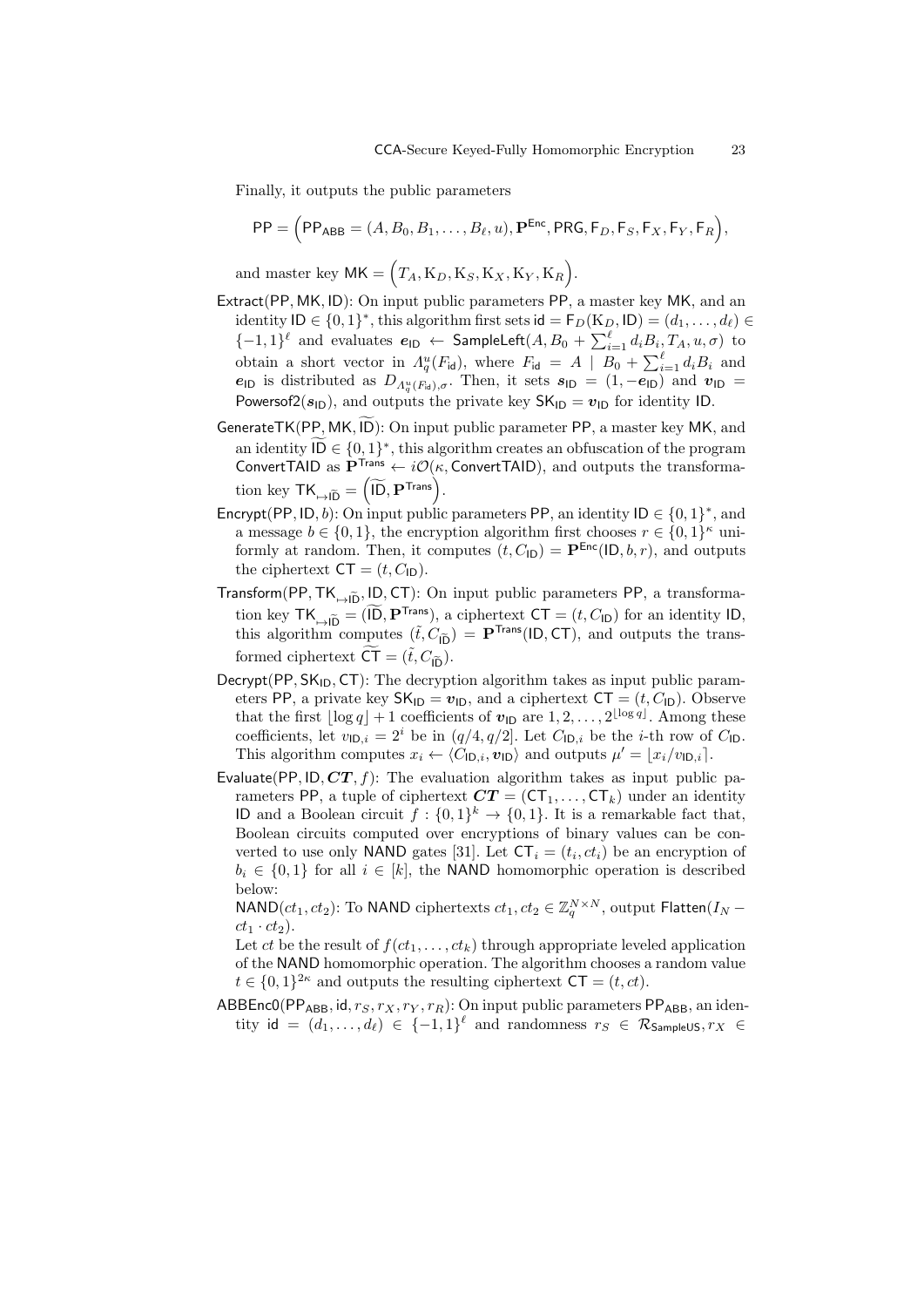**ConvertTAID: Input:** Identity  $\mathsf{ID} \in \{0,1\}^*$ , and ciphertext  $\mathsf{CT} = (t, C_{\mathsf{ID}}) \in \{0,1\}^{2\kappa} \times \mathbb{Z}_q^{N \times N}$ . **Constants:** PRF keys K*D,* K*S,* K*X,* K*<sup>Y</sup>* and K*R*. **Suite TAID:**<br> **put:** Identity  $ID \in \{0, 1\}^*$ , and cipnostants: PRF keys  $K_D, K_S, K_X$ ,<br>
1. If ID is equal to  $\widetilde{ID}$ , output CT. 2. Compute  $id = F_D(K_D, ID) \in \{-1, 1\}^{\ell}$  and  $id = F_D(K_D, ID) \in \{-1, 1\}^{\ell}$ . *P* and  $K_R$ .<br>  $\ell$  and  $\widetilde{\mathbf{Id}} = \mathsf{F}_D(K_D, \widetilde{\mathsf{ID}}) \in \{-1, 1\}$ 3. For each  $i \in [N]$ , do the following: (a) compute  $r_{S,i}$  =  $F_S(K_S, ID, t, i), r_{X,i}$  =  $F_X(K_X, ID, t, i), r_{Y,i}$  =  $\mathsf{F}_Y(\mathbf{K}_Y, \mathsf{ID}, t, i)$  and  $r_{R,i} = \mathsf{F}_R(\mathbf{K}_R, \mathsf{ID}, t, i);$ (b) evaluate  $(c_{i,0}, c_{i,1}) = \text{ABBEnc0}(PP_{ABB}, \text{id}, r_{S,i}, r_{X,i}, r_{Y,i}, r_{R,i}).$ 4. Set  $c_{\mathsf{id}} =$ *c*<sub>1,0</sub>*|c*<sub>1</sub><sup>*−*</sup><sub>1,1</sub>
...  $c_{N,0}|c_{N,1}^{\perp}$  $\in \mathbb{Z}_q^{N \times (2m+1)}$ . 5. Check whether there exists  $b \in \{0, 1\}$  such that  $C_{\text{ID}} = \text{Flatten}(b \cdot I_N + b)$ BitDecomp( $c_{\rm id}$ )). If not, output *⊥*. 6. For each  $i \in [N]$ , do the following: Check whether there exists  $b \in \{0, 1\}$  such that  $C_{\text{ID}} = \text{Flatten}(b \cdot I_N + \text{BitDecomp}(c_{\text{id}})).$ <br>
If not, output  $\perp$ .<br>
For each  $i \in [N]$ , do the following:<br>
(a) compute  $\tilde{r}_{S,i} = F_S(K_S, \tilde{ID}, t, i), \tilde{r}_{X,i} = F_X(K_X, \tilde{ID}, t, i), \tilde{r}_{Y,i$ Fraction  $i \in [N]$ , do the following:<br>
compute  $\tilde{r}_{S,i} = F_S(K_S, \tilde{D}, t, i), \tilde{r}_{X,i} = F_Y(K_Y, \tilde{D}, t, i)$  and  $\tilde{r}_{R,i} = F_R(K_R, \tilde{D}, t, i)$ ; For each  $i \in [N]$ , do the following:<br>
(a) compute  $\tilde{r}_{S,i} = F_S(K_S, \tilde{ID}, t, i), \tilde{r}_{X,i} = F_X(K_X, \tilde{ID}, t, i),$ <br>  $F_Y(K_Y, \tilde{ID}, t, i)$  and  $\tilde{r}_{R,i} = F_R(K_R, \tilde{ID}, t, i);$ <br>
(b) evaluate  $(\tilde{c}_{i,0}, \tilde{c}_{i,1}) = \text{ABBEncO}(PP_{ABB}, \tilde{id}, \tilde{r}_{S,i}, \tilde{r$ 7. Set  $c_{\tilde{\mathsf{id}}} =$  $\sum_{i=1}^{\infty}$  $\mathbf{v}$ , ID,  $t, i$ ) an  $\frac{\tilde{c}_{1,0}|\tilde{c}_{1,1}^{\top}}{\vdots}$  $\tilde{c}_{N,0}|\tilde{c}_{N,1}^+$  $\in \mathbb{Z}_q^{N \times (2m+1)}$  and compute  $C_{\tilde{\mathsf{ID}}} = \mathsf{Flatten}(b \cdot I_N + \mathsf{I}_N)$ BitDecomp $(c_{\tilde{\text{id}}})$ ). 8. Output:  $(t, C_{\tilde{\mathsf{ID}}})$ .

**Fig. 2.** Program ConvertTAID ∑

 $\mathcal{R}_{SampleGX}, r_Y \in \mathcal{R}_{SampleGY}, r_R \in \mathcal{R}_{SampleURs}$ , this algorithm proceeds as follows.

- 1. Let  $F_{id} = A \mid B_0 + \sum_{i=1}^{\ell} d_i B_i \in \mathbb{Z}_q^{n \times 2m}$ .
- 2. Evaluate  $s =$  SampleUS $(\mathbb{Z}_q^n; r_S), x =$  SampleGX $(\mathbb{Z}_q, \bar{\Psi}_\alpha; r_X)$  and  $y =$  $\mathsf{SampleGY}(\mathbb{Z}_q^m, \bar{\Psi}_{\alpha}^m; r_Y).$
- 3. Evaluate  $(R_1, \ldots, R_\ell) = \mathsf{SampleURs}(\{-1, 1\}^{m \times m}; r_R).$
- 4. Set  $R_{\mathsf{id}} = \sum_{i=1}^{\ell} d_i R_i$  and compute  $z = R_{\mathsf{id}}^{\top} y$ .

5. Compute 
$$
c_0 = u^\top s + x \in \mathbb{Z}_q
$$
,  $c_1 = F_{\text{id}}^\top s + \begin{bmatrix} y \\ z \end{bmatrix} \in \mathbb{Z}_q^{2m}$ , and return  $(c_0, c_1)$ .

# **5.1 Parameters and Correctness**

Let  $CT_1 = (t_1, ct_1 = \text{Flatten}(b_1 \cdot I_N + \text{BitDecomp}(c_1)))$  be an encryption of  $b_1 \in \{0,1\}$  under an identity ID. Recall that  $c_1$  is a *N*-row matrix whose rows are encryptions of 0 generated by using ABBEnc0, and the private key  $v_{\text{ID}} =$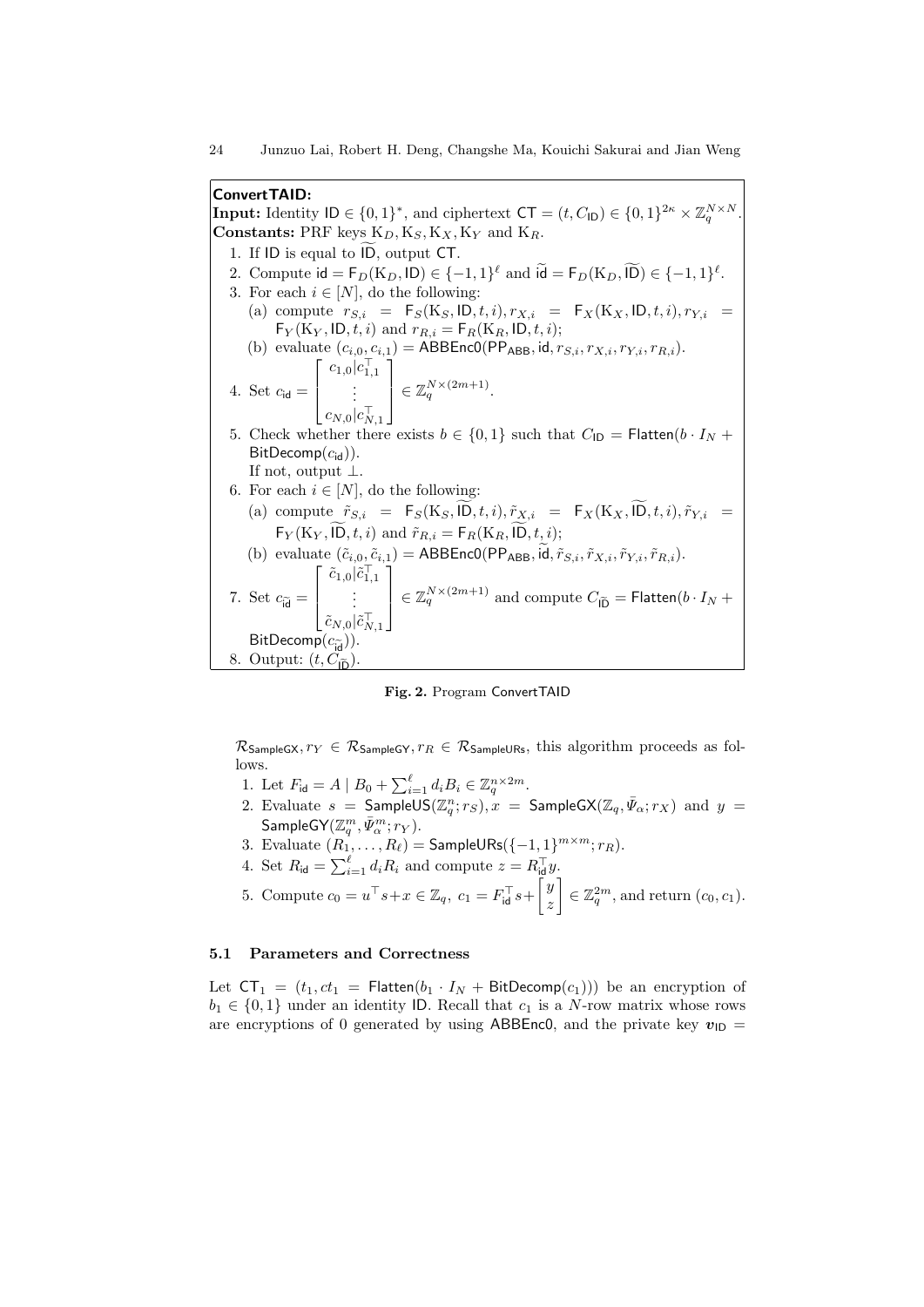Powersof $2(s_{\text{ID}})$ . By Claim 1, we have

$$
ct_1 \cdot \mathbf{v}_{\mathsf{ID}} = (b_1 \cdot I_N + \mathsf{BitDecomp}(c_1)) \cdot \mathbf{v}_{\mathsf{ID}} = b_1 \cdot \mathbf{v}_{\mathsf{ID}} + c_1 \cdot \mathbf{s}_{\mathsf{ID}}.
$$

Let  $c_{1,i}$  be the *i*-th row of the matrix  $c_1$ , and let  $v_{\text{ID},i}$  be the *i*-th coefficient of  $v_{\text{ID}}$ . Algorithm Decrypt only uses the *i*-th coefficient of  $ct_1 \cdot v_{\text{ID}}$ , which is  $x_i =$  $b_1 \cdot v_{\mathsf{ID},i} + c_{1,i} \cdot s_{\mathsf{ID}}$ . If  $c_{1,i}$  is properly generated using ABBEnc0, then the norm of the inner product  $c_{1,i} \cdot s_{\text{ID}}$  is bounded  $w.h.p$  by  $B = q \sigma \ell m \alpha \omega (\sqrt{\log m}) + O(\sigma m^{3/2})$ by Lemma 24 of [1]. Similarly as in [31], if  $B < q/8$  and  $v_{\text{ID},i} \in (q/4, q/2]$ , then  $x_i/v_{\text{ID},i}$  differs from  $b_1$  by at most  $(q/8)/v_{\text{ID},i} < 1/2$ , and algorithm Decrypt uses rounding to output the correct value of  $b_1$ .

It is clear that our system satisfies transformation correctness if encryption correctness holds. Regarding evaluation correctness, let  $CT_2 = (t_2, ct_2)$ Flatten( $b_2 \cdot I_N$  + BitDecomp( $c_2$ ))) be an encryption of another bit  $b_2 \in \{0,1\}$ under the same identity  $ID$ , where  $c_2$  is also a *N*-row matrix whose rows are encryptions of 0 generated by using ABBEnc0. We have

$$
\text{NAND}(ct_1, ct_2) \cdot \boldsymbol{v}_{\text{ID}} = (I_N - ct_1 \cdot ct_2) \cdot \boldsymbol{v}_{\text{ID}} = (1 - b_1 b_2) \cdot \boldsymbol{v}_{\text{ID}} - b_2 \cdot (c_1 \cdot s_{\text{ID}}) - ct_1 \cdot (c_2 \cdot s_{\text{ID}}).
$$

Note that NAND maintains the invariant that if  $ct_1$  and  $ct_2$  are encryptions of messages in  $\{0,1\}$ , then the output ciphertext is also encryption of message in *{*0*,* 1*}*. After an NAND homomorphic operation, the error is increased by a factor of at most  $N+1$ .

Recall that we represent the homomorphic function *f* over encryptions of binary values as a Boolean circuit that can be converted to use only NAND gates. Through appropriate leveled application of the NAND homomorphic operation, the final ciphertext's error will be bounded by  $(N+1)^L \cdot B$ , where *L* is the NANDdepth of the circuit. As long as  $(N + 1)^L \cdot B < q/8$ , the decryption algorithm will decrypt correctly.

Hence, for the system to work correctly and evaluate a circuit of depth *L*, we set the parameters  $(q, n, m, \sigma, \alpha)$  that satisfy the following requirements, taking *n* to be the security parameter *κ*:

- the error term has magnitude at most  $q/8$  *w.h.p* (i.e.  $B \cdot (N+1)^L < q/8$ ),
- **–** algorithm TrapGen can operate (i.e. *m >* 6*n* log *q*),
- *– σ* is sufficiently large for SampleLeft and SampleRight (i.e. *σ > ℓmω*( $\sqrt{\log m}$ )),
- $-$  Regev's reduction applies [49] (i.e  $\alpha q > 2\sqrt{n}$ ),
- **–** our security reduction applies (i.e. *q >* 2*Q* + 4, where *Q* is the number of private key queries from the adversary).

#### **5.2 Security**

We now state the security theorem of our proposed scheme.

**Theorem 5** *If the*  $(\mathbb{Z}_q, n, \bar{\Psi}_\alpha)$ -*LWE assumptions holds, the proposed convertible IBFHE scheme is IND-sID-CPA secure.*

*Proof.* See the full version of this paper.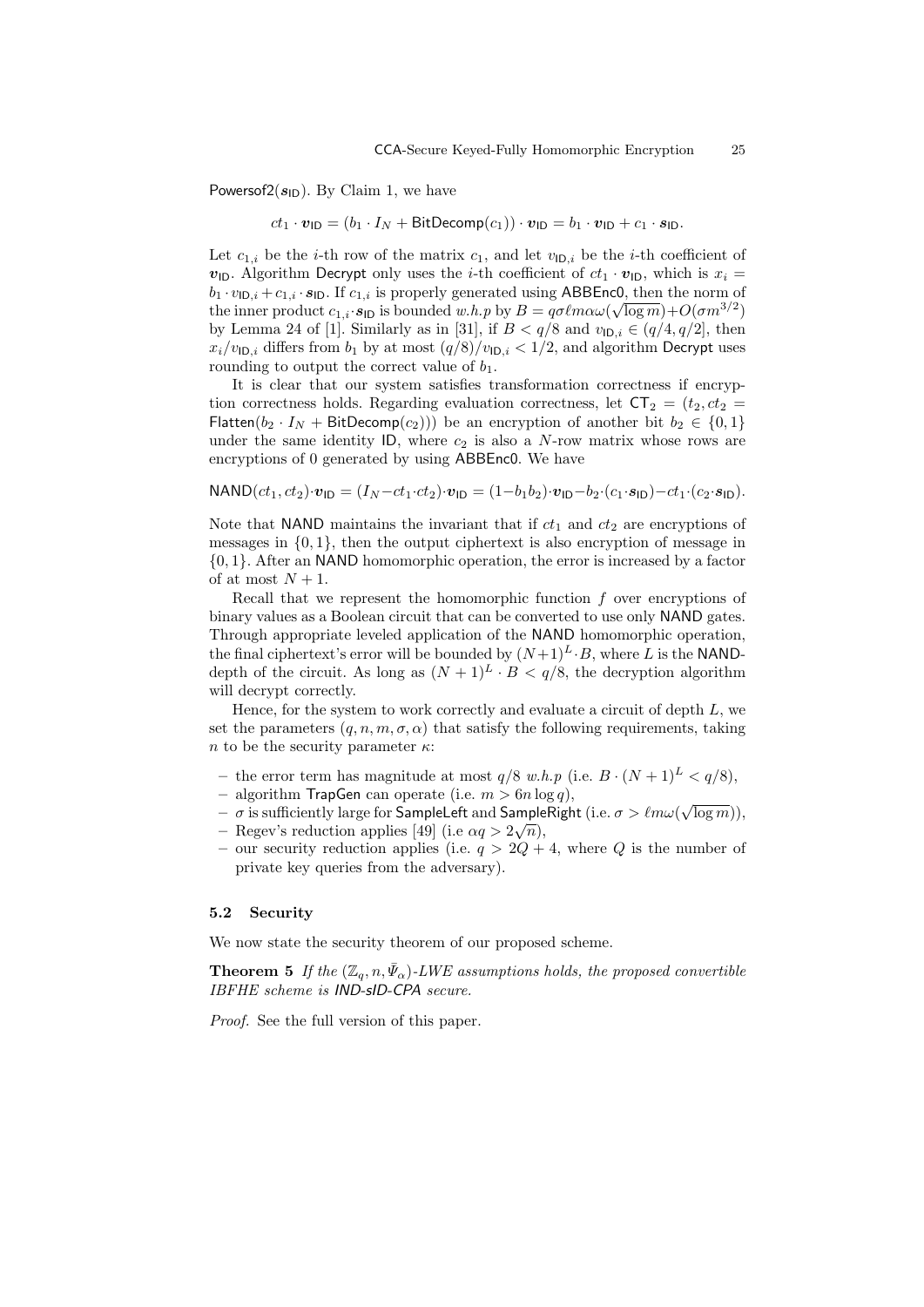## **6 Conclusion**

We introduced a new primitive called convertible IBFHE which is an IBFHE with an additional transformation functionality. We showed that CCA-secure keyed-FHE can be constructed from IND-sID-CPA-secure convertible IBFHE and strongly EUF-CMA-secure signature. Utilizing the recent advances in indistinguishability obfuscation, we presented a concrete construction of IND-sID-CPA-secure convertible IBFHE without random oracles, and yielded the first CCA-secure keyed-FHE scheme in the standard model. Since indistinguishability obfuscation is a slightly cumbersome primitive currently, thus it would be interesting to construct an efficient IND-sID-CPA-secure convertible IBFHE without using indistinguishability obfuscation, even in the random oracle model.

## **Acknowledgement**

We are grateful to the anonymous reviewers for their helpful comments. The work of Junzuo Lai was supported by National Natural Science Foundation of China (Nos. 61572235, 61300226), Research Fund for the Doctoral Program of Higher Education of China (No. 20134401120017), Guangdong Natural Science Funds for Distinguished Young Scholar (No. 2015A030306045), Natural Science Foundation of Guangdong Province (No. 2014A030310156), Pearl River S&T Nova Program of Guangzhou and Fundamental Research Funds for the Central Universities (No. 21615445). The work of Jian Weng was supported by National Natural Science Foundation of China (Nos. 61272413, 61472165, 61133014).

# **References**

- 1. S. Agrawal, D. Boneh, and X. Boyen. Efficient lattice (H)IBE in the standard model. In *Advances in Cryptology - EUROCRYPT 2010, 29th Annual International Conference on the Theory and Applications of Cryptographic Techniques, French Riviera, May 30 - June 3, 2010. Proceedings*, pages 553–572, 2010. References are to full version: http://crypto.stanford.edu/~dabo/pubs/abstracts/ latticebb.html.
- 2. S. Agrawal, D. Boneh, and X. Boyen. Lattice basis delegation in fixed dimension and shorter-ciphertext hierarchical IBE. In *Advances in Cryptology - CRYPTO 2010, 30th Annual Cryptology Conference, Santa Barbara, CA, USA, August 15- 19, 2010. Proceedings*, pages 98–115, 2010.
- 3. M. Ajtai. Generating hard instances of the short basis problem. In *Automata, Languages and Programming, 26th International Colloquium, ICALP'99, Prague, Czech Republic, July 11-15, 1999, Proceedings*, pages 1–9, 1999.
- 4. J. Alwen and C. Peikert. Generating shorter bases for hard random lattices. In *26th International Symposium on Theoretical Aspects of Computer Science, STACS 2009, February 26-28, 2009, Freiburg, Germany, Proceedings*, pages 75–86, 2009.
- 5. B. Barak, O. Goldreich, R. Impagliazzo, S. Rudich, A. Sahai, S. P. Vadhan, and K. Yang. On the (im)possibility of obfuscating programs. In *Advances in Cryptology - CRYPTO 2001, 21st Annual International Cryptology Conference, Santa Barbara, California, USA, August 19-23, 2001, Proceedings*, pages 1–18, 2001.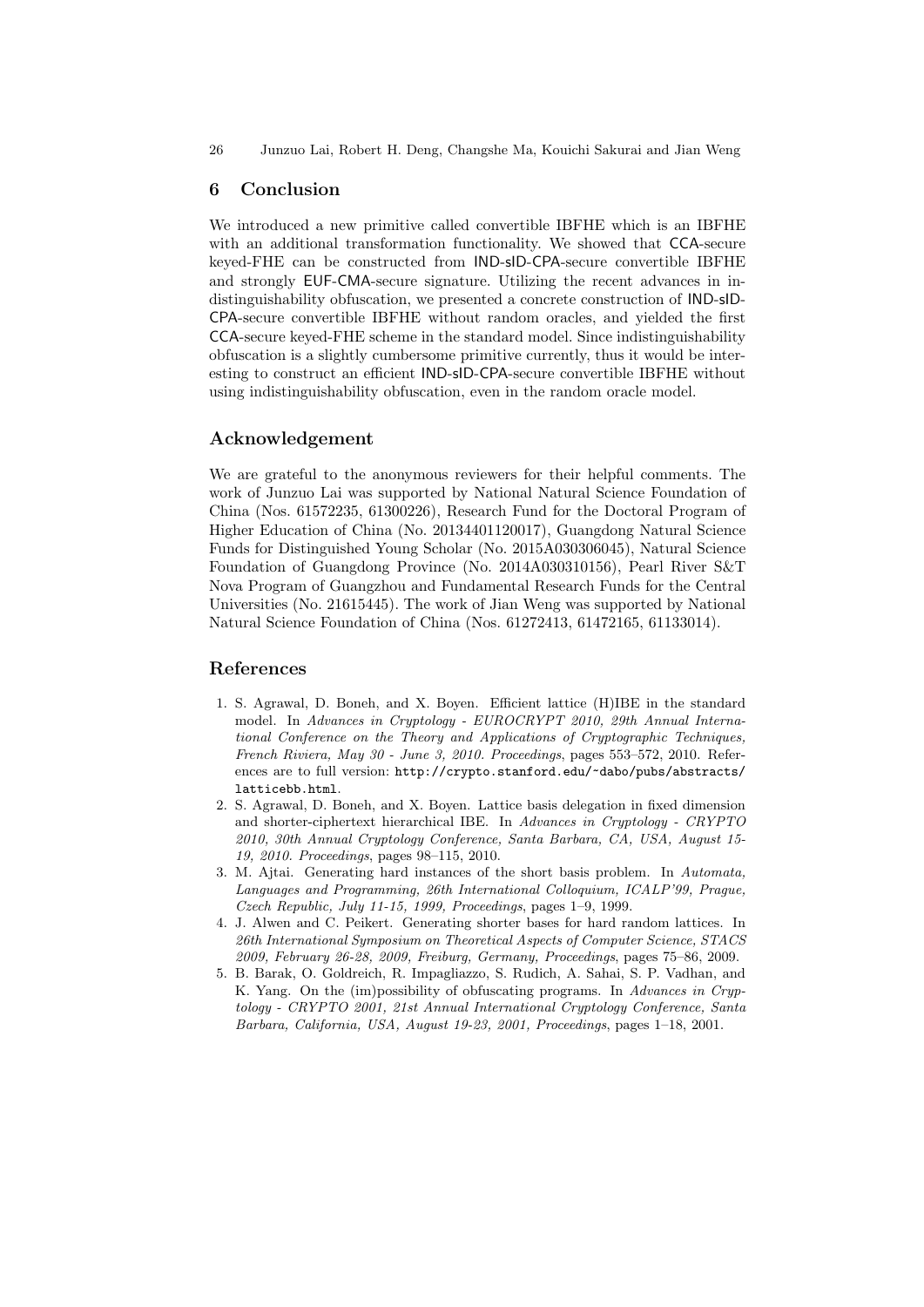- 6. B. Barak, O. Goldreich, R. Impagliazzo, S. Rudich, A. Sahai, S. P. Vadhan, and K. Yang. On the (im)possibility of obfuscating programs. *J. ACM*, 59(2):6, 2012.
- 7. M. Bellare and T. Ristenpart. Simulation without the artificial abort: Simplified proof and improved concrete security for waters' IBE scheme. In *Advances in Cryptology - EUROCRYPT 2009, 28th Annual International Conference on the Theory and Applications of Cryptographic Techniques, Cologne, Germany, April 26-30, 2009. Proceedings*, pages 407–424, 2009.
- 8. D. Boneh, A. Sahai, and B. Waters. Functional encryption: Definitions and challenges. In *Theory of Cryptography - 8th Theory of Cryptography Conference, TCC 2011, Providence, RI, USA, March 28-30, 2011. Proceedings*, pages 253–273, 2011.
- 9. D. Boneh, G. Segev, and B. Waters. Targeted malleability: homomorphic encryption for restricted computations. In *Innovations in Theoretical Computer Science 2012, Cambridge, MA, USA, January 8-10, 2012*, pages 350–366, 2012.
- 10. D. Boneh and B. Waters. Constrained pseudorandom functions and their applications. In *Advances in Cryptology - ASIACRYPT 2013 - 19th International Conference on the Theory and Application of Cryptology and Information Security, Bengaluru, India, December 1-5, 2013, Proceedings, Part II*, pages 280–300, 2013.
- 11. D. Boneh and M. Zhandry. Multiparty key exchange, efficient traitor tracing, and more from indistinguishability obfuscation. In *Advances in Cryptology - CRYPTO 2014 - 34th Annual Cryptology Conference, Santa Barbara, CA, USA, August 17- 21, 2014, Proceedings, Part I*, pages 480–499, 2014.
- 12. E. Boyle, S. Goldwasser, and I. Ivan. Functional signatures and pseudorandom functions. In *Public-Key Cryptography - PKC 2014 - 17th International Conference on Practice and Theory in Public-Key Cryptography, Buenos Aires, Argentina, March 26-28, 2014. Proceedings*, pages 501–519, 2014.
- 13. Z. Brakerski, C. Gentry, and S. Halevi. Packed ciphertexts in lwe-based homomorphic encryption. In *Public Key Cryptography*, pages 1–13, 2013.
- 14. Z. Brakerski, C. Gentry, and V. Vaikuntanathan. (leveled) fully homomorphic encryption without bootstrapping. In *ITCS*, pages 309–325, 2012.
- 15. Z. Brakerski, A. Langlois, C. Peikert, O. Regev, and D. Stehlé. Classical hardness of learning with errors. In *Symposium on Theory of Computing Conference, STOC'13, Palo Alto, CA, USA, June 1-4, 2013*, pages 575–584, 2013.
- 16. Z. Brakerski and V. Vaikuntanathan. Efficient fully homomorphic encryption from (standard) lwe. In *FOCS*, pages 97–106, 2011.
- 17. Z. Brakerski and V. Vaikuntanathan. Fully homomorphic encryption from ring-lwe and security for key dependent messages. In *CRYPTO*, pages 505–524, 2011.
- 18. R. Canetti, S. Halevi, and J. Katz. Chosen-ciphertext security from identity-based encryption. In *Advances in Cryptology - EUROCRYPT 2004, International Conference on the Theory and Applications of Cryptographic Techniques, Interlaken, Switzerland, May 2-6, 2004, Proceedings*, pages 207–222, 2004.
- 19. D. Cash, D. Hofheinz, E. Kiltz, and C. Peikert. Bonsai trees, or how to delegate a lattice basis. In *Advances in Cryptology - EUROCRYPT 2010, 29th Annual International Conference on the Theory and Applications of Cryptographic Techniques, French Riviera, May 30 - June 3, 2010. Proceedings*, pages 523–552, 2010.
- 20. M. Chase, M. Kohlweiss, A. Lysyanskaya, and S. Meiklejohn. Malleable proof systems and applications. In *Advances in Cryptology - EUROCRYPT 2012 - 31st Annual International Conference on the Theory and Applications of Cryptographic Techniques, Cambridge, UK, April 15-19, 2012. Proceedings*, pages 281–300, 2012.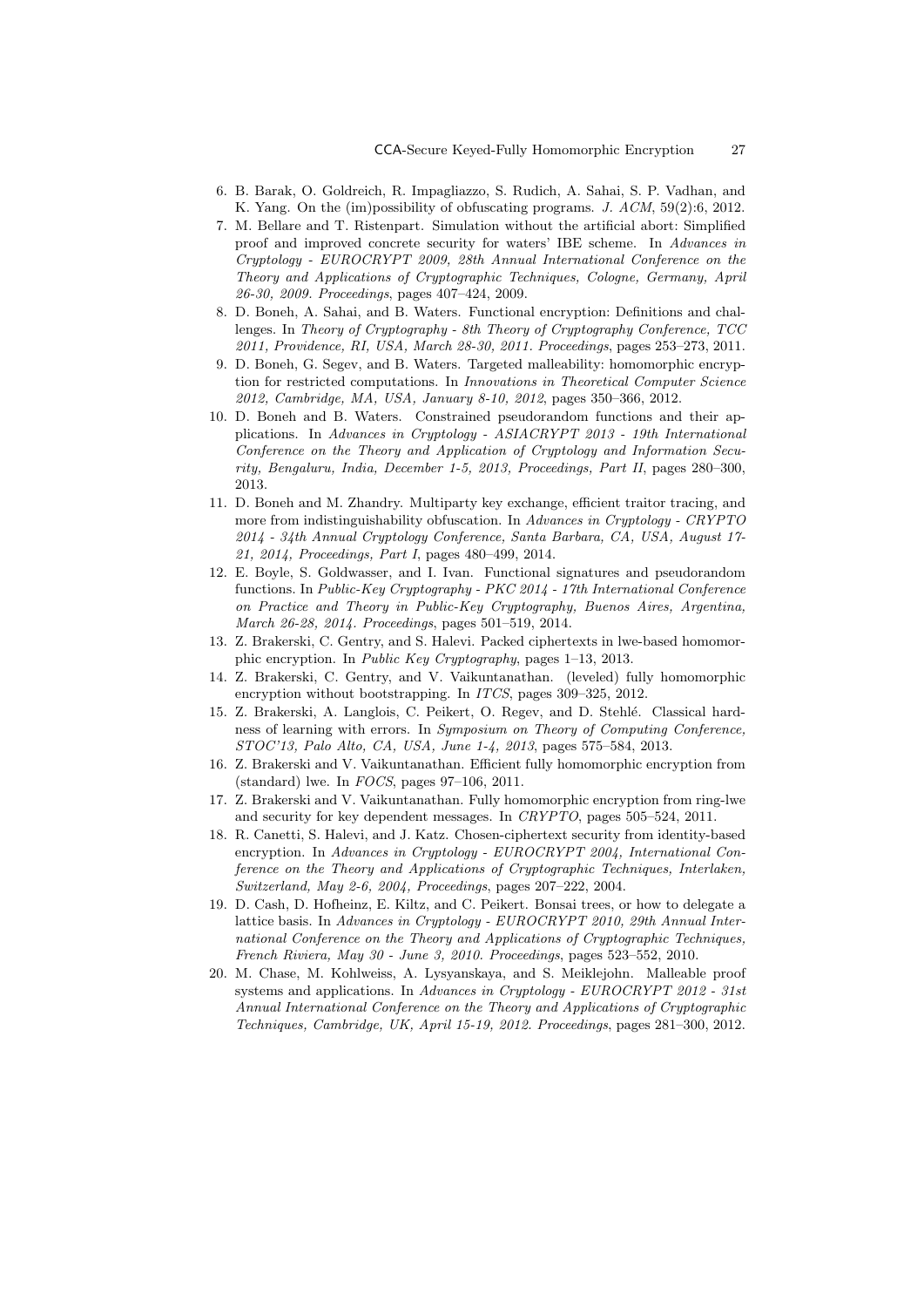- 28 Junzuo Lai, Robert H. Deng, Changshe Ma, Kouichi Sakurai and Jian Weng
- 21. J. H. Cheon, J.-S. Coron, J. Kim, M. S. Lee, T. Lepoint, M. Tibouchi, and A. Yun. Batch fully homomorphic encryption over the integers. In *EUROCRYPT*, pages 315–335, 2013.
- 22. R. Cramer and V. Shoup. Universal hash proofs and a paradigm for adaptive chosen ciphertext secure public-key encryption. In *Advances in Cryptology - EU-ROCRYPT 2002, International Conference on the Theory and Applications of Cryptographic Techniques, Amsterdam, The Netherlands, April 28 - May 2, 2002, Proceedings*, pages 45–64, 2002.
- 23. Y. Desmedt, V. Iovino, G. Persiano, and I. Visconti. Controlled homomorphic encryption: Definition and construction. *IACR Cryptology ePrint Archive*, 2014:989, 2014.
- 24. D. Dolev, C. Dwork, and M. Naor. Nonmalleable cryptography. *SIAM J. Comput.*, 30(2):391–437, 2000.
- 25. K. Emura, G. Hanaoka, G. Ohtake, T. Matsuda, and S. Yamada. Chosen ciphertext secure keyed-homomorphic public-key encryption. In *Public-Key Cryptography - PKC 2013 - 16th International Conference on Practice and Theory in Public-Key Cryptography, Nara, Japan, February 26 - March 1, 2013. Proceedings*, pages 32– 50, 2013.
- 26. S. Garg, C. Gentry, S. Halevi, and M. Raykova. Two-round secure MPC from indistinguishability obfuscation. In *Theory of Cryptography - 11th Theory of Cryptography Conference, TCC 2014, San Diego, CA, USA, February 24-26, 2014. Proceedings*, pages 74–94, 2014.
- 27. S. Garg, C. Gentry, S. Halevi, M. Raykova, A. Sahai, and B. Waters. Candidate indistinguishability obfuscation and functional encryption for all circuits. In *54th Annual IEEE Symposium on Foundations of Computer Science, FOCS 2013, 26-29 October, 2013, Berkeley, CA, USA*, pages 40–49, 2013.
- 28. C. Gentry. Fully homomorphic encryption using ideal lattices. In *STOC*, pages 169–178, 2009.
- 29. C. Gentry, S. Halevi, and N. P. Smart. Better bootstrapping in fully homomorphic encryption. In *Public Key Cryptography*, pages 1–16, 2012.
- 30. C. Gentry, S. Halevi, and N. P. Smart. Fully homomorphic encryption with polylog overhead. In *EUROCRYPT*, pages 465–482, 2012.
- 31. C. Gentry, A. Sahai, and B. Waters. Homomorphic encryption from learning with errors: Conceptually-simpler, asymptotically-faster, attribute-based. In *CRYPTO (1)*, pages 75–92, 2013.
- 32. M. Green and G. Ateniese. Identity-based proxy re-encryption. In *Applied Cryptography and Network Security, 5th International Conference, ACNS 2007, Zhuhai, China, June 5-8, 2007, Proceedings*, pages 288–306, 2007.
- 33. D. Hofheinz, A. Kamath, V. Koppula, and B. Waters. Adaptively secure constrained pseudorandom functions. *IACR Cryptology ePrint Archive*, 2014:720, 2014.
- 34. D. Hofheinz and E. Kiltz. Programmable hash functions and their applications. In *Advances in Cryptology - CRYPTO 2008, 28th Annual International Cryptology Conference, Santa Barbara, CA, USA, August 17-21, 2008. Proceedings*, pages 21– 38, 2008.
- 35. S. Hohenberger, V. Koppula, and B. Waters. Adaptively secure puncturable pseudorandom functions in the standard model. *IACR Cryptology ePrint Archive*, 2014:521, 2014.
- 36. S. Hohenberger, A. Sahai, and B. Waters. Replacing a random oracle: Full domain hash from indistinguishability obfuscation. In *Advances in Cryptology - EURO-*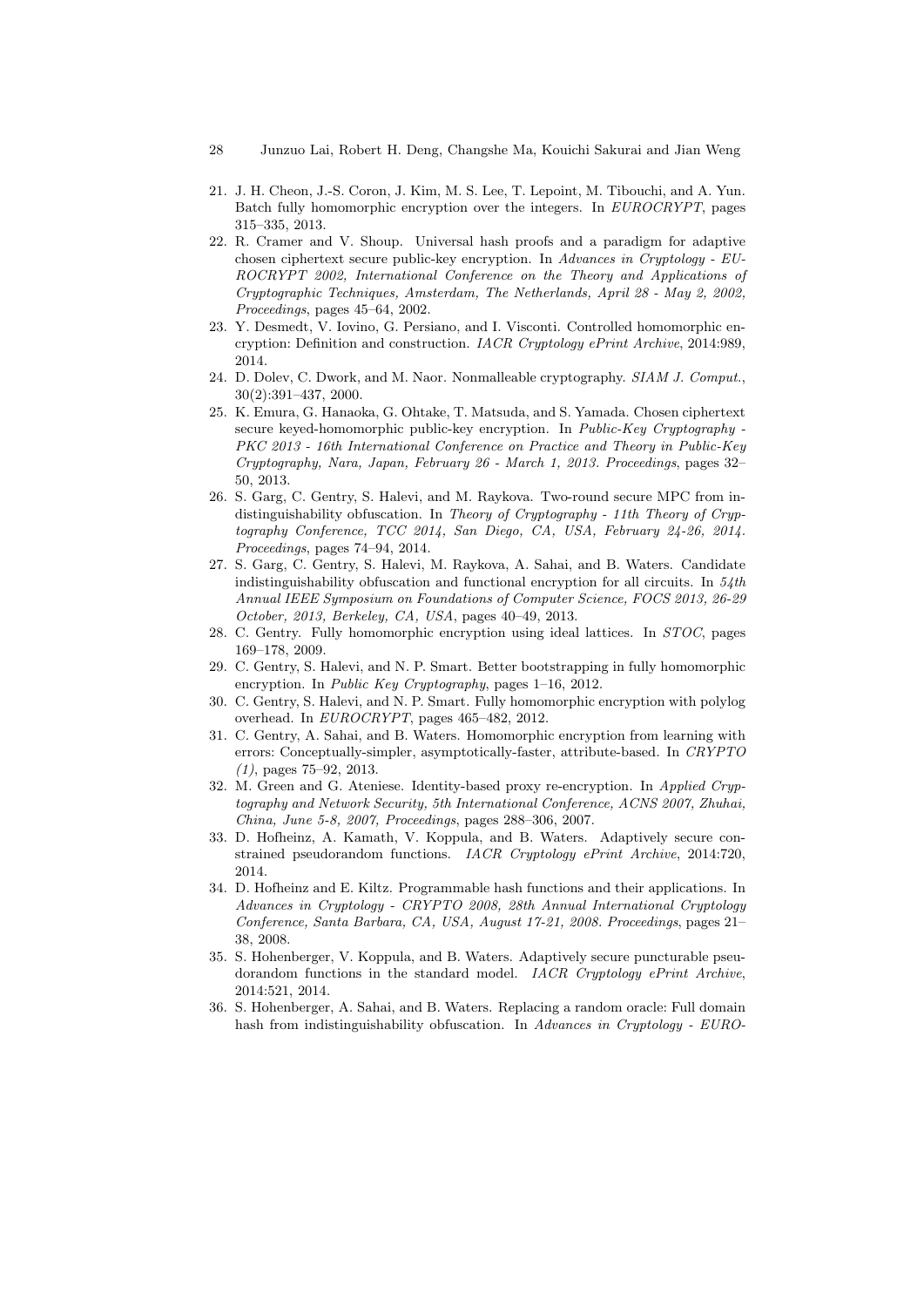*CRYPT 2014 - 33rd Annual International Conference on the Theory and Applications of Cryptographic Techniques, Copenhagen, Denmark, May 11-15, 2014. Proceedings*, pages 201–220, 2014.

- 37. C. S. Jutla and A. Roy. Shorter quasi-adaptive NIZK proofs for linear subspaces. In *Advances in Cryptology - ASIACRYPT 2013 - 19th International Conference on the Theory and Application of Cryptology and Information Security, Bengaluru, India, December 1-5, 2013, Proceedings, Part I*, pages 1–20, 2013.
- 38. A. Kiayias, S. Papadopoulos, N. Triandopoulos, and T. Zacharias. Delegatable pseudorandom functions and applications. In *2013 ACM SIGSAC Conference on Computer and Communications Security, CCS'13, Berlin, Germany, November 4-8, 2013*, pages 669–684, 2013.
- 39. B. Libert, T. Peters, M. Joye, and M. Yung. Linearly homomorphic structurepreserving signatures and their applications. In *CRYPTO (2)*, pages 289–307, 2013.
- 40. B. Libert, T. Peters, M. Joye, and M. Yung. Non-malleability from malleability: Simulation-sound quasi-adaptive NIZK proofs and cca2-secure encryption from homomorphic signatures. In *Advances in Cryptology - EUROCRYPT 2014 - 33rd Annual International Conference on the Theory and Applications of Cryptographic Techniques, Copenhagen, Denmark, May 11-15, 2014. Proceedings*, pages 514–532, 2014.
- 41. D. Micciancio and C. Peikert. Trapdoors for lattices: Simpler, tighter, faster, smaller. In *Advances in Cryptology - EUROCRYPT 2012 - 31st Annual International Conference on the Theory and Applications of Cryptographic Techniques, Cambridge, UK, April 15-19, 2012. Proceedings*, pages 700–718, 2012.
- 42. M. Naor and M. Yung. Public-key cryptosystems provably secure against chosen ciphertext attacks. In *STOC*, pages 427–437, 1990.
- 43. C. Peikert. Public-key cryptosystems from the worst-case shortest vector problem: extended abstract. In *Proceedings of the 41st Annual ACM Symposium on Theory of Computing, STOC 2009, Bethesda, MD, USA, May 31 - June 2, 2009*, pages 333–342, 2009.
- 44. M. Prabhakaran and M. Rosulek. Rerandomizable RCCA encryption. In *Advances in Cryptology - CRYPTO 2007, 27th Annual International Cryptology Conference, Santa Barbara, CA, USA, August 19-23, 2007, Proceedings*, pages 517–534, 2007.
- 45. M. Prabhakaran and M. Rosulek. Homomorphic encryption with CCA security. In *Automata, Languages and Programming, 35th International Colloquium, ICALP 2008, Reykjavik, Iceland, July 7-11, 2008, Proceedings, Part II - Track B: Logic, Semantics, and Theory of Programming & Track C: Security and Cryptography Foundations*, pages 667–678, 2008.
- 46. M. Prabhakaran and M. Rosulek. Towards robust computation on encrypted data. In *Advances in Cryptology - ASIACRYPT 2008, 14th International Conference on the Theory and Application of Cryptology and Information Security, Melbourne, Australia, December 7-11, 2008. Proceedings*, pages 216–233, 2008.
- 47. C. Rackoff and D. R. Simon. Non-interactive zero-knowledge proof of knowledge and chosen ciphertext attack. In *CRYPTO*, pages 433–444, 1991.
- 48. K. Ramchen and B. Waters. Fully secure and fast signing from obfuscation. *IACR Cryptology ePrint Archive*, 2014:523, 2014.
- 49. O. Regev. On lattices, learning with errors, random linear codes, and cryptography. In *Proceedings of the 37th Annual ACM Symposium on Theory of Computing, Baltimore, MD, USA, May 22-24, 2005*, pages 84–93, 2005.
- 50. R. L. Rivest, L. Adleman, and M. L. Dertouzos. On data banks and privacy homomorphisms. *Foundations of secure computation*, 32(4):169–178, 1978.